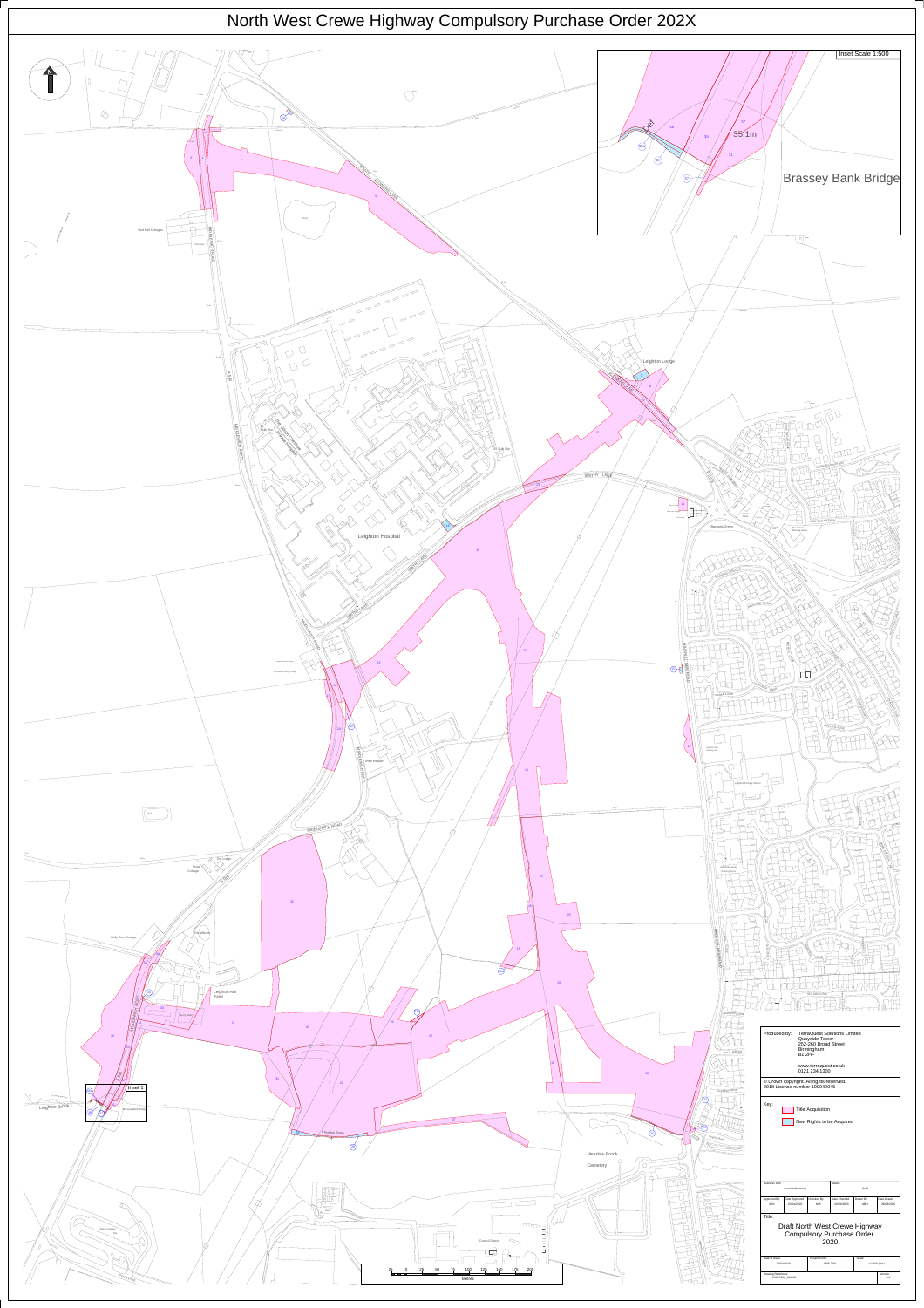#### **THE CHESHIRE EAST COUNCIL**

#### **(NORTH WEST CREWE PACKAGE) COMPULSORY PURCHASE ORDER 2020**

#### **The Highways Act 1980**

#### **The Acquisition of Land Act 1981**

1 The Cheshire East Council (in this Order called the "**Acquiring Authority**") makes the following Order:

Subject to the provisions of this Order, the Acquiring Authority is, under Sections 239, 240, 246, 250 and 260 of the Highways Act 1980 (as amended) and Schedule 3 to the Acquisition of Land Act 1981, hereby authorised to purchase compulsorily the land and the new rights described in paragraph 2 for the purpose of constructing new highways and improving the existing highways in the area bounded by the A530 Middlewich Road, Smithy Lane, Flowers Lane, Pym's Lane, Eardswick Lane and Minshull New Road in the north-west of Crewe, in the vicinity of Leighton Hospital, which are all to be highways maintainable at the public expense, comprising:

- (a) the construction of a new highways, together with a series of new roundabouts;
- (b) the improvement of and amendment to existing highway alignments and junctions;
- (c) the provision of new means of access and amendment to existing means of access;
- (d) the carrying out of drainage works, street lighting, flood defence, utility services, landscaping and all other necessary highways infrastructure and fittings in connection with the construction and improvement of highways;
- (e) the improvement or development of frontages to a highway or of the land adjoining or adjacent to that highway;
- (f) use by the Acquiring Authority in connection with the construction and improvement of highways and the provision of new means of access as aforesaid; and
- (g) the mitigation of any adverse effects which the existence or use of any highway proposed to be constructed by the Acquiring Authority.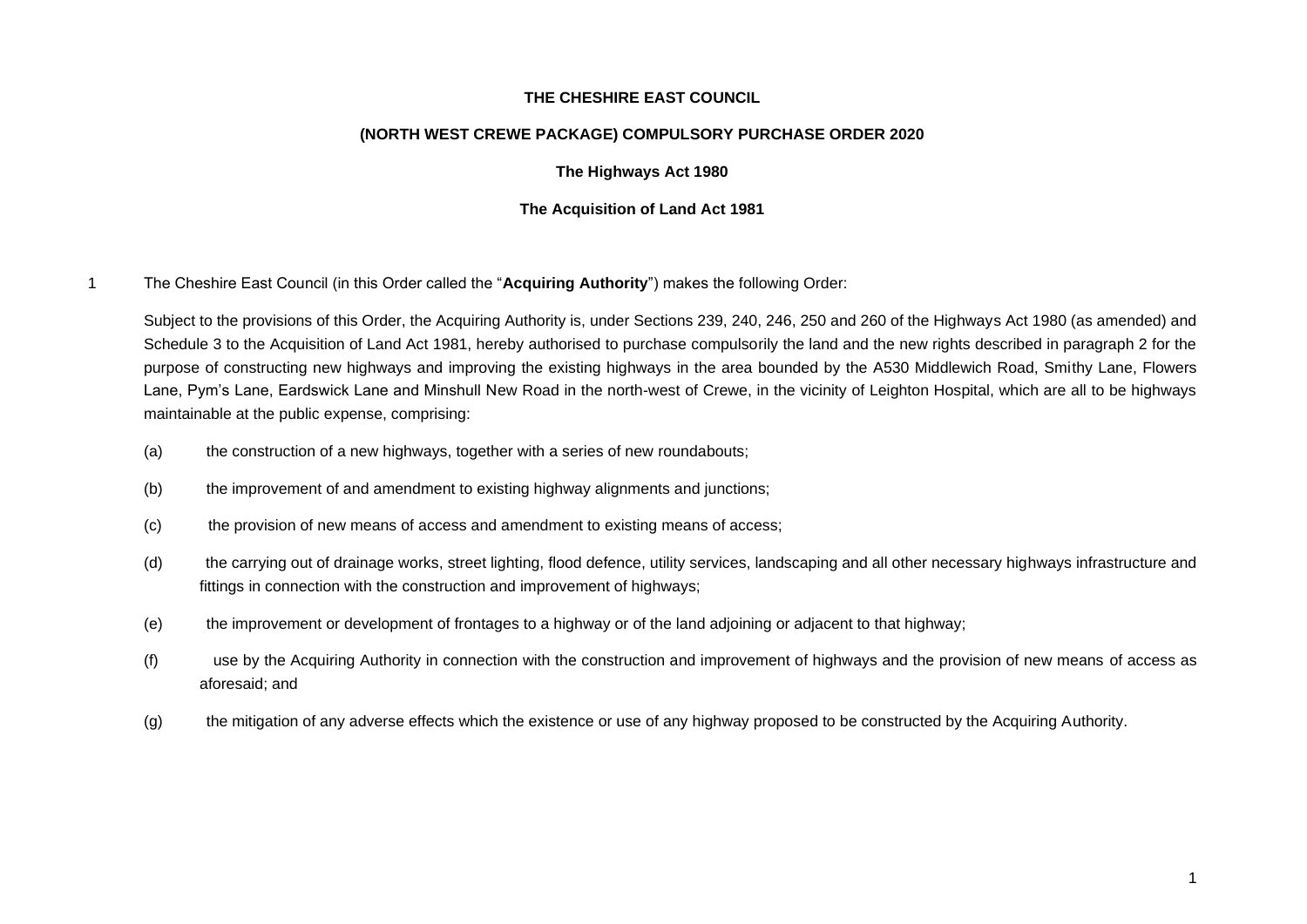- 2 (1) The land authorised to be purchased compulsorily under this Order is the land described in Part 2 of the Schedule and delineated and shown coloured pink on the map, prepared in duplicate, sealed with the common seal of the Acquiring Authority and marked "Map referred to in the Cheshire East Council (North West Crewe Package) Compulsory Purchase Order 2020".
- 2 (2) The new rights to be purchased compulsorily over the land under this Order are identified in Part 1 of the Schedule and the land is described in Part 2 of the Schedule and delineated and shown coloured blue on the said map.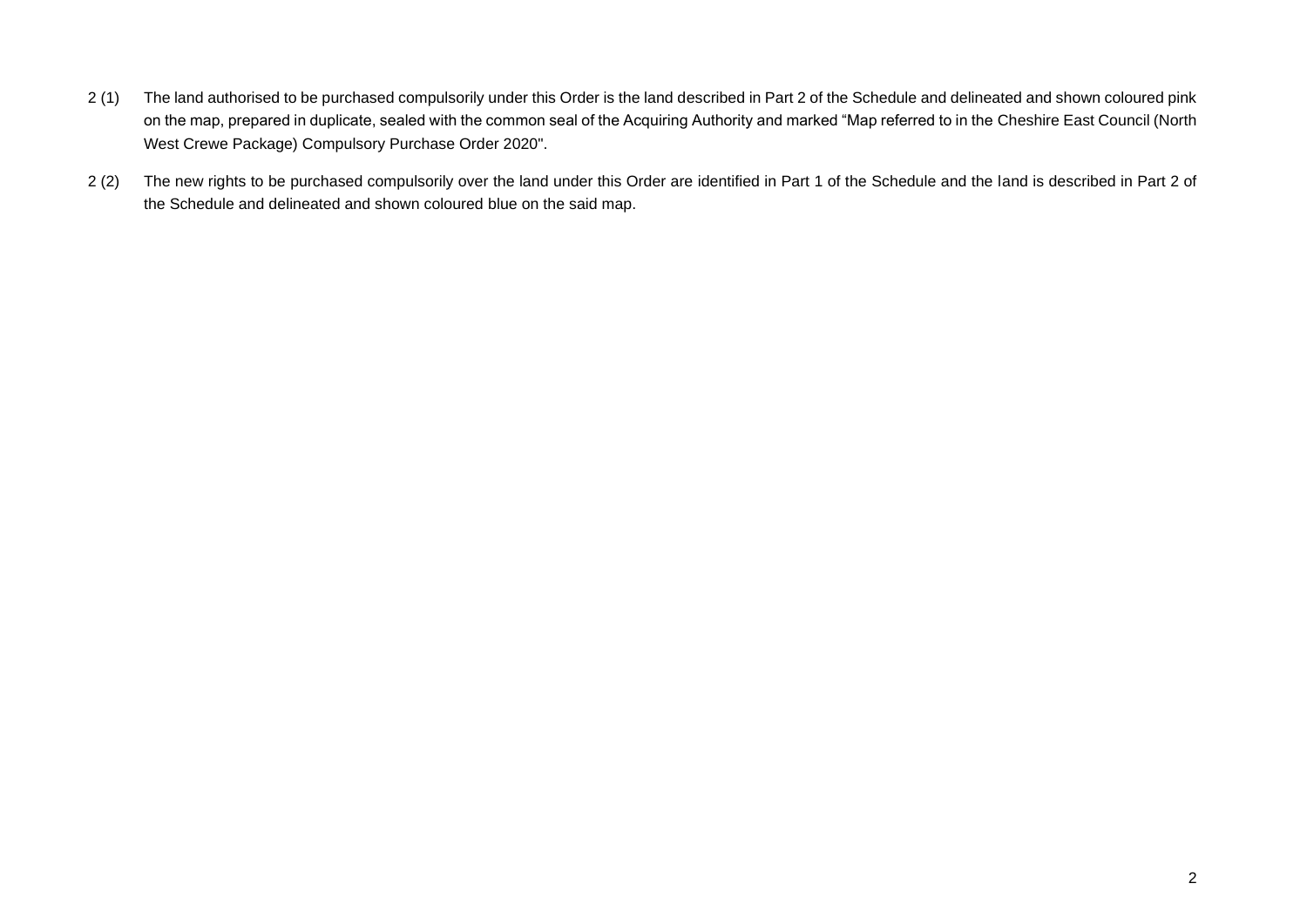#### **THE CHESHIRE EAST COUNCIL**

#### **(NORTH WEST CREWE PACKAGE) COMPULSORY PURCHASE ORDER 2020**

#### **SCHEDULE**

#### **Part 1**

#### **Definitions of New Rights referred to in Table 1 of Part 2 of the Schedule**

The descriptions of New Rights set out in the Table of New Rights below, shall apply to the New Rights schedule to be acquired in the column headed

"Extent, Description and Situation of the Land" in Table 1 of Part 2 of the Schedule. This is by reference to the number in column 1 of the Table of New

Rights indicating the New Right(s) described in column 2 of the Table of New Rights, which are sought over the relevant plot:

#### **Table of New Rights**

The right for the acquiring authority, its lessees, licensees, all successors in title and assigns, their respective lessees and licensees (and also such person as they may authorise):

| Column (1)   | Column (2)                             |
|--------------|----------------------------------------|
| <b>Right</b> | <b>Nature of New Right Sought</b>      |
|              | <b>ACCESS AND GENERAL CONSTRUCTION</b> |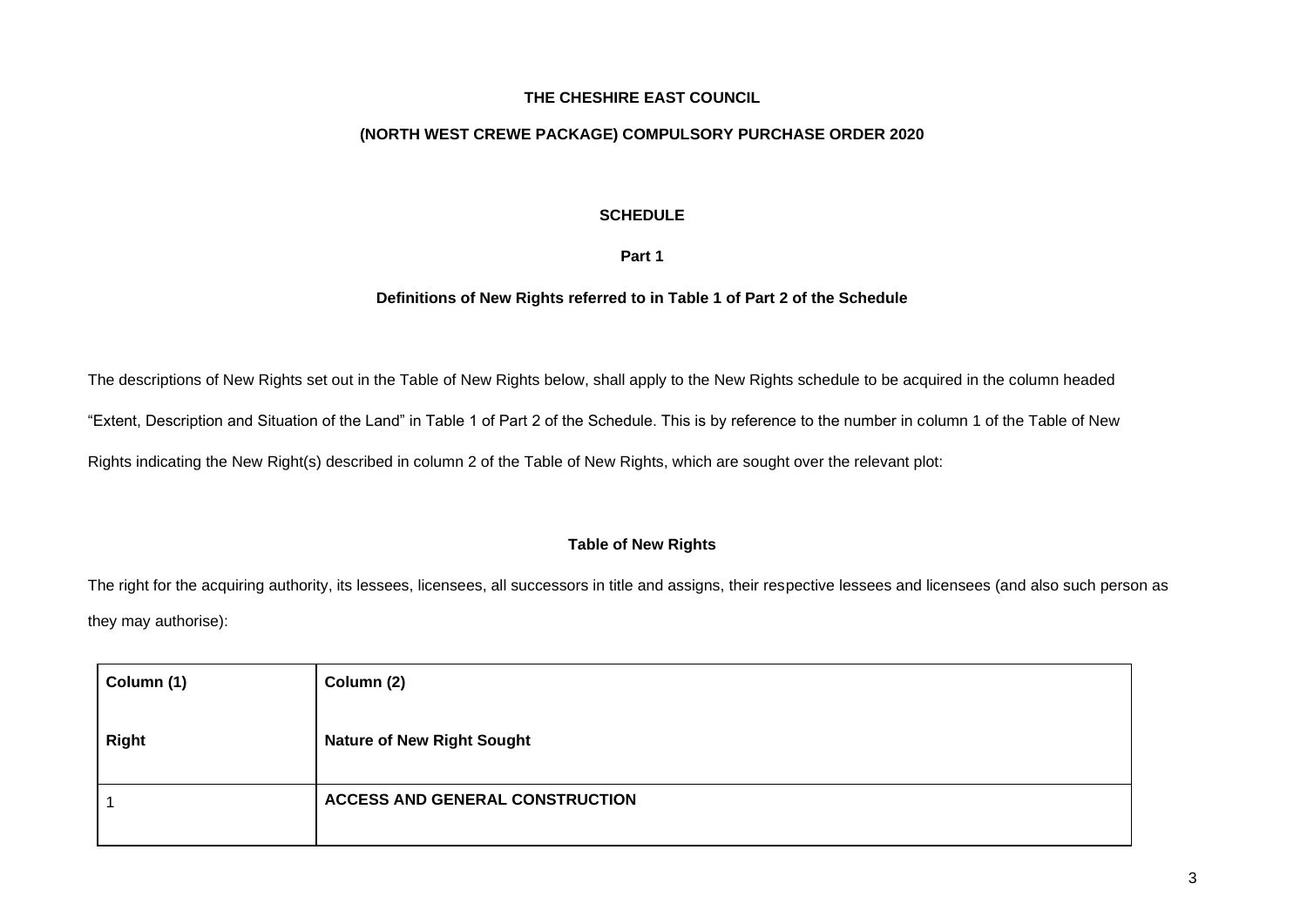|                | To enter the land at all times (with or without vehicles, machinery, equipment, plant and materials) for all purposes<br>necessary in connection with the surveying, demolition, construction, maintenance, inspection, use, renewal, repair,<br>reinstatement, cleaning, decoration, connection, removal and replacement of land, highways, watercourse channel<br>outfall(s), property, structures and buildings adjacent to or abutting the land and the right to manage access to such<br>parts of the land to accord with safe working practices (but without requiring exclusive possession of such land)<br>including entering onto land, property, structures and buildings to make good and carry out protective works, boundary<br>treatment works, to re-grade, re-surface and landscape land, carry out support works from properties adjoining the<br>land and to carry out accommodation and reconfiguration works to land where access is reconfigured in order to<br>modify the retained land so that it can be brought back into beneficial use. |
|----------------|-------------------------------------------------------------------------------------------------------------------------------------------------------------------------------------------------------------------------------------------------------------------------------------------------------------------------------------------------------------------------------------------------------------------------------------------------------------------------------------------------------------------------------------------------------------------------------------------------------------------------------------------------------------------------------------------------------------------------------------------------------------------------------------------------------------------------------------------------------------------------------------------------------------------------------------------------------------------------------------------------------------------------------------------------------------------|
| $\overline{2}$ | <b>SERVICE MEDIA</b>                                                                                                                                                                                                                                                                                                                                                                                                                                                                                                                                                                                                                                                                                                                                                                                                                                                                                                                                                                                                                                              |
|                | To disconnect, install, lay, strengthen, connect to, divert, alter, use, maintain, repair, replace, renew, inspect and<br>remove the service media in, over or under the land as necessary and to make good any damage caused in connection<br>with the exercise of these rights.                                                                                                                                                                                                                                                                                                                                                                                                                                                                                                                                                                                                                                                                                                                                                                                 |
| 3              | AMENDMENTS TO ACCESS/EGRESS ARRANGEMENTS                                                                                                                                                                                                                                                                                                                                                                                                                                                                                                                                                                                                                                                                                                                                                                                                                                                                                                                                                                                                                          |
|                | To alter, divert, replace and/or remove access/egress routes (either on a temporary or permanent basis) forming part<br>of or used by the land whilst always providing an alternative means of access/egress from the land whilst carrying out<br>such works and to grant rights for owners and occupiers of land to use said alternative access/egress routes.                                                                                                                                                                                                                                                                                                                                                                                                                                                                                                                                                                                                                                                                                                   |
| 4              | <b>CONSTRUCTION OF NEW ACCESS</b>                                                                                                                                                                                                                                                                                                                                                                                                                                                                                                                                                                                                                                                                                                                                                                                                                                                                                                                                                                                                                                 |
|                | To enter the land at all times (with or without vehicles, machinery, equipment, plant and materials) for all purposes<br>necessary in connection with the construction of a new access/egress onto or from land or used by the land, including<br>any necessary works of fencing, boundary treatment and landscaping.                                                                                                                                                                                                                                                                                                                                                                                                                                                                                                                                                                                                                                                                                                                                             |
| 5              | <b>FUTURE INSPECTIONS AND MAINTENANCE</b>                                                                                                                                                                                                                                                                                                                                                                                                                                                                                                                                                                                                                                                                                                                                                                                                                                                                                                                                                                                                                         |
|                | To enter the land at all times (with or without vehicles, machinery, equipment, plant and materials) for all purposes<br>necessary in connection with the maintenance and inspection of the new watercourse channel outfall and new roads<br>to be constructed (and/or roads to be improved), together with any ancillary support structures, drains, earthworks,<br>scour protection measures, structural connections and components or development on the land.                                                                                                                                                                                                                                                                                                                                                                                                                                                                                                                                                                                                 |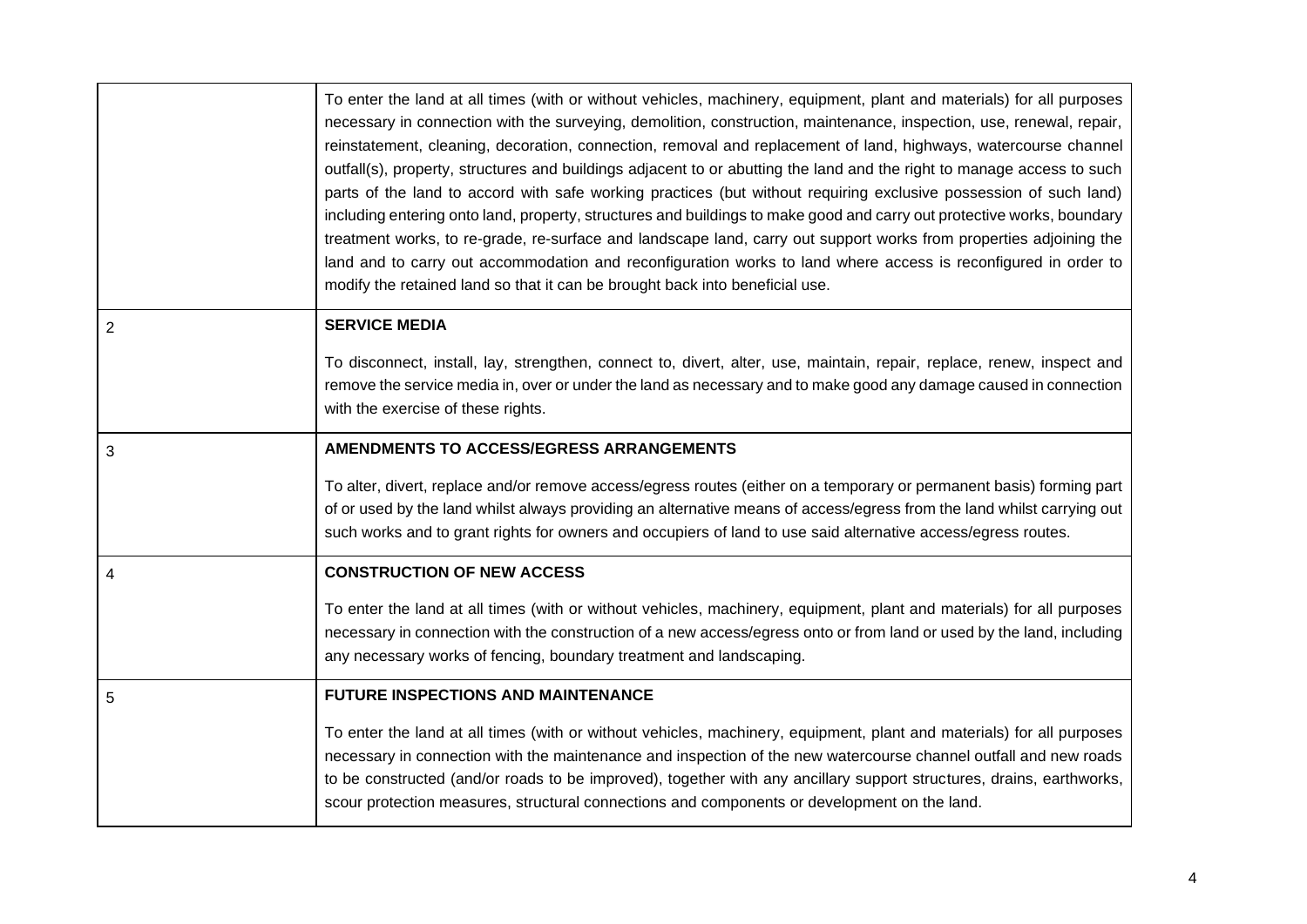| 6 | <b>CONDITION SURVEYS</b>                                                                                                                                                                                                                                                                                                                                                                                                                                                                  |
|---|-------------------------------------------------------------------------------------------------------------------------------------------------------------------------------------------------------------------------------------------------------------------------------------------------------------------------------------------------------------------------------------------------------------------------------------------------------------------------------------------|
|   | To enter the land on foot only and temporarily remain on the land for the purposes of carrying out non-intrusive<br>condition surveys in accordance with safe working practices and to document the condition of the land before, during<br>and after development, if so necessary.                                                                                                                                                                                                       |
|   | <b>DELIVERIES</b>                                                                                                                                                                                                                                                                                                                                                                                                                                                                         |
|   | To access the land at all times (with or without vehicles, machinery, equipment, plant and materials) for the purposes<br>of delivery, removing and sorting materials, plant and machinery, and the right (from time to time) to create, divert<br>and/or otherwise manage pedestrian and vehicular access to, on and across land to facilitate the delivery of the<br>scheme (including the ongoing maintenance and inspection of the scheme) and to accord with safe working practices. |
| 8 | <b>DISCHARGE OF WATER</b>                                                                                                                                                                                                                                                                                                                                                                                                                                                                 |
|   | To discharge uncontaminated surface waters, land drainage waters and waters from highway drains into the new<br>watercourse channel outfall to be constructed as part of the scheme in order to enable satisfactory operation of the<br>channel outfall.                                                                                                                                                                                                                                  |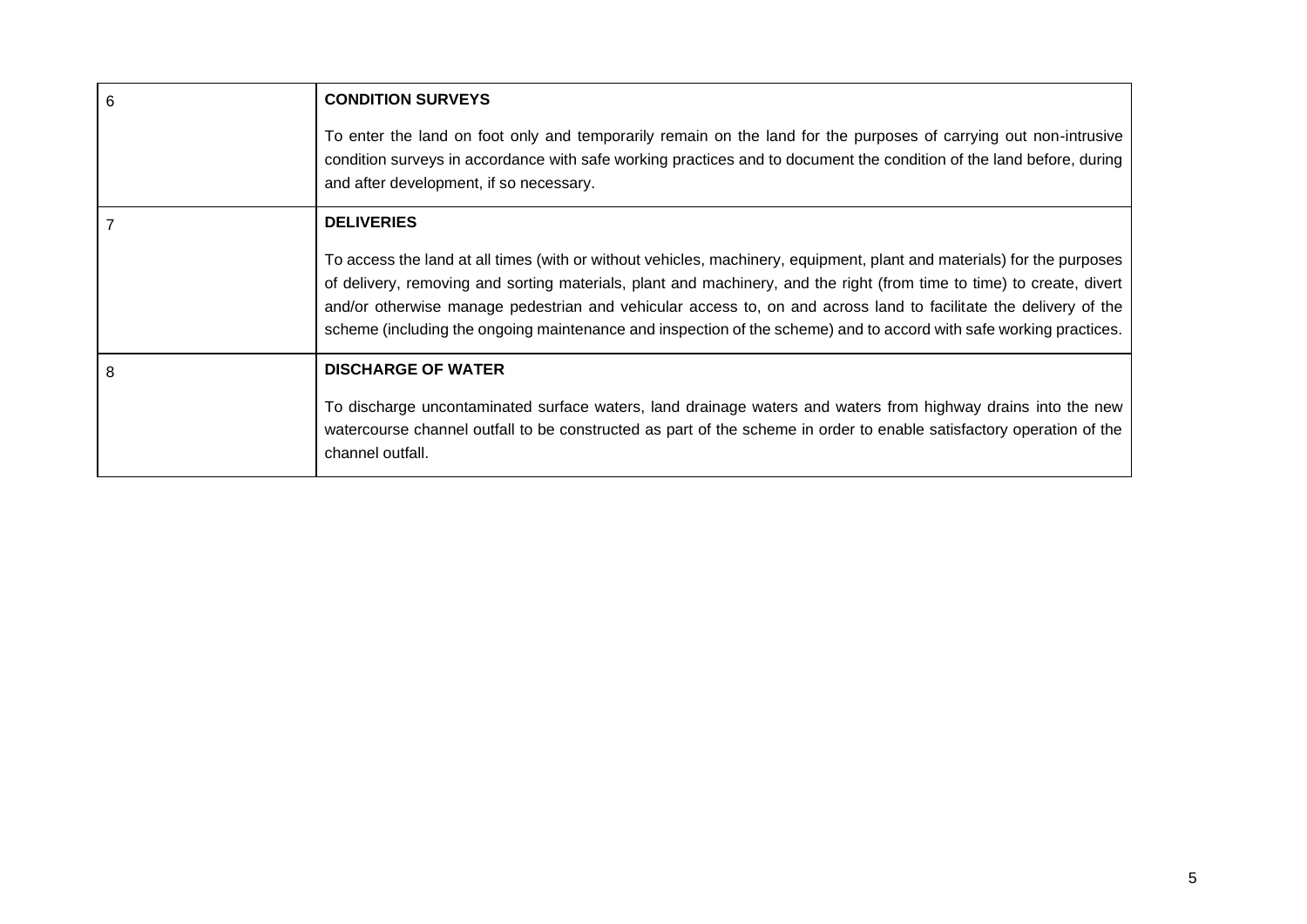| map(1)      | Number on Extent, description and<br>situation of the land (2)                                                                                            | Qualifying persons under section 12(2)(a) of the Acquisition of Land Act 1981 - Name and Address (3)                                                                                                                                                                                                                                                                                                                                                                                              |                                   |                                                           |                                                                                                                         |
|-------------|-----------------------------------------------------------------------------------------------------------------------------------------------------------|---------------------------------------------------------------------------------------------------------------------------------------------------------------------------------------------------------------------------------------------------------------------------------------------------------------------------------------------------------------------------------------------------------------------------------------------------------------------------------------------------|-----------------------------------|-----------------------------------------------------------|-------------------------------------------------------------------------------------------------------------------------|
|             |                                                                                                                                                           | <b>Owners or reputed owners</b>                                                                                                                                                                                                                                                                                                                                                                                                                                                                   | <b>Lessees or reputed lessees</b> | <b>Tenants or reputed tenants</b><br>(other than lessees) | <b>Occupiers</b>                                                                                                        |
| $\mathbf 1$ | 1,626 square metres of<br>public adopted highway<br>(Middlewich Road (A530))<br>situated to the north west of<br>Leighton Hospital, Smithy<br>Lane, Crewe | Unknown<br>Louise Isabella Christine<br>Charlesworth<br>Red Hall Farm<br>Middlewich Road<br>Leighton<br>Crewe<br>CW1 4QU<br>(in respect of subsoil fronting<br>agricultural land situated to the<br>north of 4 Red Hall Cottages,<br>Middlewich Road, Crewe)<br>Thomas James Charlesworth<br>Red Hall Farm<br>Middlewich Road<br>Leighton<br>Crewe<br>CW1 4QU<br>(in respect of subsoil fronting<br>agricultural land situated to the<br>north of 4 Red Hall Cottages,<br>Middlewich Road, Crewe) |                                   |                                                           | Cheshire East Borough Council<br>Middlewich Road<br>Westfields<br>Sandbach<br><b>CW11 1HZ</b><br>(as highway authority) |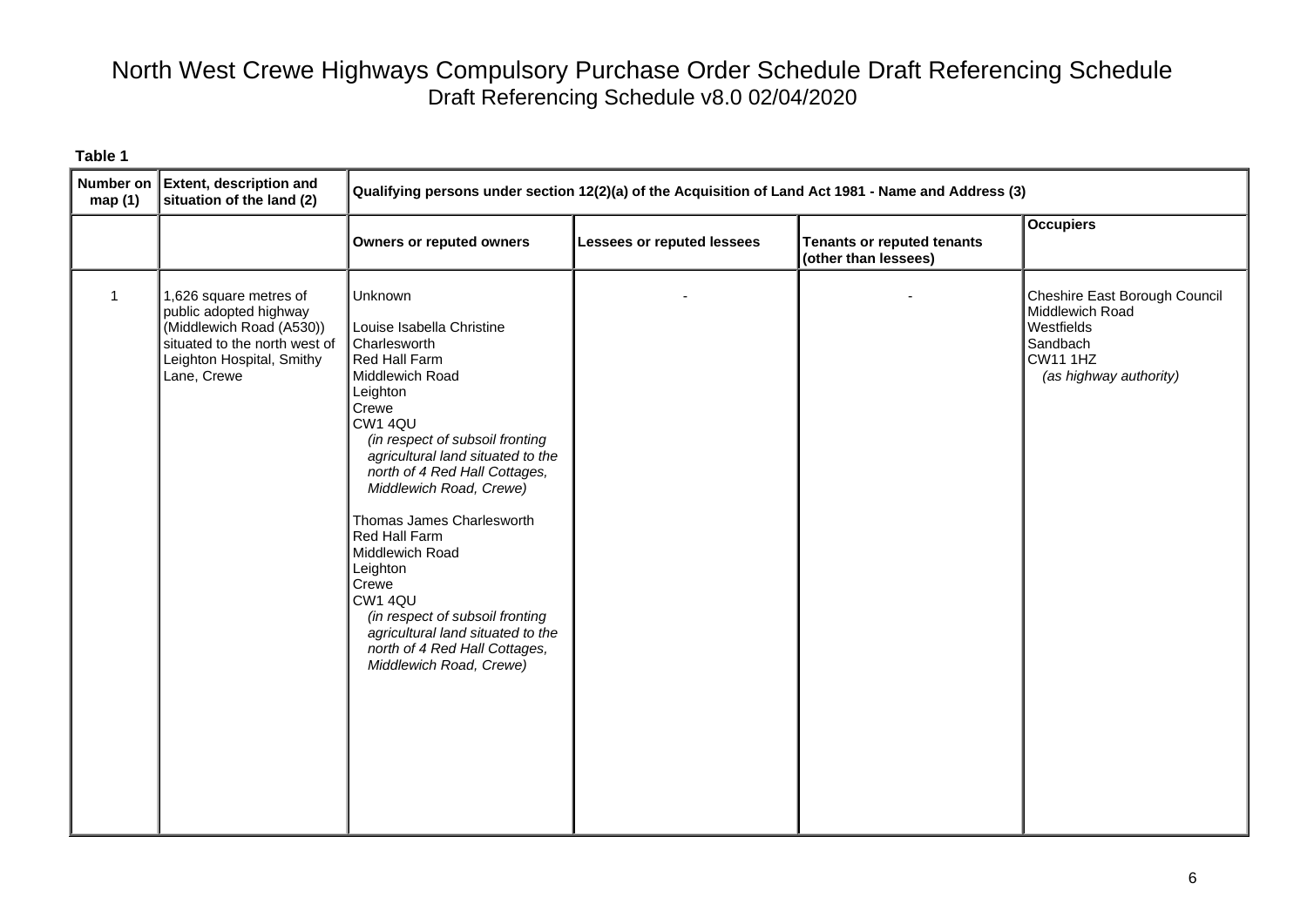| map $(1)$                | Number on Extent, description and<br>situation of the land (2) | Qualifying persons under section 12(2)(a) of the Acquisition of Land Act 1981 - Name and Address (3)                                                                                                                                                                                                                                                                                                                                                                                                                                                                                                                                                                                             |                            |                                                    |                  |
|--------------------------|----------------------------------------------------------------|--------------------------------------------------------------------------------------------------------------------------------------------------------------------------------------------------------------------------------------------------------------------------------------------------------------------------------------------------------------------------------------------------------------------------------------------------------------------------------------------------------------------------------------------------------------------------------------------------------------------------------------------------------------------------------------------------|----------------------------|----------------------------------------------------|------------------|
|                          |                                                                | <b>Owners or reputed owners</b>                                                                                                                                                                                                                                                                                                                                                                                                                                                                                                                                                                                                                                                                  | Lessees or reputed lessees | Tenants or reputed tenants<br>(other than lessees) | <b>Occupiers</b> |
| $\mathbf{1}$<br>(cont'd) |                                                                | Cheshire East Borough Council<br>Middlewich Road<br>Westfields<br>Sandbach<br><b>CW11 1HZ</b><br>(in respect of subsoil fronting<br>grassed area situated to the<br>north east of 4 Red Hall<br>Cottages, Middlewich Road,<br>Crewe)<br>Faye Marguerite Pritchard<br>5 The Oaks<br>Kettle Lane<br><b>Buerton</b><br>Crewe<br>CW3 0BX<br>(in respect of subsoil fronting<br>agricultural land situated to the<br>east of 4 Red Hall Cottages,<br>Middlewich Road, Crewe)<br>Adam James Russell Smith<br>10 Roman Close<br>Kirtlington<br>Kidlington<br>OX5 3EX<br>(in respect of subsoil fronting<br>agricultural land situated to the<br>east of 4 Red Hall Cottages,<br>Middlewich Road, Crewe) |                            |                                                    |                  |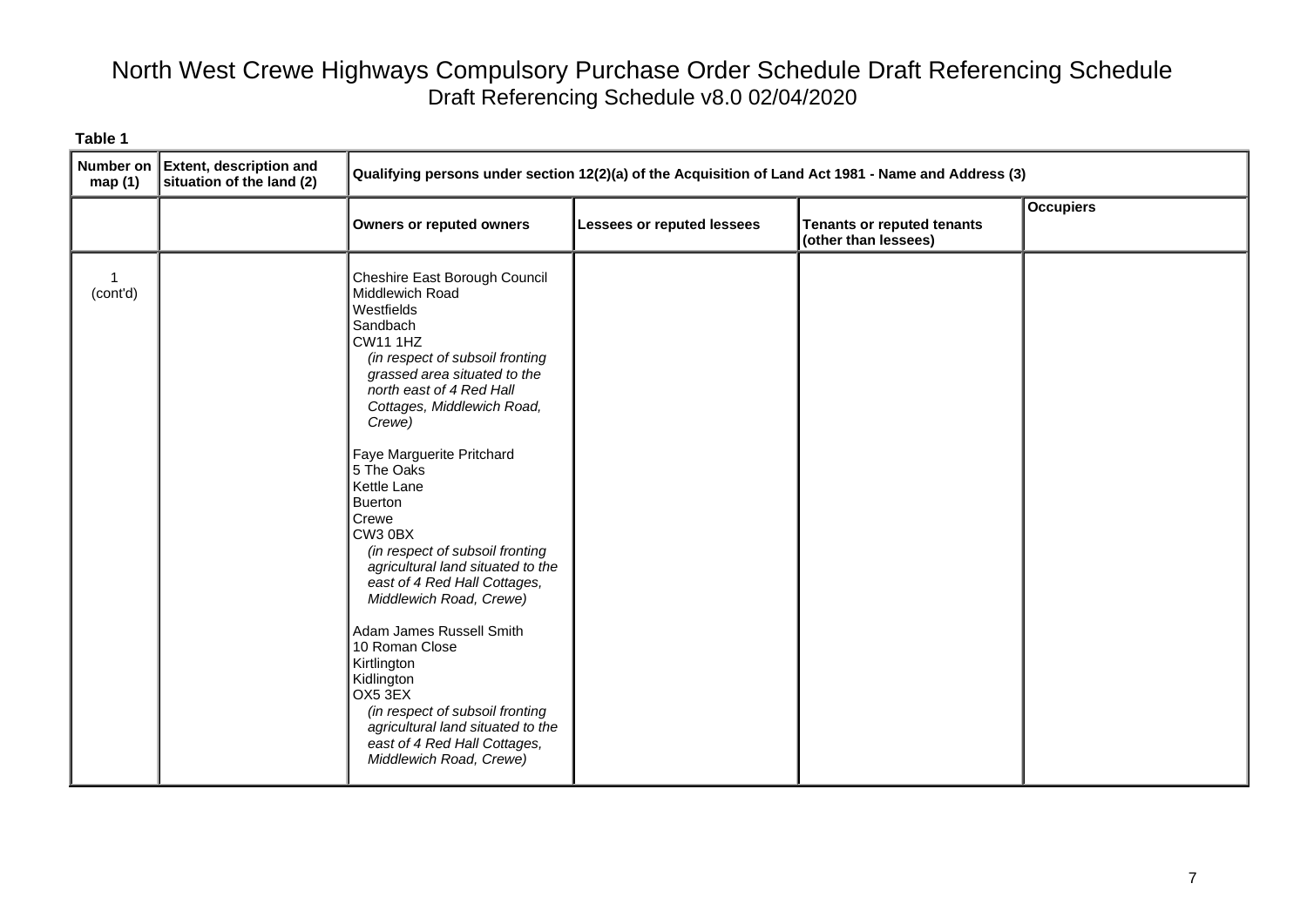| <b>Number on</b><br>map(1) | <b>Extent, description and</b><br>situation of the land (2) | Qualifying persons under section 12(2)(a) of the Acquisition of Land Act 1981 - Name and Address (3)                                                                                                                                                                                                                                                                                                                                                                                                                                                                                                                                                                             |                            |                                                           |                  |
|----------------------------|-------------------------------------------------------------|----------------------------------------------------------------------------------------------------------------------------------------------------------------------------------------------------------------------------------------------------------------------------------------------------------------------------------------------------------------------------------------------------------------------------------------------------------------------------------------------------------------------------------------------------------------------------------------------------------------------------------------------------------------------------------|----------------------------|-----------------------------------------------------------|------------------|
|                            |                                                             | <b>Owners or reputed owners</b>                                                                                                                                                                                                                                                                                                                                                                                                                                                                                                                                                                                                                                                  | Lessees or reputed lessees | <b>Tenants or reputed tenants</b><br>(other than lessees) | <b>Occupiers</b> |
| (cont'd)                   |                                                             | Mark Edward Russell Smith<br>20 Rotherfield Road<br>Henley-On-Thames<br>RG9 1NN<br>(in respect of subsoil fronting<br>agricultural land situated to the<br>east of 4 Red Hall Cottages,<br>Middlewich Road, Crewe)<br>May Smith<br>Mile Oak<br>Church Minshull<br>Nantwich<br>CW5 6DY<br>(in respect of subsoil fronting<br>agricultural land situated to the<br>east of 4 Red Hall Cottages,<br>Middlewich Road, Crewe)<br>The Executor of the Estate of<br>Marguerite Charlesworth<br>Red Hall Farm<br>Middlewich Road<br>Crewe<br>CW1 4QU<br>(in respect of subsoil fronting<br>agricultural land situated to the<br>north of 4 Red Hall Cottages,<br>Middlewich Road, Crewe) |                            |                                                           |                  |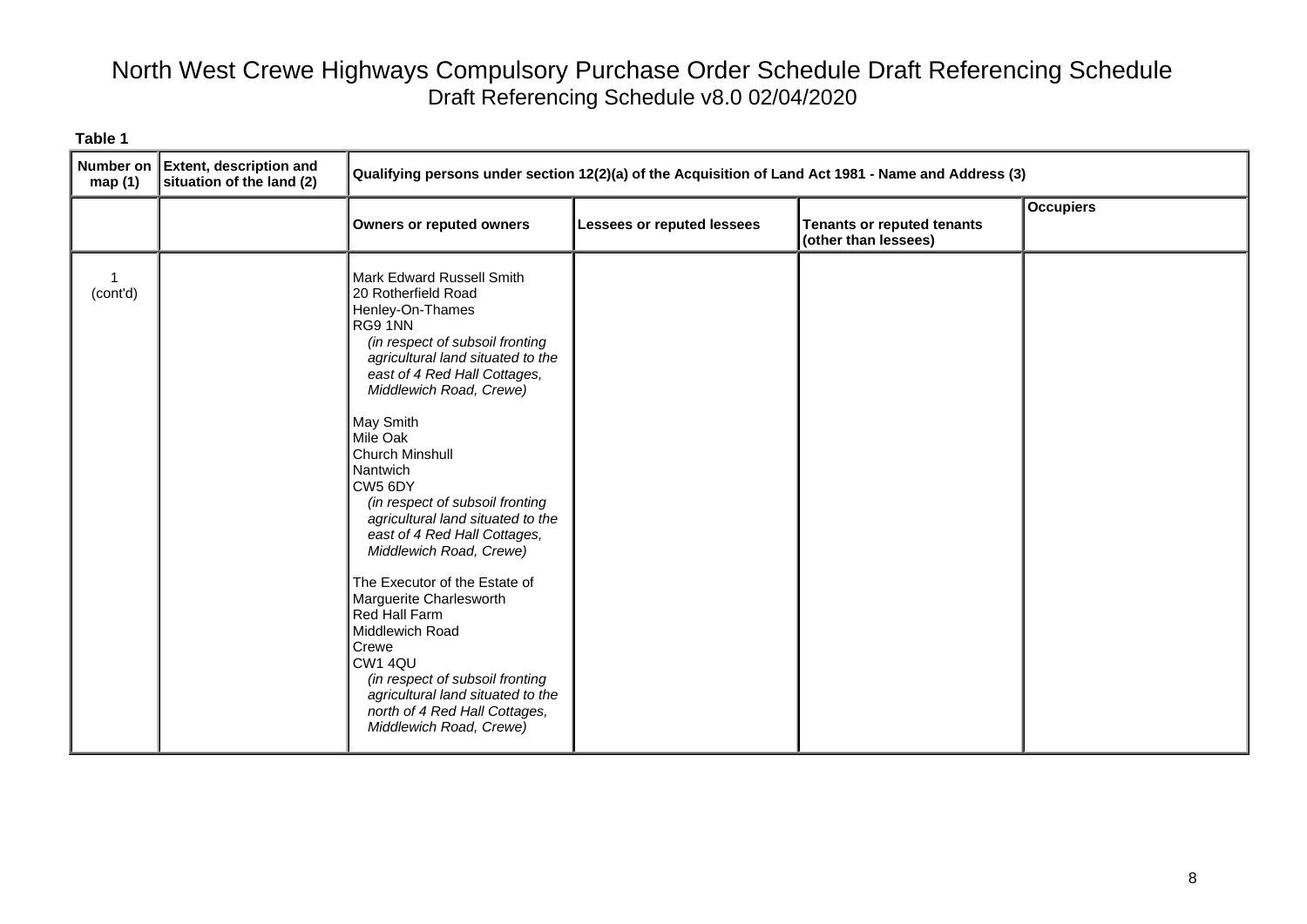| <b>Number on</b><br>map(1) | <b>Extent, description and</b><br>situation of the land (2) | Qualifying persons under section 12(2)(a) of the Acquisition of Land Act 1981 - Name and Address (3)                                                                                                                                                                                                                                                                                                                                                                                                                                            |                                   |                                                           |                  |
|----------------------------|-------------------------------------------------------------|-------------------------------------------------------------------------------------------------------------------------------------------------------------------------------------------------------------------------------------------------------------------------------------------------------------------------------------------------------------------------------------------------------------------------------------------------------------------------------------------------------------------------------------------------|-----------------------------------|-----------------------------------------------------------|------------------|
|                            |                                                             | Owners or reputed owners                                                                                                                                                                                                                                                                                                                                                                                                                                                                                                                        | <b>Lessees or reputed lessees</b> | <b>Tenants or reputed tenants</b><br>(other than lessees) | <b>Occupiers</b> |
| (cont'd)                   |                                                             | The Executor of the Estate of<br>Thomas Marshall Charlesworth<br>Red Hall Farm<br>Middlewich Road<br>Leighton<br>Crewe<br>CW1 4QU<br>(in respect of subsoil fronting<br>agricultural land situated to the<br>north of 4 Red Hall Cottages,<br>Middlewich Road, Crewe)<br>Unknown<br>(in respect of subsoil fronting<br>agricultural land situated to the<br>north of 4 Red Hall Cottages,<br>Middlewich Road, Crewe)<br>Cheshire East Borough Council<br>Middlewich Road<br>Westfields<br>Sandbach<br><b>CW11 1HZ</b><br>(as highway authority) |                                   |                                                           |                  |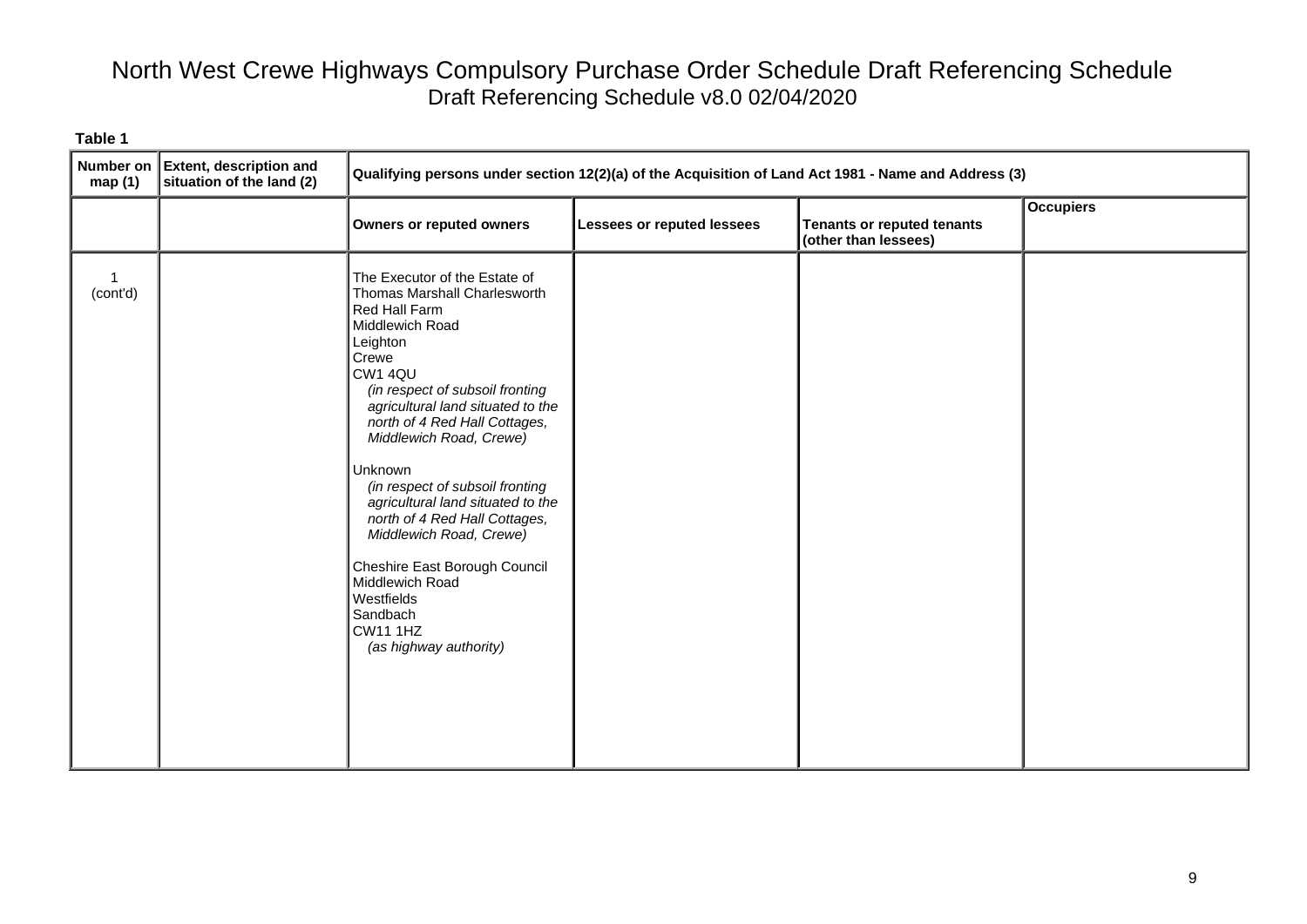| <b>Number on</b><br>map(1) | <b>Extent, description and</b><br>situation of the land (2)                                                                                                                    | Qualifying persons under section 12(2)(a) of the Acquisition of Land Act 1981 - Name and Address (3)                                                                                                                                       |                                   |                                                           |                                                                                     |
|----------------------------|--------------------------------------------------------------------------------------------------------------------------------------------------------------------------------|--------------------------------------------------------------------------------------------------------------------------------------------------------------------------------------------------------------------------------------------|-----------------------------------|-----------------------------------------------------------|-------------------------------------------------------------------------------------|
|                            |                                                                                                                                                                                | <b>Owners or reputed owners</b>                                                                                                                                                                                                            | <b>Lessees or reputed lessees</b> | <b>Tenants or reputed tenants</b><br>(other than lessees) | <b>Occupiers</b>                                                                    |
| $\mathcal{P}$              | 1,681 square metres of<br>agricultural land situated to<br>the north of 4 Red Hall<br>Cottages, Middlewich Road,<br>Crewe                                                      | Thomas James Charlesworth<br>(Address as at parcel 1)<br>The Executor of the Estate of<br>Marguerite Charlesworth<br>(Address as at parcel 1)<br>The Executor of the Estate of<br>Thomas Marshall Charlesworth<br>(Address as at parcel 1) |                                   |                                                           | Thomas James Charlesworth<br>(Address as at parcel 1)                               |
| 3                          | NUMBER NOT USED                                                                                                                                                                |                                                                                                                                                                                                                                            |                                   |                                                           |                                                                                     |
|                            | 425 square metres of public<br>adopted highway<br>(Middlewich Road (A530))<br>and scrubland situated to the<br>north east of 4 Red Hall<br>Cottages, Middlewich Road,<br>Crewe | Cheshire East Borough Council<br>(Address as at parcel 1)                                                                                                                                                                                  |                                   |                                                           | Cheshire East Borough Council<br>(Address as at parcel 1)<br>(as highway authority) |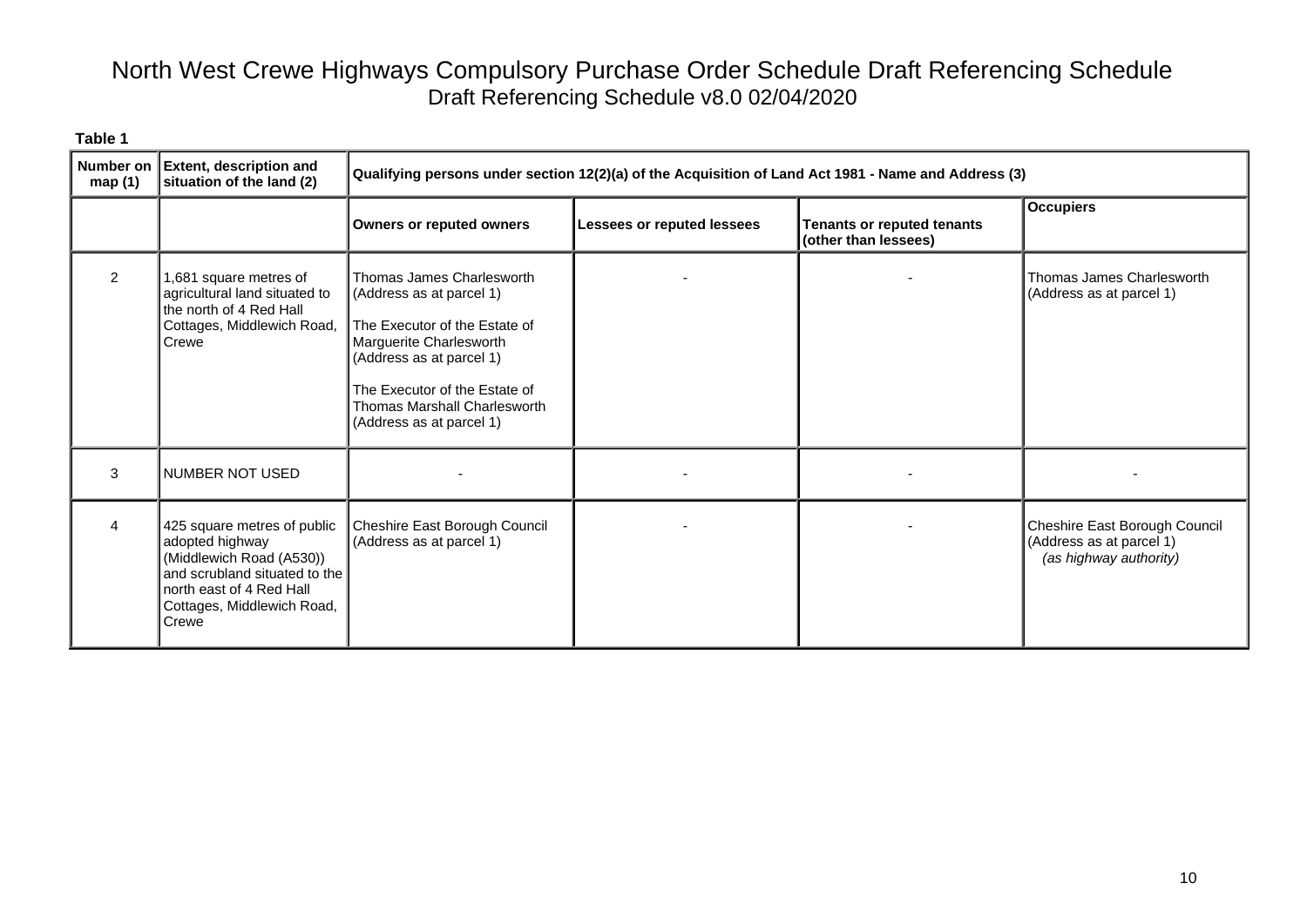| <b>Number on</b><br>map(1) | <b>Extent, description and</b><br>situation of the land (2)                                                                                                                                                 | Qualifying persons under section 12(2)(a) of the Acquisition of Land Act 1981 - Name and Address (3)                                                                                                            |                            |                                                                                                               |                                                                                                               |
|----------------------------|-------------------------------------------------------------------------------------------------------------------------------------------------------------------------------------------------------------|-----------------------------------------------------------------------------------------------------------------------------------------------------------------------------------------------------------------|----------------------------|---------------------------------------------------------------------------------------------------------------|---------------------------------------------------------------------------------------------------------------|
|                            |                                                                                                                                                                                                             | <b>Owners or reputed owners</b>                                                                                                                                                                                 | Lessees or reputed lessees | Tenants or reputed tenants<br>(other than lessees)                                                            | <b>Occupiers</b>                                                                                              |
| 5                          | 16,539 square metres of<br>agricultural land between<br>Middlewich Road (A530) and<br>Flowers Lane (B5076), to<br>the north east of 4 Red Hall<br>Cottages, Middlewich Road,<br>Crewe                       | Faye Marguerite Pritchard<br>(Address as at parcel 1)<br>Adam James Russell Smith<br>(Address as at parcel 1)<br>Mark Edward Russell Smith<br>(Address as at parcel 1)<br>May Smith<br>(Address as at parcel 1) |                            | M & S Wilson<br>(short term agricultural tenancy<br>- contact information to be<br>confirmed by Land Law LLP) | M & S Wilson<br>(short term agricultural tenancy<br>- contact information to be<br>confirmed by Land Law LLP) |
| 5a                         | Acquisition of new rights 1,<br>2, 3, 4, 5 and 6 over 52<br>square metres of agricultural<br>land south of Flowers Lane<br>(B5076), to the south east of $\vert$<br>School House, Middlewich<br>Road, Crewe | David Sheridan<br>20 Broome Road<br>Wolverhampton<br>WV10 9SH                                                                                                                                                   |                            |                                                                                                               | <b>Unknown</b>                                                                                                |
| 6                          | <b>NUMBER NOT USED</b>                                                                                                                                                                                      |                                                                                                                                                                                                                 |                            |                                                                                                               |                                                                                                               |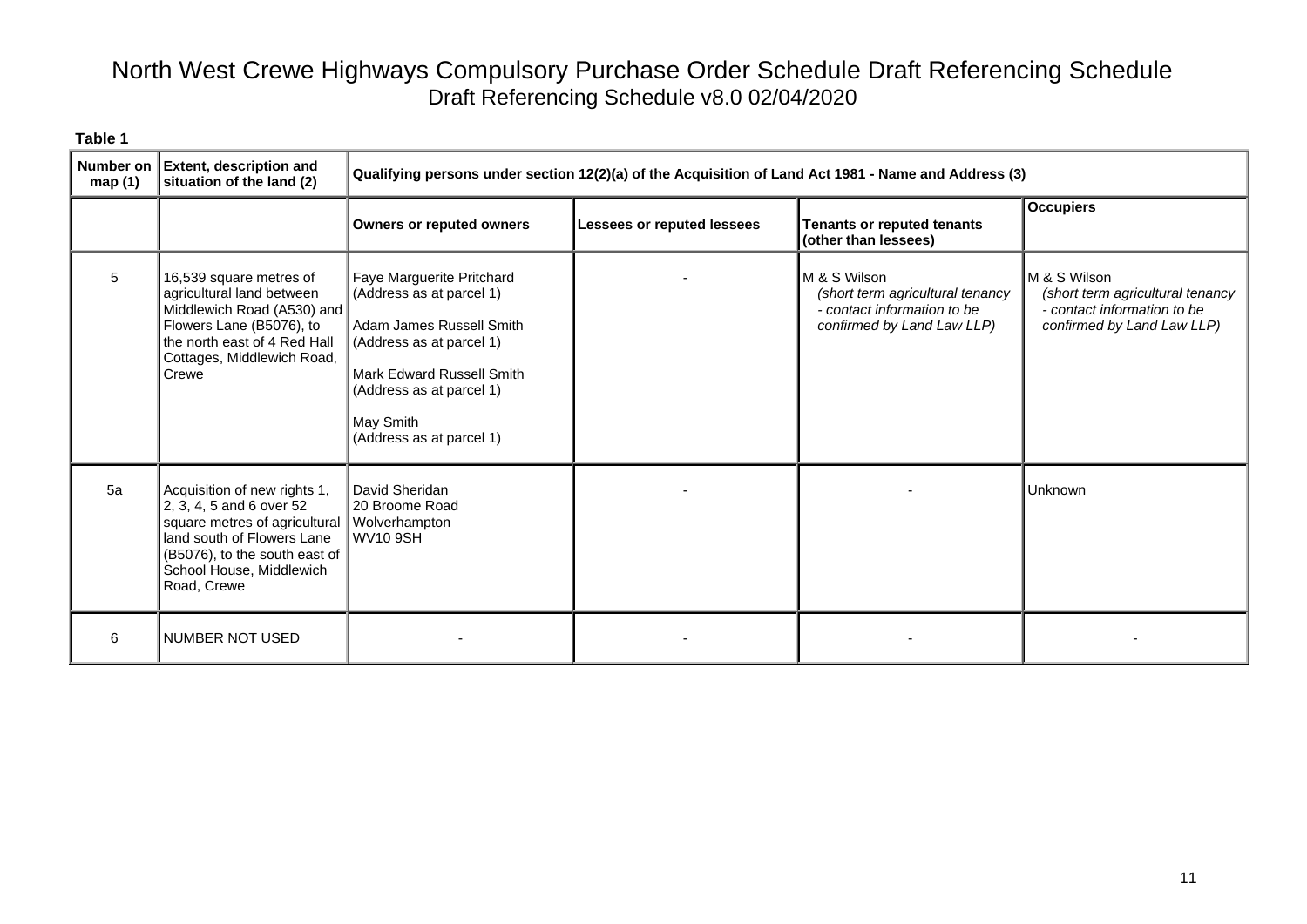| Number on<br>map $(1)$ | <b>Extent, description and</b><br>situation of the land (2)                                                                                                                                    | Qualifying persons under section 12(2)(a) of the Acquisition of Land Act 1981 - Name and Address (3)                                                                                 |                            |                                                           |                                                                                                                                                                        |
|------------------------|------------------------------------------------------------------------------------------------------------------------------------------------------------------------------------------------|--------------------------------------------------------------------------------------------------------------------------------------------------------------------------------------|----------------------------|-----------------------------------------------------------|------------------------------------------------------------------------------------------------------------------------------------------------------------------------|
|                        |                                                                                                                                                                                                | Owners or reputed owners                                                                                                                                                             | Lessees or reputed lessees | <b>Tenants or reputed tenants</b><br>(other than lessees) | <b>Occupiers</b>                                                                                                                                                       |
|                        | Acquisition of new rights 1,<br>2, 3, 4, 6 and 7 over 298<br>square metres of garden<br>(Leighton Lodge) situated to<br>the south east of Leighton<br>Lodge, Flowers Lane, Crewe               | Glenys Letitia Harrison<br>Leighton Lodge Farm<br><b>Flowers Lane</b><br><b>Crewe</b><br>CW1 4QR<br>Peter Harrison<br>Leighton Lodge Farm<br><b>Flowers Lane</b><br>Crewe<br>CW1 4QR |                            |                                                           | Glenys Letitia Harrison<br>Leighton Lodge Farm<br><b>Flowers Lane</b><br>Crewe<br>CW1 4QR<br>Peter Harrison<br>Leighton Lodge Farm<br>Flowers Lane<br>Crewe<br>CW1 4QR |
| 8                      | 1,698 square metres of<br>agricultural land, garden<br>(Leighton Lodge) and<br>overhead electricity<br>transmission lines situated to I<br>the south of Leighton Lodge,<br>Flowers Lane, Crewe | Torus62 Limited<br>4 Corporation Street<br>St. Helens<br>WA9 1LD                                                                                                                     |                            |                                                           | Unknown                                                                                                                                                                |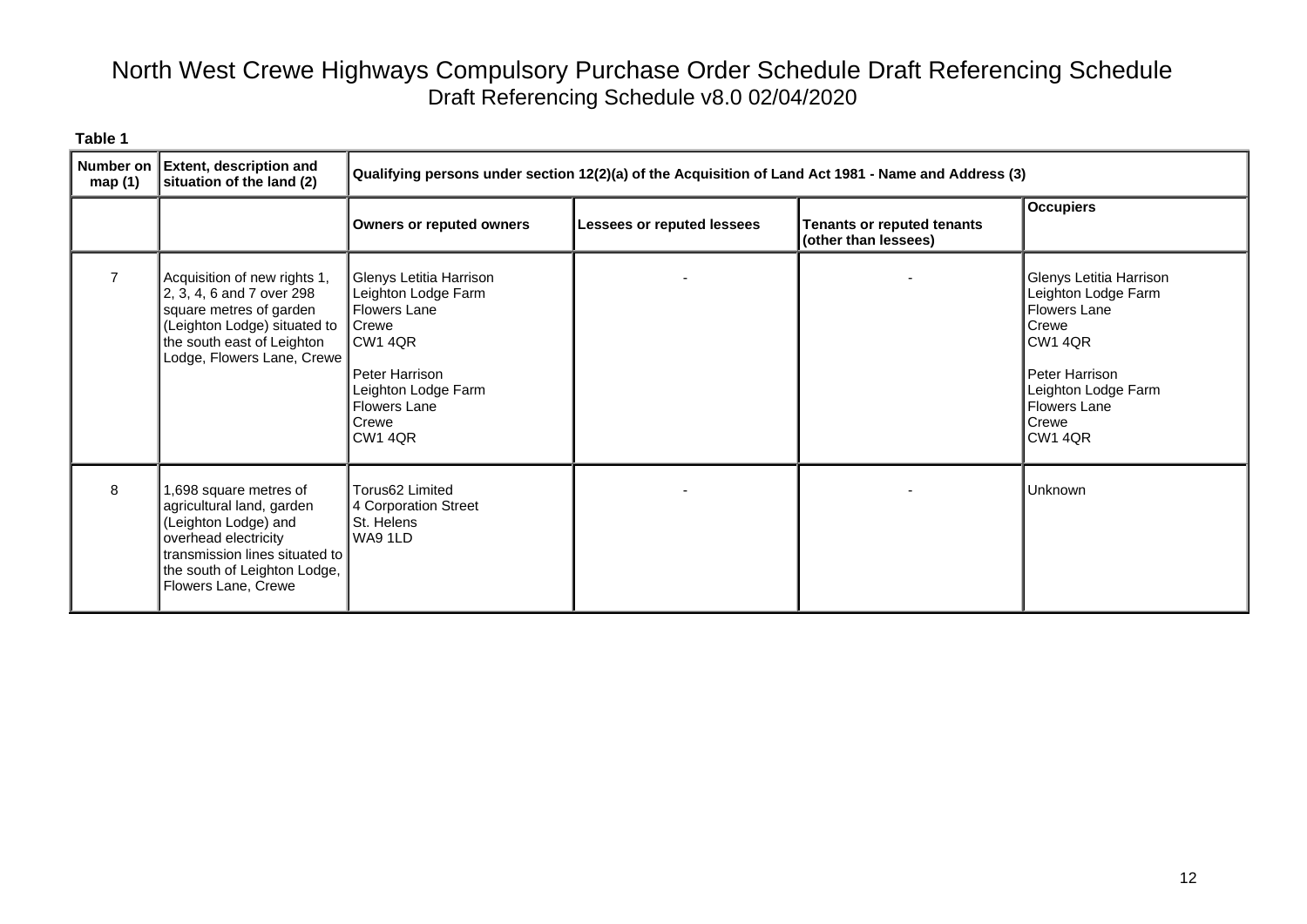| <b>Number on</b><br>map (1) | <b>Extent, description and</b><br>situation of the land (2)                                                                                                                                     | Qualifying persons under section 12(2)(a) of the Acquisition of Land Act 1981 - Name and Address (3)                                                                                                                                                                                                                                                                                                                                                                                                                                                                                                                                                                            |                            |                                                           |                                                                                     |
|-----------------------------|-------------------------------------------------------------------------------------------------------------------------------------------------------------------------------------------------|---------------------------------------------------------------------------------------------------------------------------------------------------------------------------------------------------------------------------------------------------------------------------------------------------------------------------------------------------------------------------------------------------------------------------------------------------------------------------------------------------------------------------------------------------------------------------------------------------------------------------------------------------------------------------------|----------------------------|-----------------------------------------------------------|-------------------------------------------------------------------------------------|
|                             |                                                                                                                                                                                                 | <b>Owners or reputed owners</b>                                                                                                                                                                                                                                                                                                                                                                                                                                                                                                                                                                                                                                                 | Lessees or reputed lessees | <b>Tenants or reputed tenants</b><br>(other than lessees) | <b>Occupiers</b>                                                                    |
| 9                           | 1,379 square metres of<br>public adopted highway<br>(Flowers Lane (B5076)) and<br>overhead electricity<br>transmission lines situated to<br>the south of Leighton Lodge,<br>Flowers Lane, Crewe | Unknown<br>Glenys Letitia Harrison<br>(Address as at parcel 7)<br>(in respect of subsoil fronting<br>Leighton Lodge Farm, Flowers<br>Lane, Crewe)<br>Peter Harrison<br>(Address as at parcel 7)<br>(in respect of subsoil fronting<br>Leighton Lodge Farm, Flowers<br>Lane, Crewe)<br>Faye Marguerite Pritchard<br>(Address as at parcel 1)<br>(in respect of subsoil fronting<br>agricultural land situated to the<br>south west of Leighton Lodge<br>Farm, Flowers Lane, Crewe)<br>Adam James Russell Smith<br>(Address as at parcel 1)<br>(in respect of subsoil fronting<br>agricultural land situated to the<br>south west of Leighton Lodge<br>Farm, Flowers Lane, Crewe) |                            |                                                           | Cheshire East Borough Council<br>(Address as at parcel 1)<br>(as highway authority) |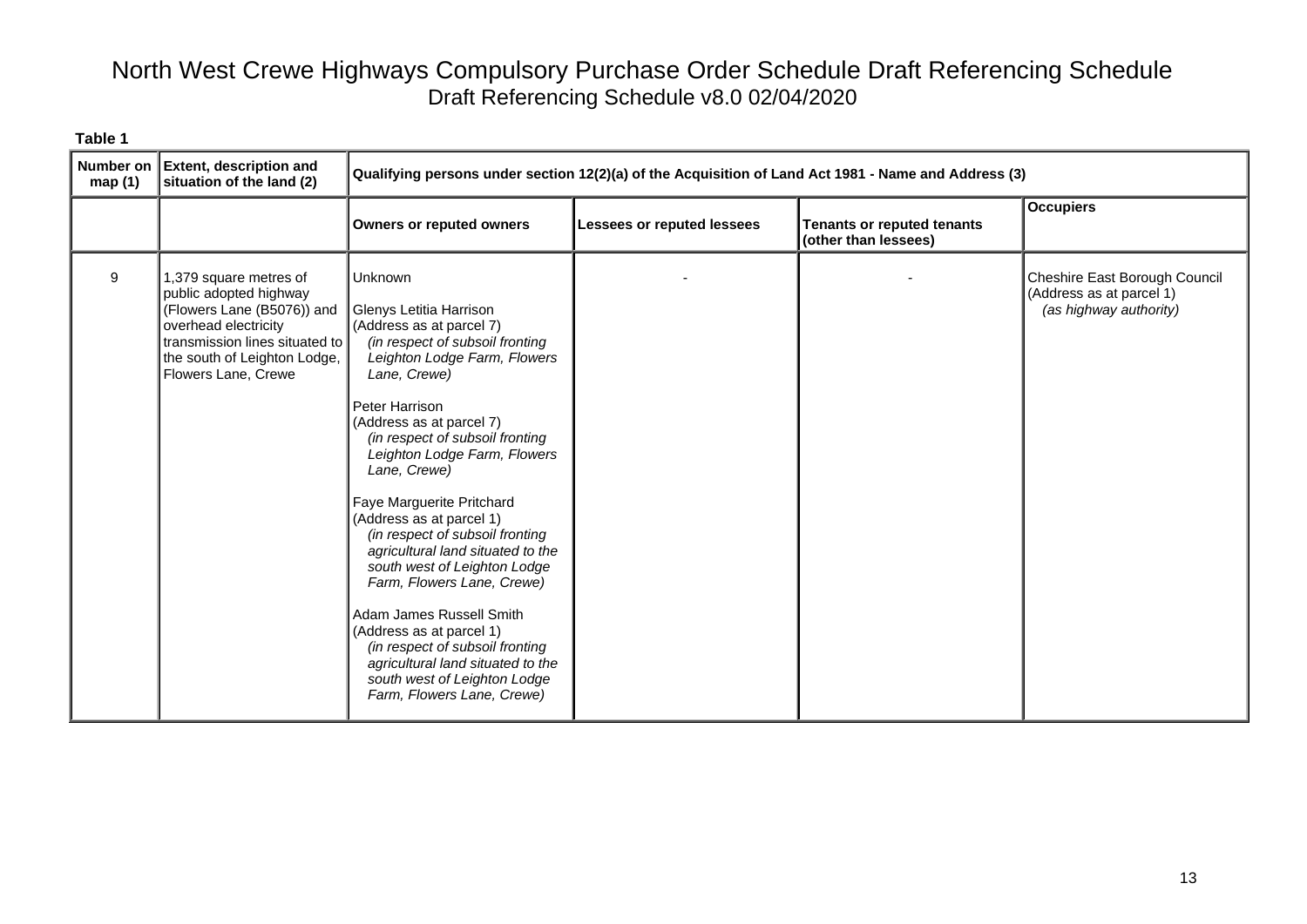| Number on<br>map(1) | <b>Extent, description and</b><br>situation of the land (2)                                                                                                             | Qualifying persons under section 12(2)(a) of the Acquisition of Land Act 1981 - Name and Address (3)                                                                                                                                                                                                                                                                                                                                                              |                            |                                                                                                                                           |                                                                                                                                           |
|---------------------|-------------------------------------------------------------------------------------------------------------------------------------------------------------------------|-------------------------------------------------------------------------------------------------------------------------------------------------------------------------------------------------------------------------------------------------------------------------------------------------------------------------------------------------------------------------------------------------------------------------------------------------------------------|----------------------------|-------------------------------------------------------------------------------------------------------------------------------------------|-------------------------------------------------------------------------------------------------------------------------------------------|
|                     |                                                                                                                                                                         | <b>Owners or reputed owners</b>                                                                                                                                                                                                                                                                                                                                                                                                                                   | Lessees or reputed lessees | <b>Tenants or reputed tenants</b><br>(other than lessees)                                                                                 | <b>Occupiers</b>                                                                                                                          |
| 9<br>(cont'd)       |                                                                                                                                                                         | Mark Edward Russell Smith<br>(Address as at parcel 1)<br>(in respect of subsoil fronting<br>agricultural land situated to the<br>south west of Leighton Lodge<br>Farm, Flowers Lane, Crewe)<br>May Smith<br>(Address as at parcel 1)<br>(in respect of subsoil fronting<br>agricultural land situated to the<br>south west of Leighton Lodge<br>Farm, Flowers Lane, Crewe)<br>Cheshire East Borough Council<br>(Address as at parcel 1)<br>(as highway authority) |                            |                                                                                                                                           |                                                                                                                                           |
| 10                  | NUMBER NOT USED                                                                                                                                                         |                                                                                                                                                                                                                                                                                                                                                                                                                                                                   |                            |                                                                                                                                           |                                                                                                                                           |
| 11                  | 291 square metres of<br>agricultural land situated to<br>the west of Rose Cottage,<br>Bradfield Road, Crewe and<br>south of Smithy Lane, Crewe (Address as at parcel 1) | Faye Marguerite Pritchard<br>(Address as at parcel 1)<br>Adam James Russell Smith<br>Mark Edward Russell Smith<br>(Address as at parcel 1)                                                                                                                                                                                                                                                                                                                        |                            | M & S Wilson<br>(Address as at parcel 5)<br>(short term agricultural tenancy<br>- contact information to be<br>confirmed by Land Law LLP) | M & S Wilson<br>(Address as at parcel 5)<br>(short term agricultural tenancy<br>- contact information to be<br>confirmed by Land Law LLP) |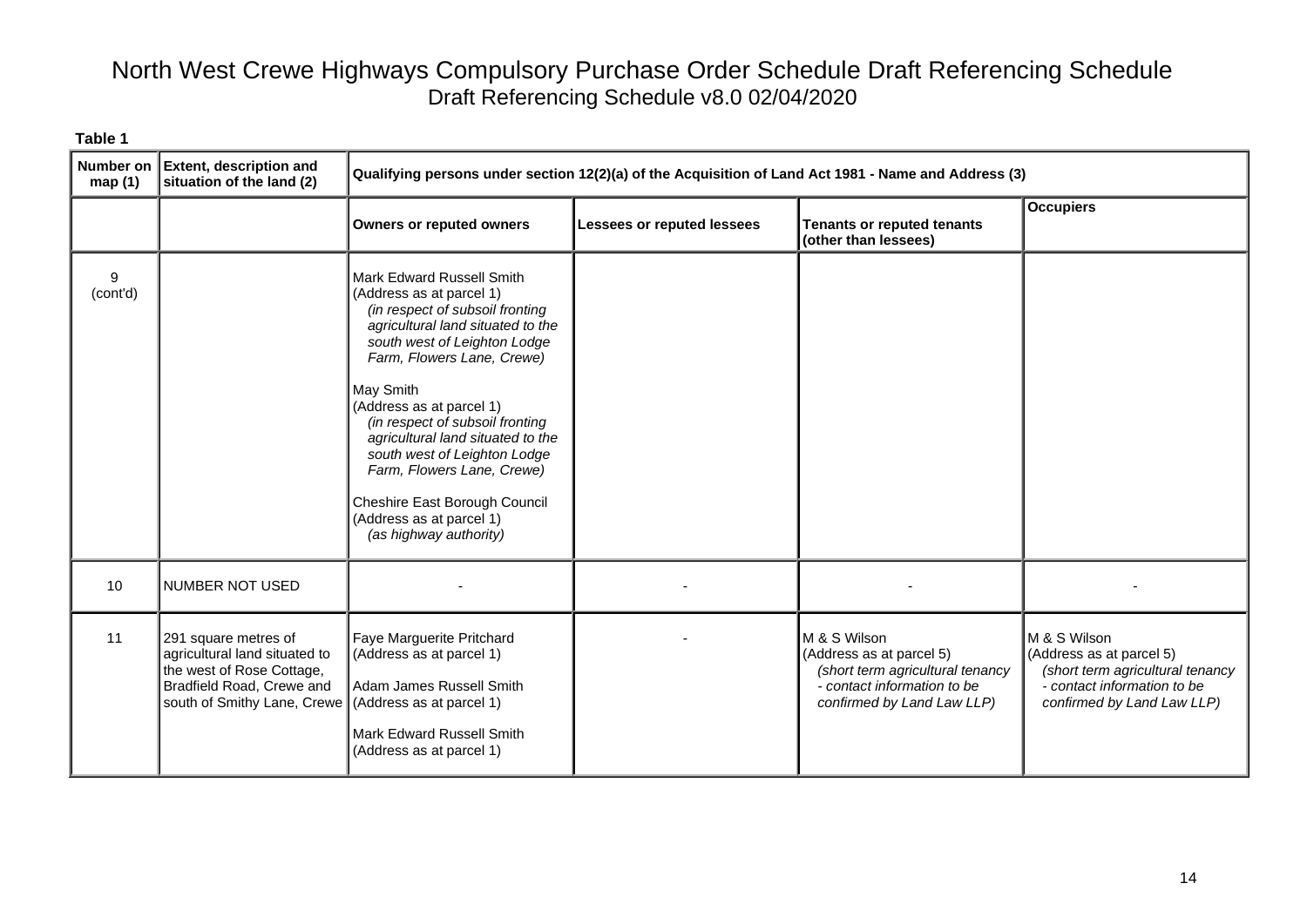| Number on<br>map (1) | <b>Extent, description and</b><br>situation of the land (2)                                                                                                                                                                                                  | Qualifying persons under section 12(2)(a) of the Acquisition of Land Act 1981 - Name and Address (3)                                                                                  |                            |                                                                                                                                           |                                                                                                                                                                                                                                                                                       |  |
|----------------------|--------------------------------------------------------------------------------------------------------------------------------------------------------------------------------------------------------------------------------------------------------------|---------------------------------------------------------------------------------------------------------------------------------------------------------------------------------------|----------------------------|-------------------------------------------------------------------------------------------------------------------------------------------|---------------------------------------------------------------------------------------------------------------------------------------------------------------------------------------------------------------------------------------------------------------------------------------|--|
|                      |                                                                                                                                                                                                                                                              | <b>Owners or reputed owners</b>                                                                                                                                                       | Lessees or reputed lessees | <b>Tenants or reputed tenants</b><br>(other than lessees)                                                                                 | <b>Occupiers</b>                                                                                                                                                                                                                                                                      |  |
| 12                   | 9,732 square metres of<br>agricultural land, overhead<br>electricity transmission lines<br>and pylon situated between<br>Flowers Lane (B5076) and<br>Smithy Lane and to the<br>south west of Leighton<br>Lodge, Flowers Lane, Crewe (Address as at parcel 1) | Faye Marguerite Pritchard<br>(Address as at parcel 1)<br>Adam James Russell Smith<br>(Address as at parcel 1)<br>l Mark Edward Russell Smith<br>May Smith<br>(Address as at parcel 1) |                            | M & S Wilson<br>(Address as at parcel 5)<br>(short term agricultural tenancy<br>- contact information to be<br>confirmed by Land Law LLP) | M & S Wilson<br>(Address as at parcel 5)<br>(short term agricultural tenancy<br>- contact information to be<br>confirmed by Land Law LLP)<br>SP Manweb plc<br>3 Prenton Way<br>Prenton<br><b>CH43 3ET</b><br>(in respect of overhead)<br>electricity transmission lines and<br>pylon) |  |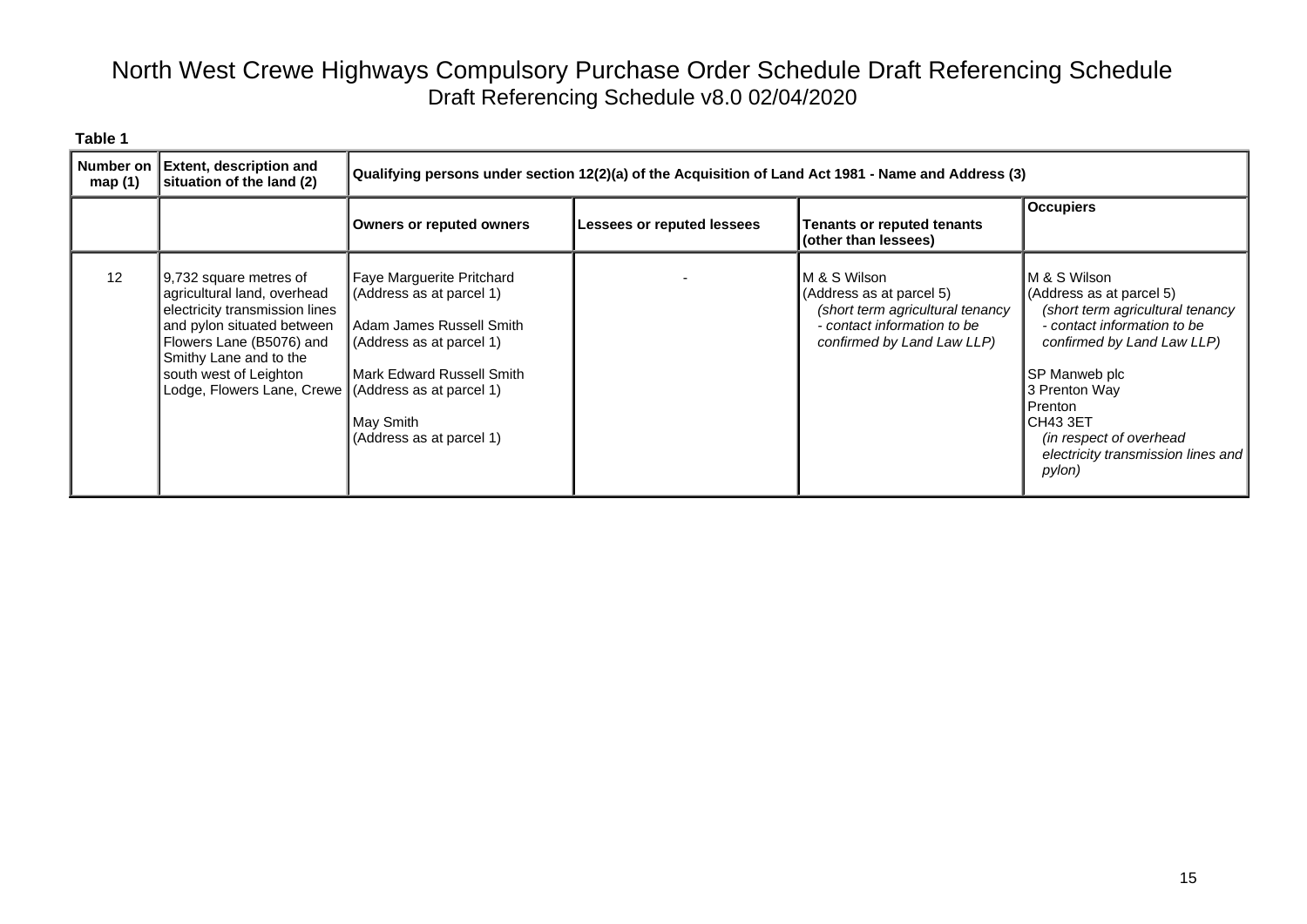| Number on<br>map(1) | <b>Extent, description and</b><br>situation of the land (2)                                                                                                                                          | Qualifying persons under section 12(2)(a) of the Acquisition of Land Act 1981 - Name and Address (3)                                                                                                                                                                                                                                                                                                                                                                                                                                                                                                                                                                                                                                                                                                                                                                                 |                            |                                                           |                                                                                     |
|---------------------|------------------------------------------------------------------------------------------------------------------------------------------------------------------------------------------------------|--------------------------------------------------------------------------------------------------------------------------------------------------------------------------------------------------------------------------------------------------------------------------------------------------------------------------------------------------------------------------------------------------------------------------------------------------------------------------------------------------------------------------------------------------------------------------------------------------------------------------------------------------------------------------------------------------------------------------------------------------------------------------------------------------------------------------------------------------------------------------------------|----------------------------|-----------------------------------------------------------|-------------------------------------------------------------------------------------|
|                     |                                                                                                                                                                                                      | <b>Owners or reputed owners</b>                                                                                                                                                                                                                                                                                                                                                                                                                                                                                                                                                                                                                                                                                                                                                                                                                                                      | Lessees or reputed lessees | <b>Tenants or reputed tenants</b><br>(other than lessees) | <b>Occupiers</b>                                                                    |
| 13                  | 750 square metres of public<br>adopted highway (Smithy<br>Lane) situated to the east<br>and south east of Leighton<br>Hospital and to the north<br>east of Mile House Cottage,<br>Smithy Lane, Crewe | <b>Unknown</b><br>Faye Marguerite Pritchard<br>(Address as at parcel 1)<br>(in respect of subsoil fronting<br>agricultural land situated to the<br>south east of Leighton Hospital,<br>Middlewich Road, Crewe)<br>Adam James Russell Smith<br>(Address as at parcel 1)<br>(in respect of subsoil fronting<br>agricultural land situated to the<br>south east of Leighton Hospital,<br>Middlewich Road, Crewe)<br>Mark Edward Russell Smith<br>(Address as at parcel 1)<br>(in respect of subsoil fronting<br>agricultural land situated to the<br>south east of Leighton Hospital,<br>Middlewich Road, Crewe)<br>May Smith<br>(Address as at parcel 1)<br>(in respect of subsoil fronting<br>agricultural land situated to the<br>south east of Leighton Hospital,<br>Middlewich Road, Crewe)<br>Cheshire East Borough Council<br>(Address as at parcel 1)<br>(as highway authority) |                            |                                                           | Cheshire East Borough Council<br>(Address as at parcel 1)<br>(as highway authority) |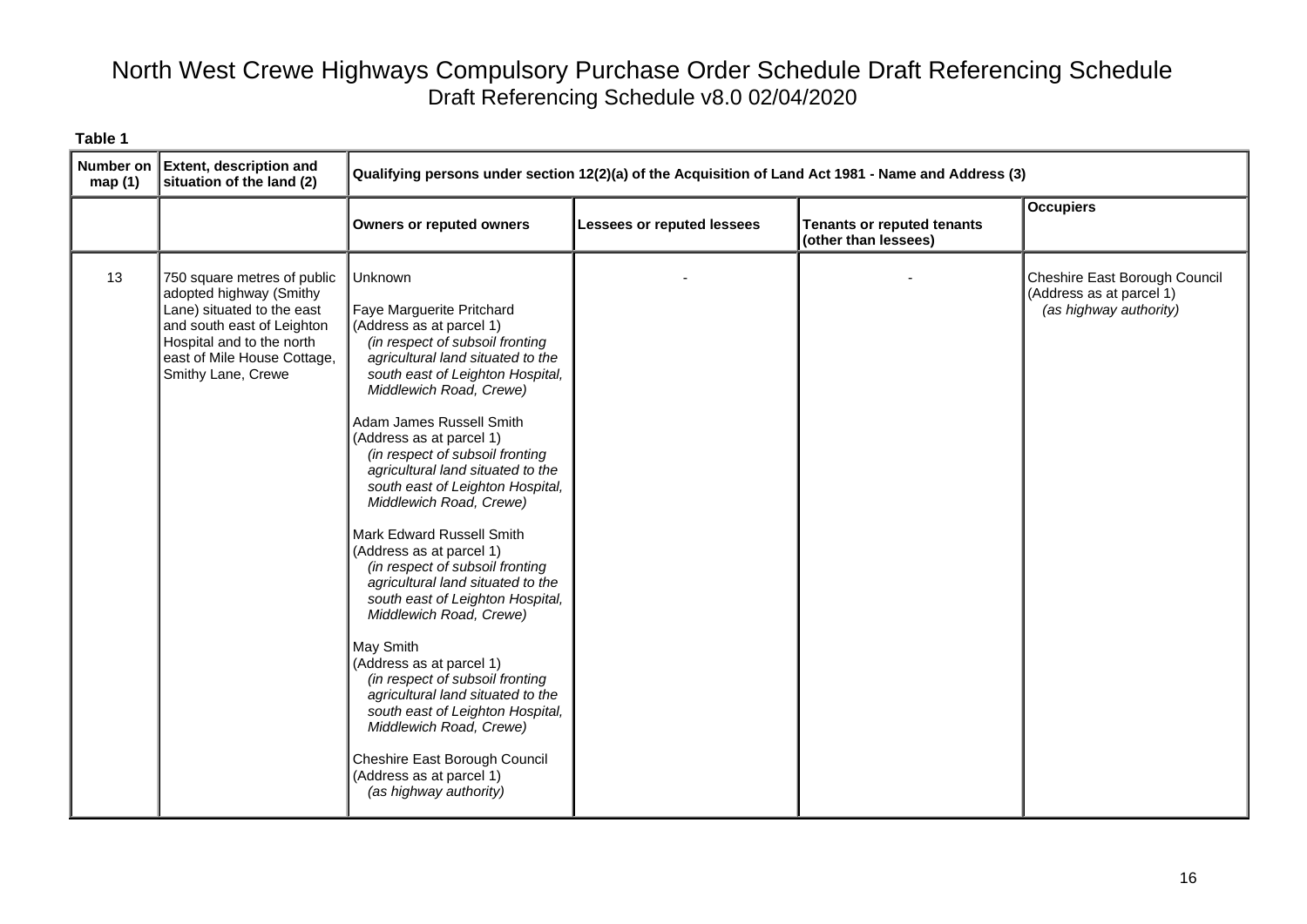| Number on<br>map(1) | <b>Extent, description and</b><br>situation of the land (2)                                                                                                                                                                                                                                                    |                                                                                                                                            | Qualifying persons under section 12(2)(a) of the Acquisition of Land Act 1981 - Name and Address (3) |                                                                                                                                           |                                                                                                                                                                                                                                                           |  |  |
|---------------------|----------------------------------------------------------------------------------------------------------------------------------------------------------------------------------------------------------------------------------------------------------------------------------------------------------------|--------------------------------------------------------------------------------------------------------------------------------------------|------------------------------------------------------------------------------------------------------|-------------------------------------------------------------------------------------------------------------------------------------------|-----------------------------------------------------------------------------------------------------------------------------------------------------------------------------------------------------------------------------------------------------------|--|--|
|                     |                                                                                                                                                                                                                                                                                                                | <b>Owners or reputed owners</b>                                                                                                            | <b>Lessees or reputed lessees</b>                                                                    | <b>Tenants or reputed tenants</b><br>(other than lessees)                                                                                 | <b>Occupiers</b>                                                                                                                                                                                                                                          |  |  |
| 14                  | Acquisition of new rights 1,<br>2, 3, 5, 6 and 7 over 222<br>square metres of public<br>access road to Leighton<br>Hospital situated to the<br>south east of Leighton<br>Hospital, Smithy Lane,<br>Crewe                                                                                                       | Mid Cheshire Hospitals NHS<br><b>Foundation Trust</b><br>Leighton Hospital<br>Middlewich Road<br>Crewe<br><b>CW1 4QJ</b>                   |                                                                                                      |                                                                                                                                           | Mid Cheshire Hospitals NHS<br><b>Foundation Trust</b><br>Leighton Hospital<br>Middlewich Road<br>Crewe<br><b>CW1 4QJ</b>                                                                                                                                  |  |  |
| 15                  | 50,934 square metres of<br>agricultural land, public<br>footpath (Leighton FP3) and<br>overhead electricity<br>transmission lines situated to   (Address as at parcel 1)<br>the south of Leighton<br>Hospital, and bounded by<br>Middlewich road (B5076) to<br>the west and Smithy Lane to<br>the North, Crewe | Faye Marguerite Pritchard<br>(Address as at parcel 1)<br>Adam James Russell Smith<br>Mark Edward Russell Smith<br>(Address as at parcel 1) |                                                                                                      | M & S Wilson<br>(Address as at parcel 5)<br>(short term agricultural tenancy<br>- contact information to be<br>confirmed by Land Law LLP) | M & S Wilson<br>(Address as at parcel 5)<br>(short term agricultural tenancy<br>- contact information to be<br>confirmed by Land Law LLP)<br>Cheshire East Borough Council<br>(Address as at parcel 1)<br>(in respect of public footpath<br>Leighton FP3) |  |  |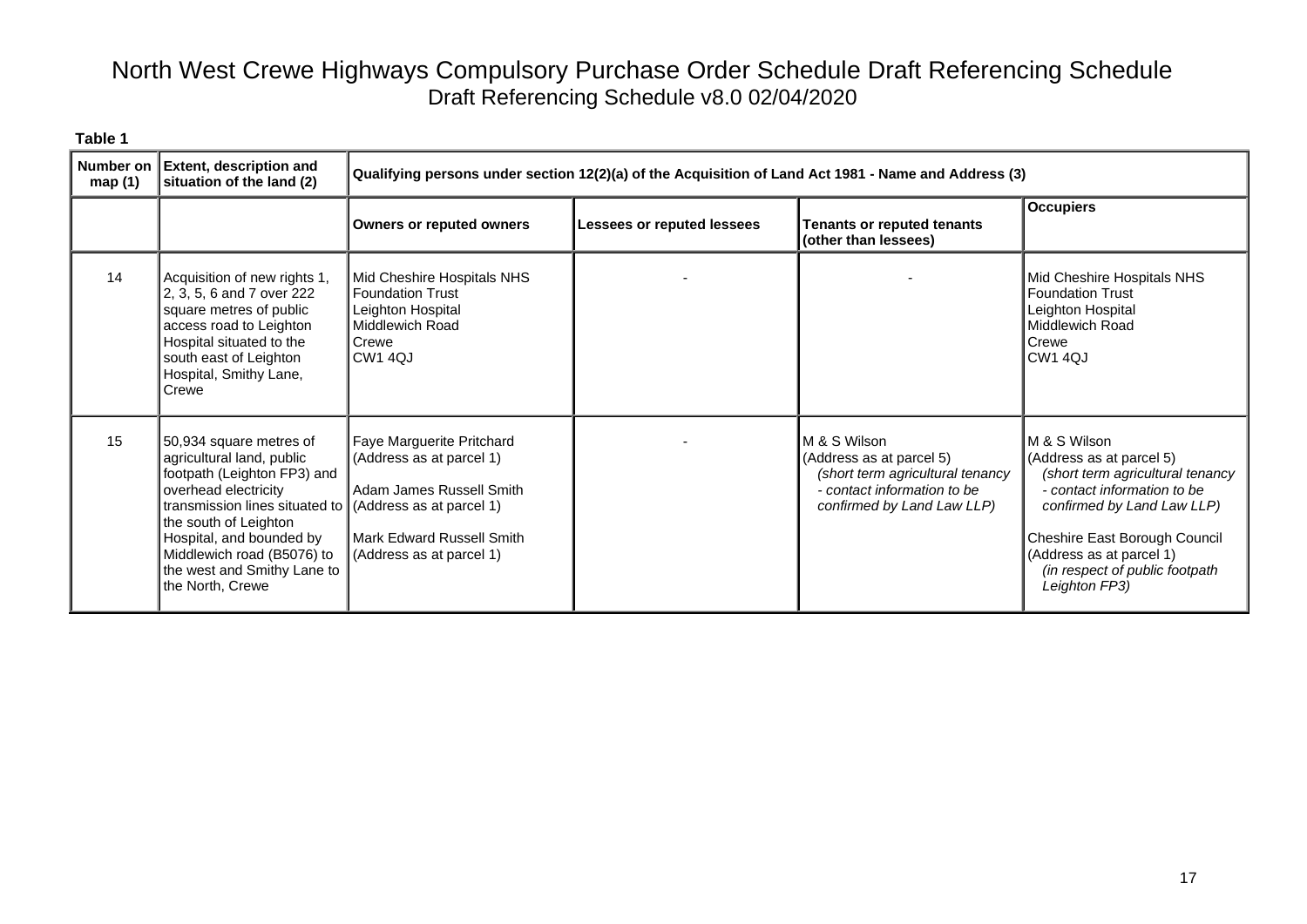| map $(1)$ | Number on Extent, description and<br>situation of the land (2)                                             | Qualifying persons under section 12(2)(a) of the Acquisition of Land Act 1981 - Name and Address (3)                                          |                            |                                                                                           |                                                                                                                                                                                                                                                                                                                                            |  |  |
|-----------|------------------------------------------------------------------------------------------------------------|-----------------------------------------------------------------------------------------------------------------------------------------------|----------------------------|-------------------------------------------------------------------------------------------|--------------------------------------------------------------------------------------------------------------------------------------------------------------------------------------------------------------------------------------------------------------------------------------------------------------------------------------------|--|--|
|           |                                                                                                            | <b>Owners or reputed owners</b>                                                                                                               | Lessees or reputed lessees | <b>Tenants or reputed tenants</b><br>(other than lessees)                                 | <b>Occupiers</b>                                                                                                                                                                                                                                                                                                                           |  |  |
| 15a       | 99 square metres of<br>agricultural land situated to<br>the south of Mile House,<br>Middlewich Road, Crewe | Cheshire East Borough Council<br>(Address as at parcel 1)<br>(in respect of pending<br>application under registered title<br>number CH530303) |                            | J. K. Smith & Son<br>Mile Oak<br><b>Church Minshull</b><br>Natwich<br>CW <sub>5</sub> 6DY | J. K. Smith & Son<br>Mile Oak<br><b>Church Minshull</b><br><b>Natwich</b><br>CW <sub>5</sub> 6DY<br>SP Manweb plc<br>(Address as at parcel 12)<br>(in respect of overhead<br>electricity transmission lines and<br>pylon)<br>Cheshire East Borough Council<br>(Address as at parcel 1)<br>(in respect of public footpath<br>Leighton FP20) |  |  |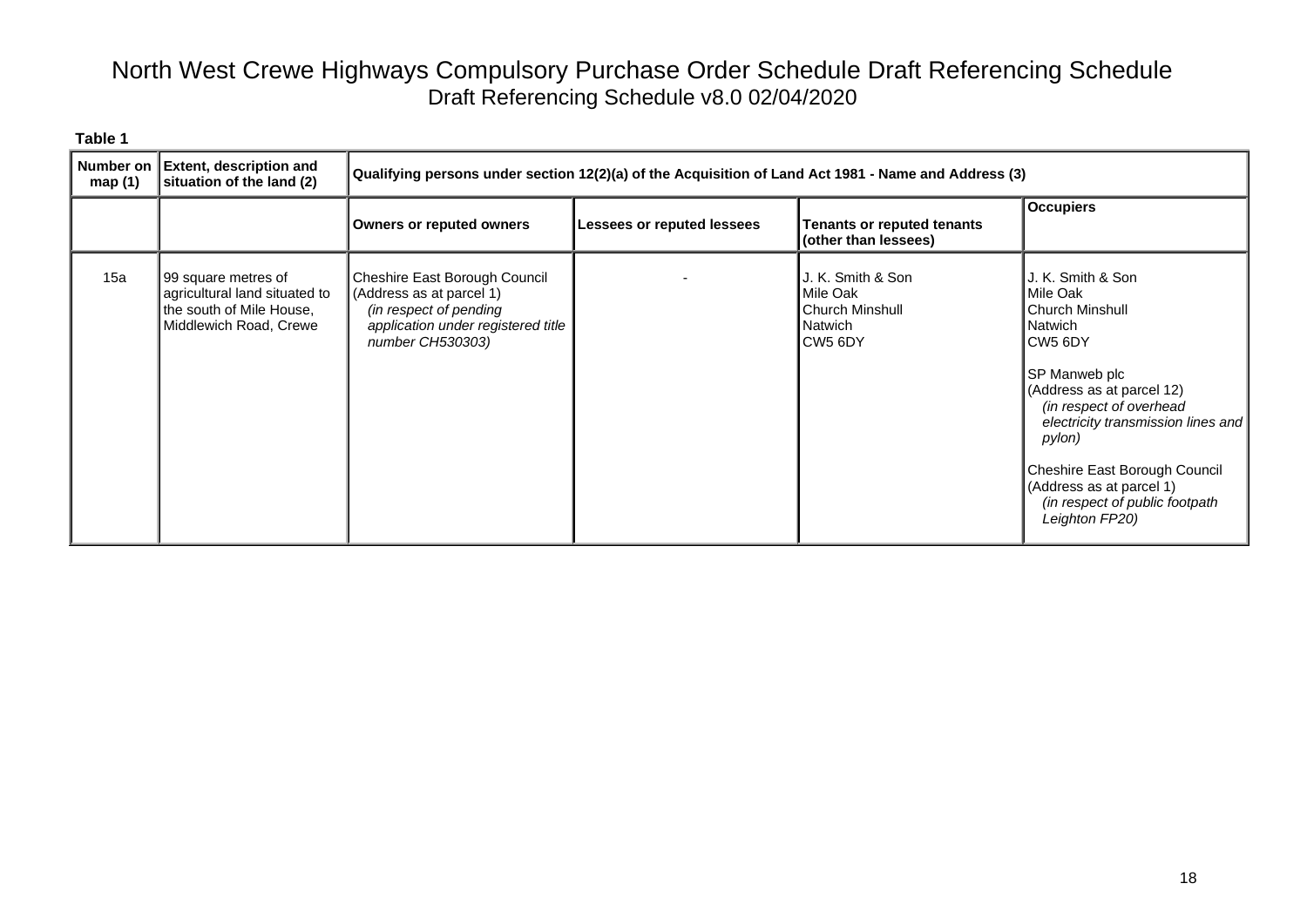| <b>Number on</b><br>map(1) | <b>Extent, description and</b><br>situation of the land (2)                                                                                             | Qualifying persons under section 12(2)(a) of the Acquisition of Land Act 1981 - Name and Address (3)                                                                                                                                                                                                                                                                                                                                                                                                                                                                                                                                                                                                                                                                                                                                                             |                            |                                                           |                                                                                     |
|----------------------------|---------------------------------------------------------------------------------------------------------------------------------------------------------|------------------------------------------------------------------------------------------------------------------------------------------------------------------------------------------------------------------------------------------------------------------------------------------------------------------------------------------------------------------------------------------------------------------------------------------------------------------------------------------------------------------------------------------------------------------------------------------------------------------------------------------------------------------------------------------------------------------------------------------------------------------------------------------------------------------------------------------------------------------|----------------------------|-----------------------------------------------------------|-------------------------------------------------------------------------------------|
|                            |                                                                                                                                                         | <b>Owners or reputed owners</b>                                                                                                                                                                                                                                                                                                                                                                                                                                                                                                                                                                                                                                                                                                                                                                                                                                  | Lessees or reputed lessees | <b>Tenants or reputed tenants</b><br>(other than lessees) | <b>Occupiers</b>                                                                    |
| 16                         | 670 square metres of public<br>adopted highway<br>(Middlewich Road (A530))<br>situated to the south west of<br>Leighton Hospital, Smithy<br>Lane, Crewe | Unknown<br>Cheshire East Borough Council<br>(Address as at parcel 1)<br>(in respect of subsoil fronting<br>agricultural land situated to the<br>east of Leighton Grange<br>Cottage, Middlewich Road,<br>Crewe)<br>Faye Marguerite Pritchard<br>(Address as at parcel 1)<br>(in respect of subsoil fronting<br>agricultural land situated to the<br>north of Mile House, Middlewich<br>Road, Crewe)<br>Adam James Russell Smith<br>(Address as at parcel 1)<br>(in respect of subsoil fronting<br>agricultural land situated to the<br>north of Mile House, Middlewich<br>Road, Crewe)<br>Mark Edward Russell Smith<br>(Address as at parcel 1)<br>(in respect of subsoil fronting<br>agricultural land situated to the<br>north of Mile House, Middlewich<br>Road, Crewe)<br>Cheshire East Borough Council<br>(Address as at parcel 1)<br>(as highway authority) |                            |                                                           | Cheshire East Borough Council<br>(Address as at parcel 1)<br>(as highway authority) |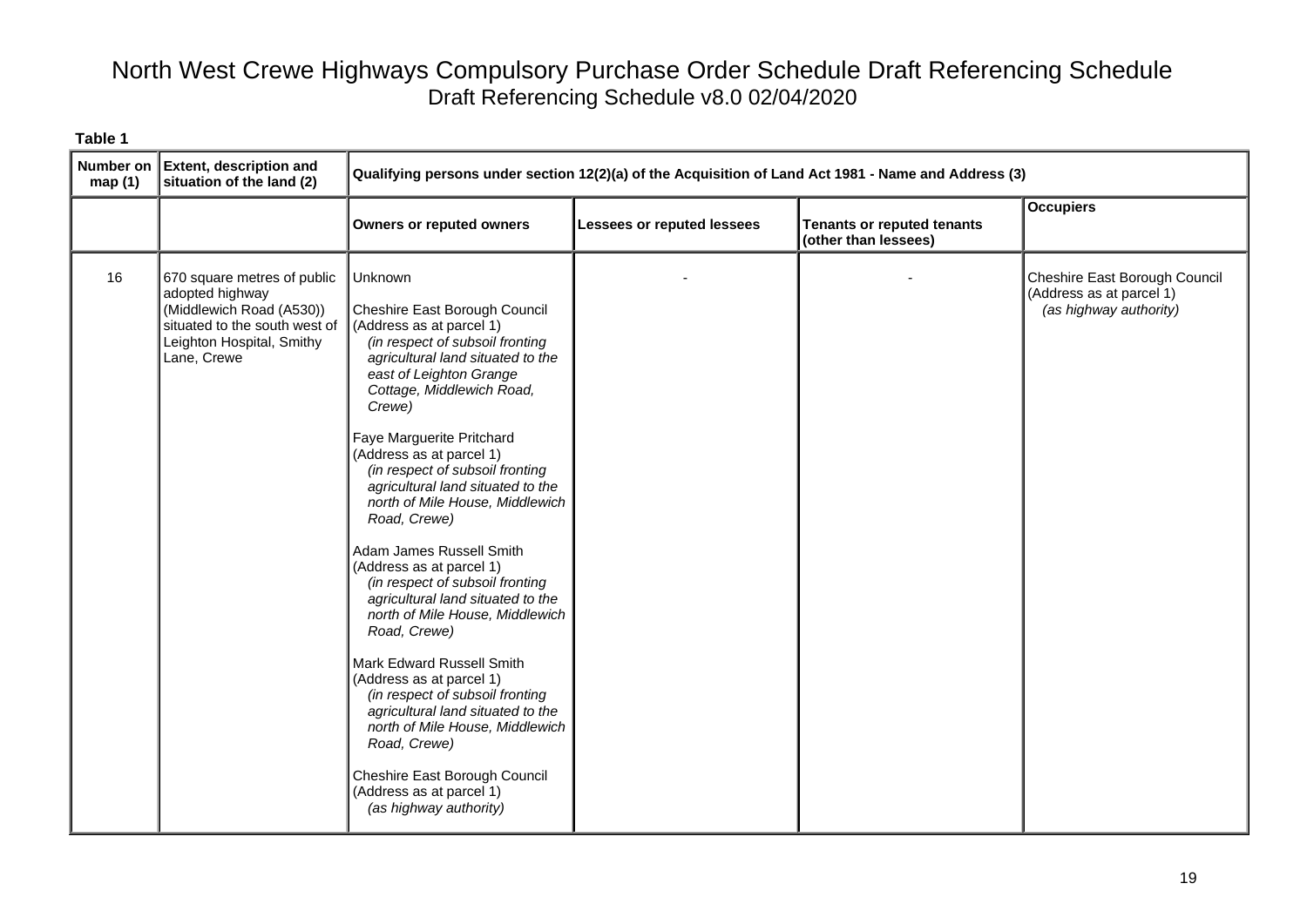| Number on<br>map(1) | <b>Extent, description and</b><br>situation of the land (2)                                                                                                                              |                                                                                                                                                                        | Qualifying persons under section 12(2)(a) of the Acquisition of Land Act 1981 - Name and Address (3) |                                                                                                                                           |                                                                                                                                                                               |  |  |
|---------------------|------------------------------------------------------------------------------------------------------------------------------------------------------------------------------------------|------------------------------------------------------------------------------------------------------------------------------------------------------------------------|------------------------------------------------------------------------------------------------------|-------------------------------------------------------------------------------------------------------------------------------------------|-------------------------------------------------------------------------------------------------------------------------------------------------------------------------------|--|--|
|                     |                                                                                                                                                                                          | <b>Owners or reputed owners</b>                                                                                                                                        | <b>Lessees or reputed lessees</b>                                                                    | <b>Tenants or reputed tenants</b><br>(other than lessees)                                                                                 | <b>Occupiers</b>                                                                                                                                                              |  |  |
| 17                  | 229 square metres of<br>agricultural land situated to<br>the south of Leighton<br>Grange Cottage, Middlewich<br>Road, Crewe                                                              | Cheshire East Borough Council<br>(Address as at parcel 1)                                                                                                              |                                                                                                      | Thomas James Charlesworth<br>(Address as at parcel 1)                                                                                     | Thomas James Charlesworth<br>(Address as at parcel 1)                                                                                                                         |  |  |
| 18                  | 129 square metres of<br>wooded area, being part of<br>stopped up public adopted<br>highway (Middlewich Road)<br>situated to the north west of<br>Mile House, Middlewich<br>Road, Crewe   | Unknown                                                                                                                                                                | Unknown                                                                                              | Unknown                                                                                                                                   | <b>Unknown</b><br>Cheshire East Borough Council<br>(Address as at parcel 1)<br>(as highway authority)<br>(in respect of former public<br>adopted highway (Middleway<br>Road)) |  |  |
| 19                  | 2,524 square metres of<br>public adopted highway<br>(Middlewich Road (A530))<br>situated to the west and<br>north west of Mile House,<br>Middlewich Road, Crewe                          | Cheshire East Borough Council<br>(Address as at parcel 1)                                                                                                              |                                                                                                      |                                                                                                                                           | Cheshire East Borough Council<br>(Address as at parcel 1)<br>(as highway authority)                                                                                           |  |  |
| 20                  | Acquisition of new rights 1,<br>2, 3, 4, 5 and 6 over 53<br>square metres of wooded<br>area to the west of Minshull<br>New Road and situated to<br>the west of 14 Thorpe Close,<br>Crewe | Faye Marguerite Pritchard<br>(Address as at parcel 1)<br>Adam James Russell Smith<br>(Address as at parcel 1)<br>Mark Edward Russell Smith<br>(Address as at parcel 1) |                                                                                                      | M & S Wilson<br>(Address as at parcel 5)<br>(short term agricultural tenancy<br>- contact information to be<br>confirmed by Land Law LLP) | M & S Wilson<br>(Address as at parcel 5)<br>(short term agricultural tenancy<br>- contact information to be<br>confirmed by Land Law LLP)                                     |  |  |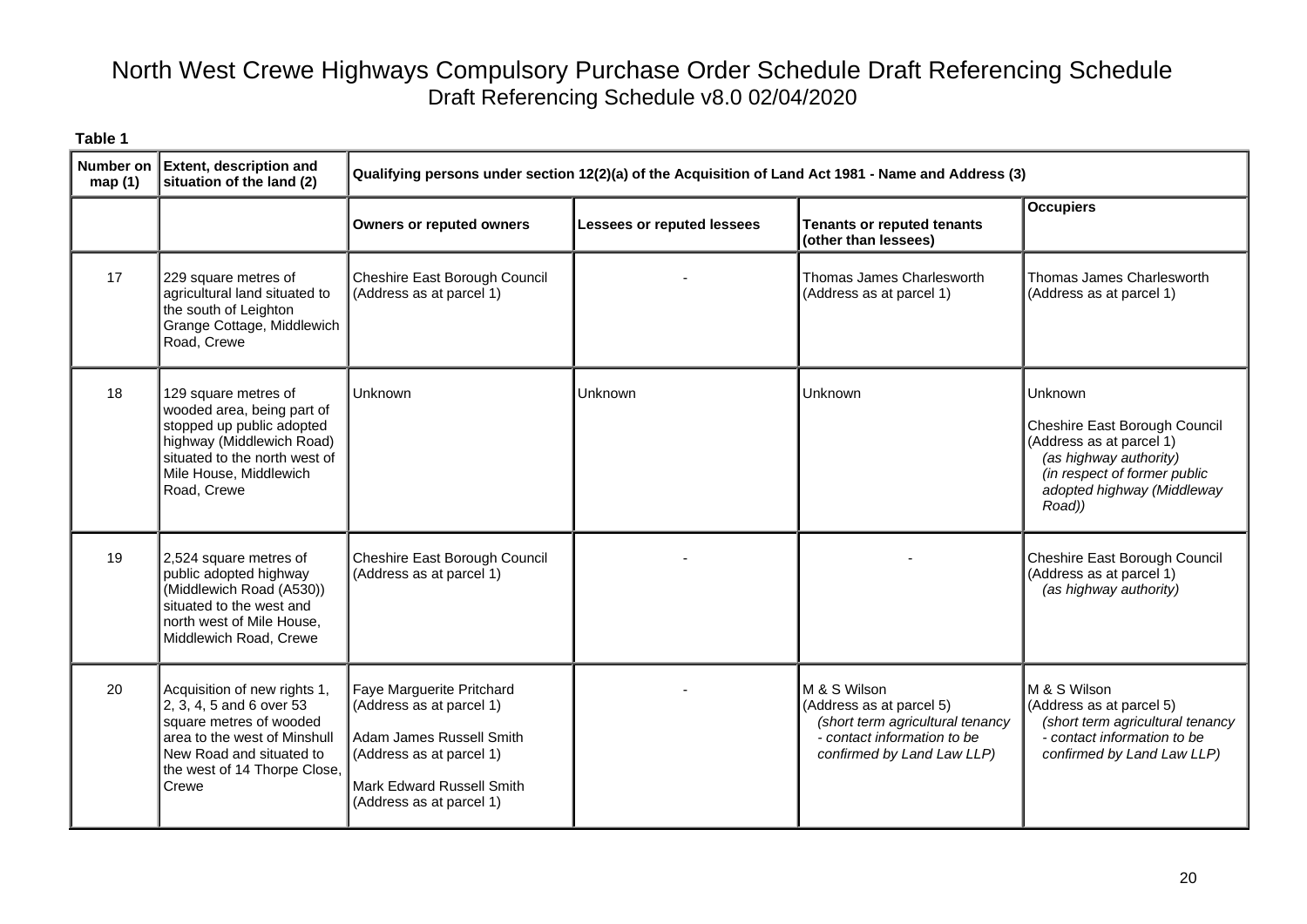| <b>Number on</b><br>map(1) | <b>Extent, description and</b><br>situation of the land (2)                                                                                                                                                                                                                                                      |                                                                                                                                                                                                            |                            | Qualifying persons under section 12(2)(a) of the Acquisition of Land Act 1981 - Name and Address (3)                                      |                                                                                                                                                                                                                                                                                                                                            |
|----------------------------|------------------------------------------------------------------------------------------------------------------------------------------------------------------------------------------------------------------------------------------------------------------------------------------------------------------|------------------------------------------------------------------------------------------------------------------------------------------------------------------------------------------------------------|----------------------------|-------------------------------------------------------------------------------------------------------------------------------------------|--------------------------------------------------------------------------------------------------------------------------------------------------------------------------------------------------------------------------------------------------------------------------------------------------------------------------------------------|
|                            |                                                                                                                                                                                                                                                                                                                  | <b>Owners or reputed owners</b>                                                                                                                                                                            | Lessees or reputed lessees | <b>Tenants or reputed tenants</b><br>(other than lessees)                                                                                 | <b>Occupiers</b>                                                                                                                                                                                                                                                                                                                           |
| 21                         | 672 square metres of<br>agricultural land situated to<br>the west of Minshull New<br>Road and to the west of<br>Leighton Park Nursey Unit,<br>Minshull New Road, Crewe                                                                                                                                           | Faye Marguerite Pritchard<br>(Address as at parcel 1)<br>Adam James Russell Smith<br>(Address as at parcel 1)<br>Mark Edward Russell Smith<br>(Address as at parcel 1)                                     |                            | M & S Wilson<br>(Address as at parcel 5)<br>(short term agricultural tenancy<br>- contact information to be<br>confirmed by Land Law LLP) | M & S Wilson<br>(Address as at parcel 5)<br>(short term agricultural tenancy<br>- contact information to be<br>confirmed by Land Law LLP)                                                                                                                                                                                                  |
| 22                         | 76,954 square metres of<br>agricultural land, grassland,<br>public footpath (Leighton<br>FP20) and overhead<br>electricity transmission lines<br>and pylon situated to the<br>east of Leighton Hall Farm,<br>Middlewich Road, Crewe<br>and to the north of Meadow<br>Brook Cemetery, Minshull<br>New Road, Crewe | Cheshire East Borough Council<br>(Address as at parcel 1)<br>Cheshire East Borough Council<br>(Address as at parcel 1)<br>(in respect of pending<br>application under registered title<br>number CH530303) |                            | J. K. Smith & Son<br>Mile Oak<br><b>Church Minshull</b><br>Natwich<br>CW <sub>5</sub> 6DY                                                 | J. K. Smith & Son<br>Mile Oak<br><b>Church Minshull</b><br><b>Natwich</b><br>CW <sub>5</sub> 6DY<br>SP Manweb plc<br>(Address as at parcel 12)<br>(in respect of overhead<br>electricity transmission lines and<br>pylon)<br>Cheshire East Borough Council<br>(Address as at parcel 1)<br>(in respect of public footpath<br>Leighton FP20) |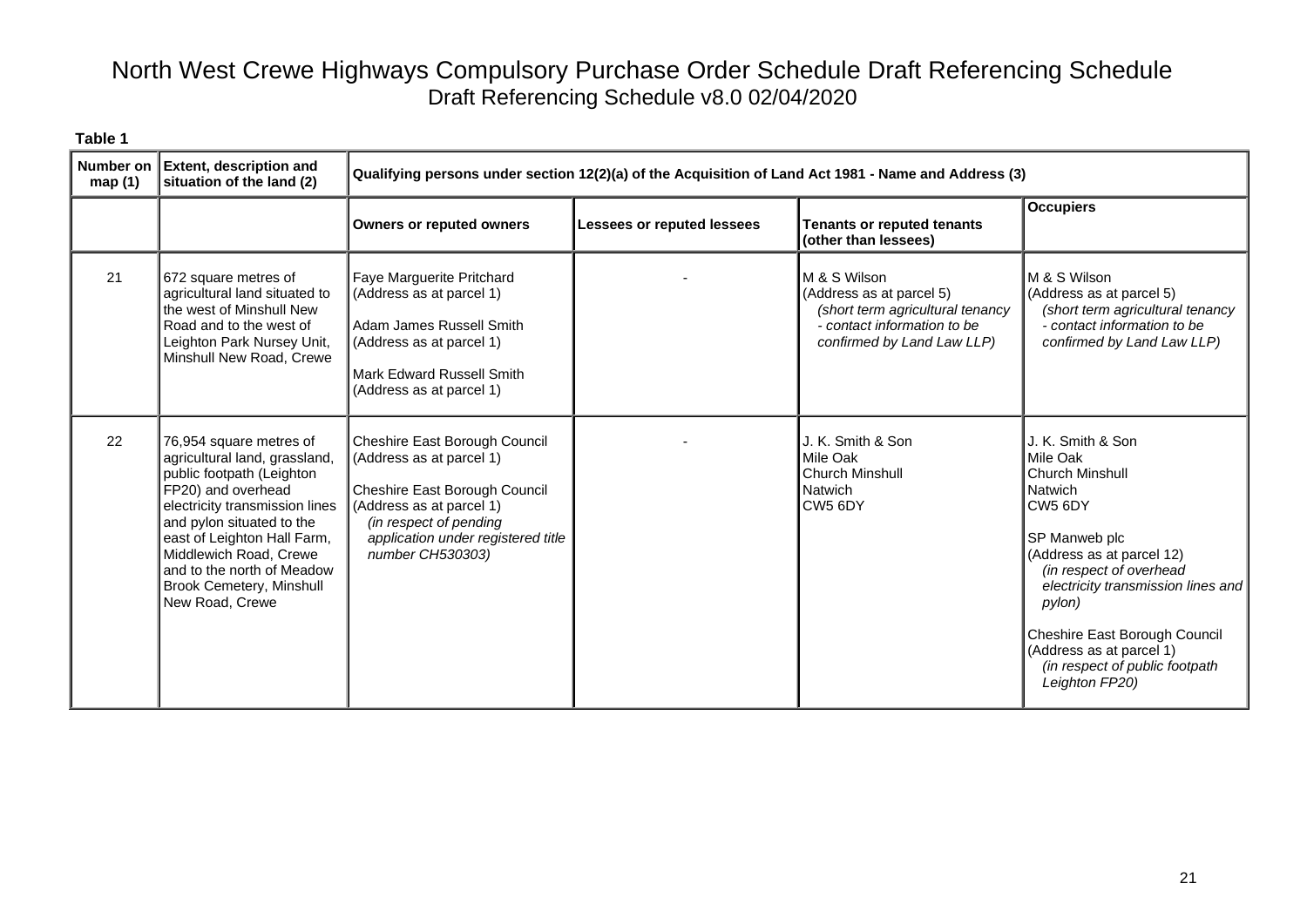| map $(1)$ | Number on Extent, description and<br>situation of the land (2)                                             | (2) Qualifying persons under section 12(2)(a) of the Acquisition of Land Act 1981 - Name and Address                                                                       |                            |                                                                                                                                           |                                                                                                                                           |  |
|-----------|------------------------------------------------------------------------------------------------------------|----------------------------------------------------------------------------------------------------------------------------------------------------------------------------|----------------------------|-------------------------------------------------------------------------------------------------------------------------------------------|-------------------------------------------------------------------------------------------------------------------------------------------|--|
|           |                                                                                                            | Owners or reputed owners                                                                                                                                                   | Lessees or reputed lessees | <b>Tenants or reputed tenants</b><br>(other than lessees)                                                                                 | <b>Occupiers</b>                                                                                                                          |  |
| 22a       | 98 square metres of<br>agricultural land situated to<br>the south of Mile House,<br>Middlewich Road, Crewe | Faye Marguerite Pritchard<br>(Address as at parcel 1)<br>l Adam James Russell Smith<br>(Address as at parcel 1)<br>l Mark Edward Russell Smith<br>(Address as at parcel 1) |                            | M & S Wilson<br>(Address as at parcel 5)<br>(short term agricultural tenancy<br>- contact information to be<br>confirmed by Land Law LLP) | M & S Wilson<br>(Address as at parcel 5)<br>(short term agricultural tenancy<br>- contact information to be<br>confirmed by Land Law LLP) |  |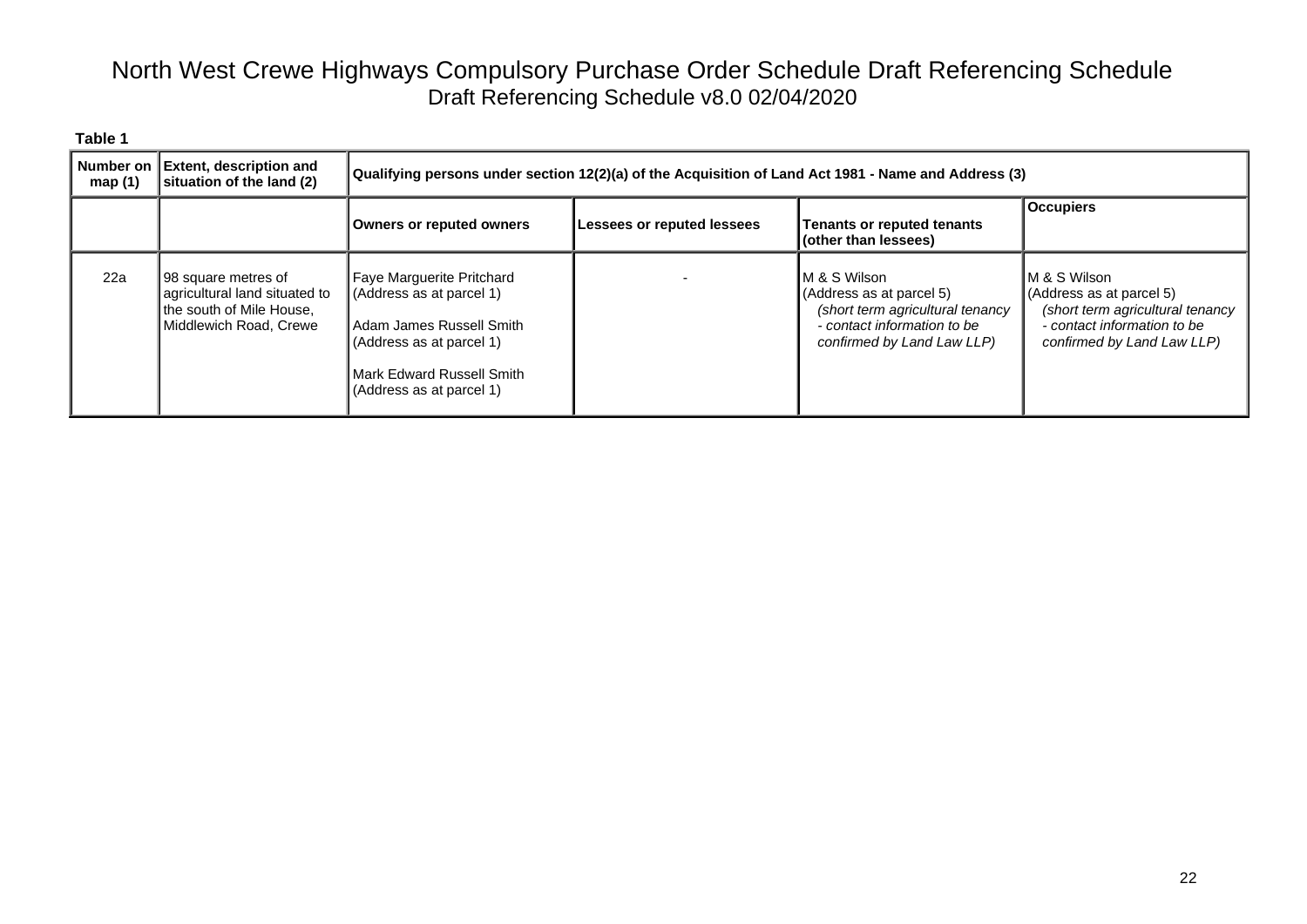| Number on<br>map(1) | <b>Extent, description and</b><br>situation of the land (2)                                                                                                  | Qualifying persons under section 12(2)(a) of the Acquisition of Land Act 1981 - Name and Address (3)                                                                                                                                                                                                                                                                                                                                                                                                                                                                                                                                                    |                                   |                                                           |                                                                                                       |
|---------------------|--------------------------------------------------------------------------------------------------------------------------------------------------------------|---------------------------------------------------------------------------------------------------------------------------------------------------------------------------------------------------------------------------------------------------------------------------------------------------------------------------------------------------------------------------------------------------------------------------------------------------------------------------------------------------------------------------------------------------------------------------------------------------------------------------------------------------------|-----------------------------------|-----------------------------------------------------------|-------------------------------------------------------------------------------------------------------|
|                     |                                                                                                                                                              | <b>Owners or reputed owners</b>                                                                                                                                                                                                                                                                                                                                                                                                                                                                                                                                                                                                                         | <b>Lessees or reputed lessees</b> | <b>Tenants or reputed tenants</b><br>(other than lessees) | <b>Occupiers</b>                                                                                      |
| 23                  | 870 square metres of public<br>adopted highway (Minshull<br>New Road) situated to the<br>north east of Meadow Brook<br>Cemetery, Minshull New<br>Road, Crewe | Unknown<br>Cheshire East Borough Council<br>(Address as at parcel 1)<br>(in respect of subsoil fronting<br>Meadow Brook Cemetery,<br>Minshull New Road, Crewe)<br>Cheshire East Borough Council<br>(Address as at parcel 1)<br>(in respect of subsoil fronting<br>grassland situated to the east of<br>Meadow Brook Cemetery,<br>Crewe)<br>Cheshire East Borough Council<br>(Address as at parcel 1)<br>(in respect of subsoil fronting<br>agricultural land and wooded<br>area situated to the west of<br>Leighton Primary School,<br>Minshull New Road, Crewe)<br>Cheshire East Borough Council<br>(Address as at parcel 1)<br>(as highway authority) |                                   |                                                           | Cheshire East Borough Council<br>(Address as at parcel 1)<br>(as highway authority)                   |
| 24                  | 50 square metres of public<br>footpath, cycleway and<br>grassland situated to the<br>north west of Leighton<br>Brook, Minshull New Road,<br>Crewe            | Cheshire East Borough Council<br>(Address as at parcel 1)                                                                                                                                                                                                                                                                                                                                                                                                                                                                                                                                                                                               |                                   |                                                           | Cheshire East Borough Council<br>(Address as at parcel 1)<br>(in respect of cycleway and<br>footpath) |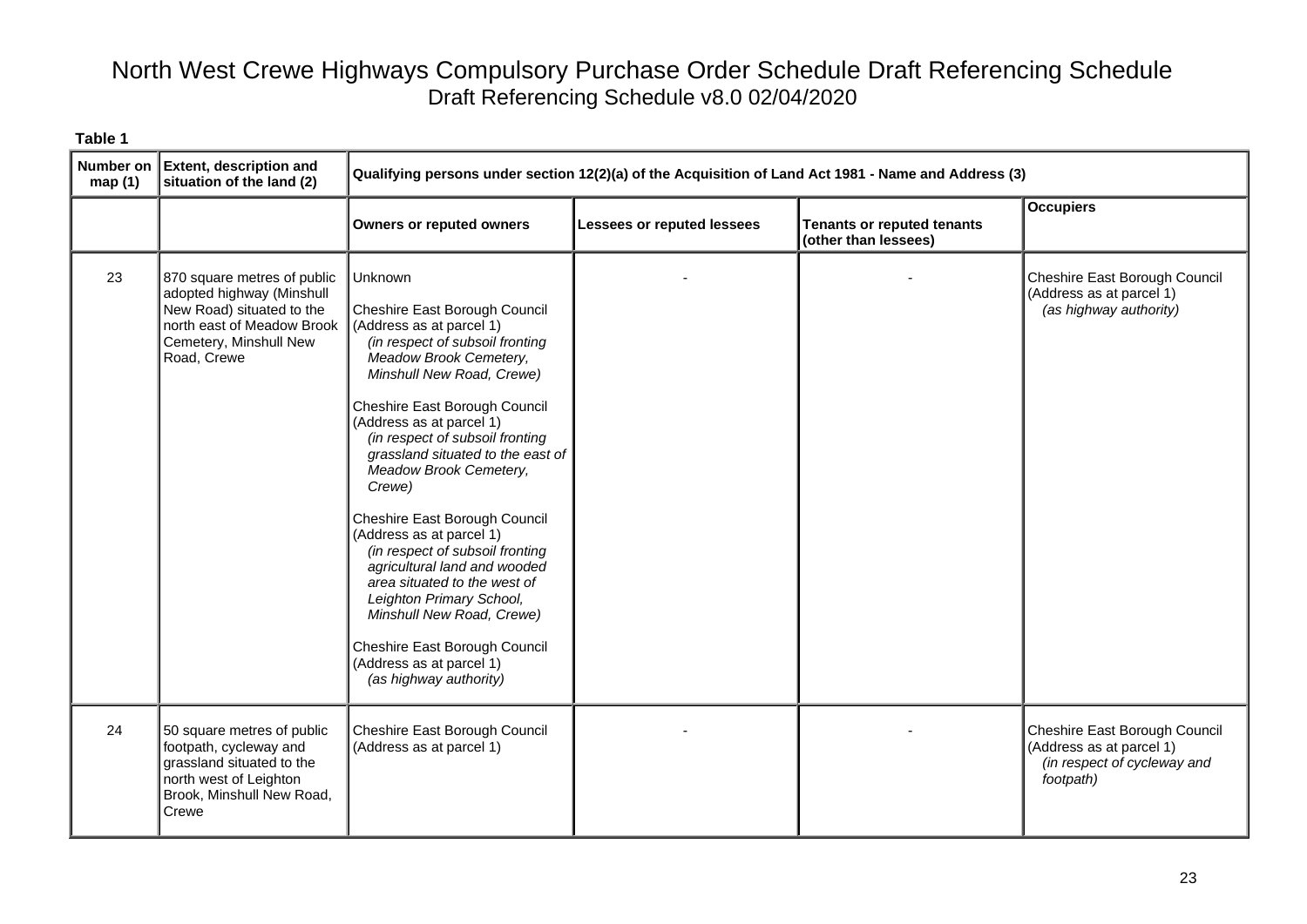| Number on<br>map(1) | <b>Extent, description and</b><br>situation of the land (2)                                                                                                                                          |                                                                                                                                                                                                            | Qualifying persons under section 12(2)(a) of the Acquisition of Land Act 1981 - Name and Address (3) |                                                                               |                                                                                                                                            |  |  |
|---------------------|------------------------------------------------------------------------------------------------------------------------------------------------------------------------------------------------------|------------------------------------------------------------------------------------------------------------------------------------------------------------------------------------------------------------|------------------------------------------------------------------------------------------------------|-------------------------------------------------------------------------------|--------------------------------------------------------------------------------------------------------------------------------------------|--|--|
|                     |                                                                                                                                                                                                      | <b>Owners or reputed owners</b>                                                                                                                                                                            | Lessees or reputed lessees                                                                           | <b>Tenants or reputed tenants</b><br>(other than lessees)                     | <b>Occupiers</b>                                                                                                                           |  |  |
| 25                  | Acquisition of new rights 1,<br>5, 6, 7 and 8 over 143<br>square metres of brook, bed<br>and bank (Leighton Brook)<br>situated to the north of<br>Meadow Brook Cemetery,<br>Minshull New Road, Crewe | <b>Unknown</b><br>Cheshire East Borough Council<br>(Address as at parcel 1)<br>(as riparian owner)                                                                                                         | Unknown                                                                                              | Unknown                                                                       | Unknown                                                                                                                                    |  |  |
| 26                  | 1,629 square metres of<br>grassland situated to the<br>north west of Meadow Brook<br>Cemetery, Crewe                                                                                                 | Cheshire East Borough Council<br>(Address as at parcel 1)<br>(in respect of pending<br>application under registered title<br>number CH530303)                                                              | Unknown                                                                                              | Unknown                                                                       | Unknown                                                                                                                                    |  |  |
| 27                  | 3,889 square metres of<br>agricultural land situated to<br>the west of Meadow Brook<br>Cemetery, Crewe and to the<br>south east of Leighton Hall<br>Farm, Middlewich Road,<br>Crewe                  | Cheshire East Borough Council<br>(Address as at parcel 1)<br>(in respect of pending<br>application under registered title<br>number CH530303)                                                              | Unknown                                                                                              | Unknown                                                                       | Unknown                                                                                                                                    |  |  |
| 28                  | Acquisition of new rights 1,<br>5, 6, 7 and 8 over 402<br>square metres of brook, bed<br>and bank (Leighton Brook)<br>situated to the west of<br>Meadow Brook Cemetery,<br>Minshull New Road, Crewe  | Cheshire East Borough Council<br>(Address as at parcel 1)<br>Cheshire East Borough Council<br>(Address as at parcel 1)<br>(in respect of pending<br>application under registered title<br>number CH530303) |                                                                                                      | J. K. Smith & Son<br>Mile Oak<br><b>Church Minshull</b><br>Natwich<br>CW5 6DY | J. K. Smith & Son<br>Mile Oak<br><b>Church Minshull</b><br>Natwich<br>CW5 6DY<br>Cheshire East Borough Council<br>(Address as at parcel 1) |  |  |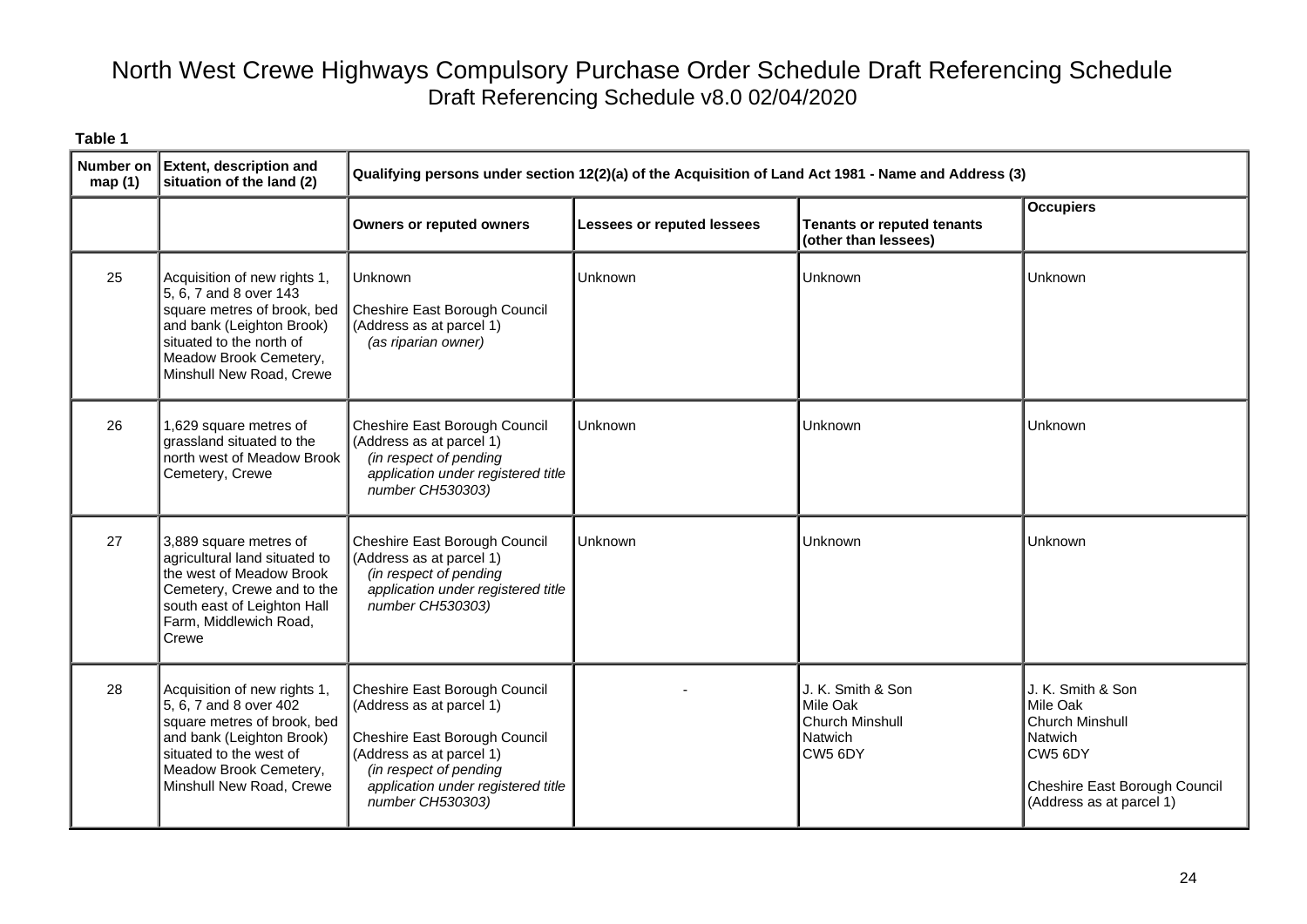| Number on<br>map(1) | <b>Extent, description and</b><br>situation of the land (2)                                                                                                                                        |                                                                                                                                               | Qualifying persons under section 12(2)(a) of the Acquisition of Land Act 1981 - Name and Address (3) |                                                                                                                                           |                                                                                                                                                                                                                   |  |  |
|---------------------|----------------------------------------------------------------------------------------------------------------------------------------------------------------------------------------------------|-----------------------------------------------------------------------------------------------------------------------------------------------|------------------------------------------------------------------------------------------------------|-------------------------------------------------------------------------------------------------------------------------------------------|-------------------------------------------------------------------------------------------------------------------------------------------------------------------------------------------------------------------|--|--|
|                     |                                                                                                                                                                                                    | <b>Owners or reputed owners</b>                                                                                                               | Lessees or reputed lessees                                                                           | <b>Tenants or reputed tenants</b><br>(other than lessees)                                                                                 | <b>Occupiers</b>                                                                                                                                                                                                  |  |  |
| 29                  | 3,939 square metres of<br>agricultural land and<br>overhead electricity<br>transmission lines situated to Adam James Russell Smith<br>the east of Leighton Hall<br>Farm, Middlewich Road,<br>Crewe | Faye Marguerite Pritchard<br>(Address as at parcel 1)<br>(Address as at parcel 1)<br>Mark Edward Russell Smith<br>(Address as at parcel 1)    |                                                                                                      | M & S Wilson<br>(Address as at parcel 5)<br>(short term agricultural tenancy<br>- contact information to be<br>confirmed by Land Law LLP) | M & S Wilson<br>(Address as at parcel 5)<br>(short term agricultural tenancy<br>- contact information to be<br>confirmed by Land Law LLP)                                                                         |  |  |
| 30                  | 8,953 square metres of<br>agricultural land, overhead<br>electricity transmission lines<br>and pylon situated to the<br>south east of Leighton Hall<br>Farm, Middlewich Road,<br>Crewe             | C E Cooke and Son Limited<br>Oakleigh Farm<br>Middlewich Road<br>Crewe<br><b>CW1 4QG</b>                                                      |                                                                                                      |                                                                                                                                           | C E Cooke and Son Limited<br>Oakleigh Farm<br>Middlewich Road<br>Crewe<br><b>CW1 4QG</b><br>SP Manweb plc<br>(Address as at parcel 12)<br>(in respect of overhead<br>electricity transmission lines and<br>pylon) |  |  |
| 31                  | 14,787 square metres of<br>agricultural land, overhead<br>electricity transmission lines<br>situated to the south and the<br>east of Leighton Hall Farm,<br>Middlewich Road, Crewe                 | Cheshire East Borough Council<br>(Address as at parcel 1)<br>(in respect of pending<br>application under registered title<br>number CH530303) | Unknown                                                                                              | Unknown                                                                                                                                   | <b>Unknown</b>                                                                                                                                                                                                    |  |  |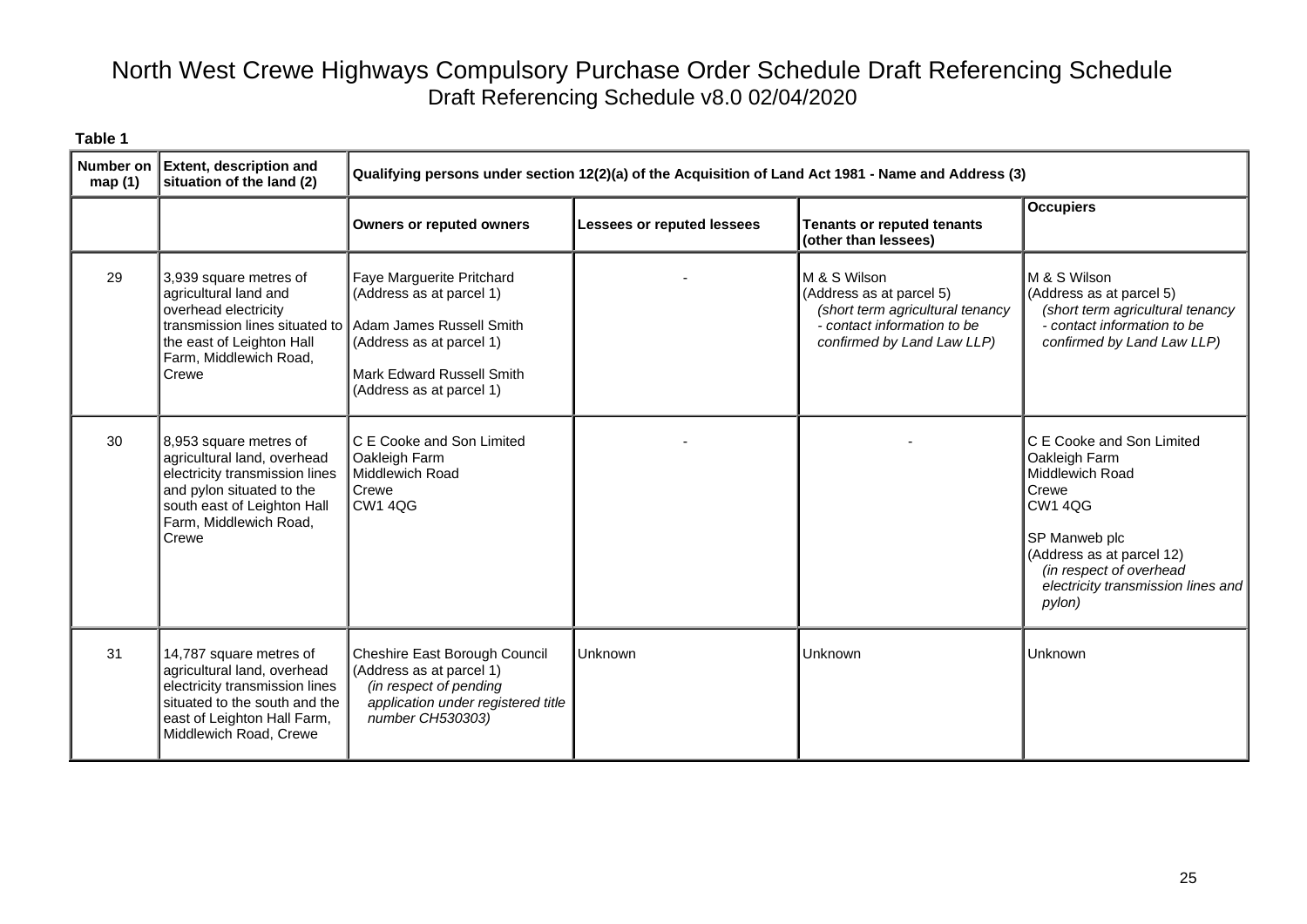| <b>Number on</b><br>map(1) | <b>Extent, description and</b><br>situation of the land (2)                                                                                            | Qualifying persons under section 12(2)(a) of the Acquisition of Land Act 1981 - Name and Address (3)                                                                                                    |                            |                                                           |                                                                                                                                                                                                         |
|----------------------------|--------------------------------------------------------------------------------------------------------------------------------------------------------|---------------------------------------------------------------------------------------------------------------------------------------------------------------------------------------------------------|----------------------------|-----------------------------------------------------------|---------------------------------------------------------------------------------------------------------------------------------------------------------------------------------------------------------|
|                            |                                                                                                                                                        | <b>Owners or reputed owners</b>                                                                                                                                                                         | Lessees or reputed lessees | <b>Tenants or reputed tenants</b><br>(other than lessees) | <b>Occupiers</b>                                                                                                                                                                                        |
| 32                         | 18,971 square metres of<br>agricultural land situated to<br>the north east of Leighton<br>Hall Farm, Middlewich Road,<br>Crewe                         | Michael William Vernon<br>The Willows<br>Leighton Hall Farm<br>Middlewich Road<br>Crewe<br>CW1 4QH<br>Vera Rosemarie Vernon<br>The Willows<br>Leighton Hall Farm<br>Middlewich Road<br>Crewe<br>CW1 4QH |                            |                                                           | Michael William Vernon<br>The Willows<br>Leighton Hall Farm<br>Middlewich Road<br>Crewe<br>CW1 4QH<br>Vera Rosemarie Vernon<br>The Willows<br>Leighton Hall Farm<br>Middlewich Road<br>Crewe<br>CW1 4QH |
| 33                         | 2,768 square metres of farm<br>buildings, yard and slurry<br>beds (Leighton Hall Farm,<br>Middlewich Road), Crewe                                      | Cheshire East Borough Council<br>(Address as at parcel 1)                                                                                                                                               |                            |                                                           | Unknown                                                                                                                                                                                                 |
| 34                         | 454 square metres of public<br>adopted highway<br>(Middlewich Road (A530))<br>situated to the west of<br>Leighton Hall Farm,<br>Middlewich Road, Crewe | Cheshire East Borough Council<br>(Address as at parcel 1)                                                                                                                                               |                            |                                                           | Cheshire East Borough Council<br>(Address as at parcel 1)<br>(as highway authority)                                                                                                                     |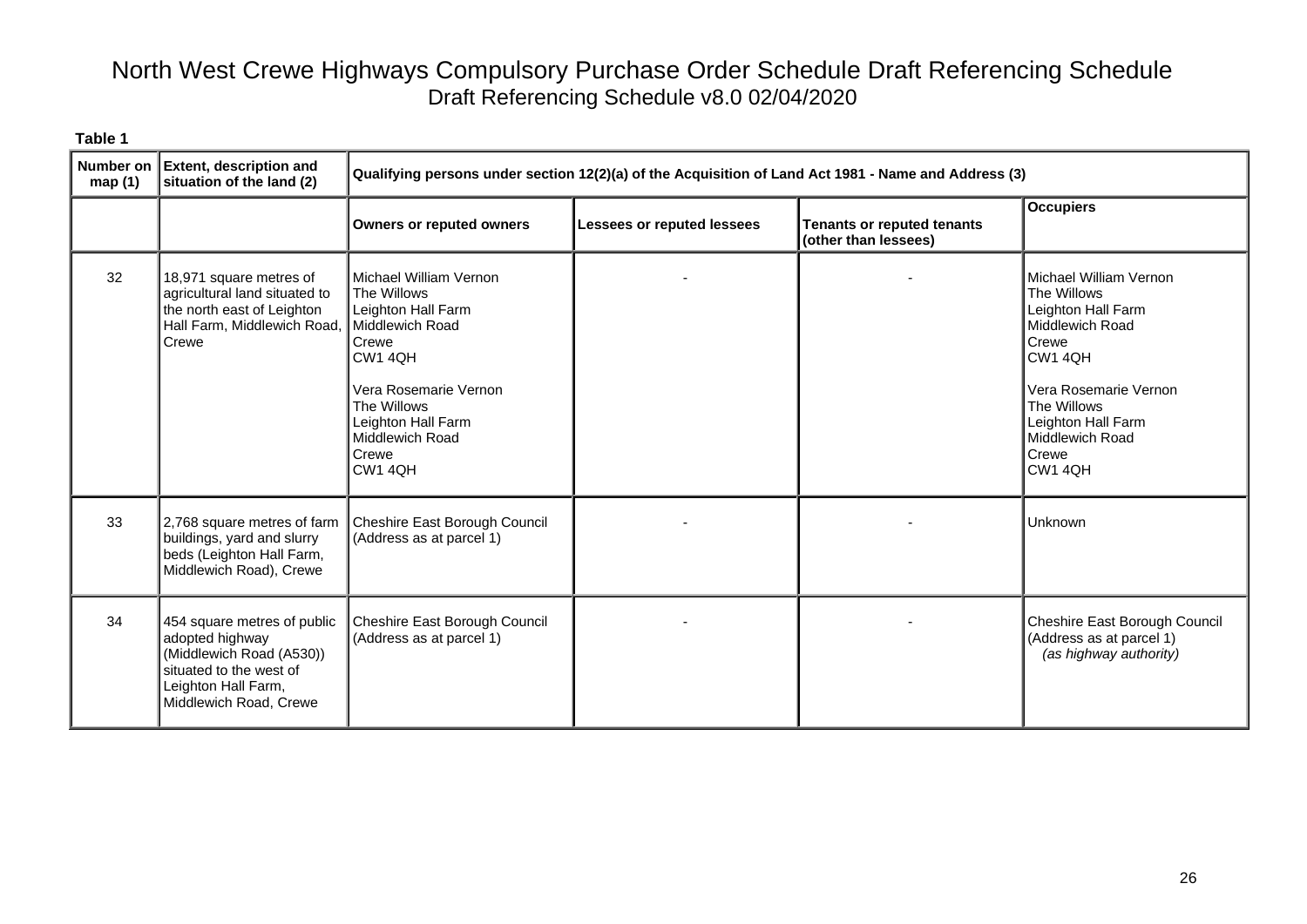| Number on<br>map(1) | <b>Extent, description and</b><br>situation of the land (2)                                                                                              | Qualifying persons under section 12(2)(a) of the Acquisition of Land Act 1981 - Name and Address (3)                                                                                                                                                                                                                                                                                                                                                                                                                                                                                                                                                                                                                                                                                                                               |                            |                                                           |                                                                                     |
|---------------------|----------------------------------------------------------------------------------------------------------------------------------------------------------|------------------------------------------------------------------------------------------------------------------------------------------------------------------------------------------------------------------------------------------------------------------------------------------------------------------------------------------------------------------------------------------------------------------------------------------------------------------------------------------------------------------------------------------------------------------------------------------------------------------------------------------------------------------------------------------------------------------------------------------------------------------------------------------------------------------------------------|----------------------------|-----------------------------------------------------------|-------------------------------------------------------------------------------------|
|                     |                                                                                                                                                          | <b>Owners or reputed owners</b>                                                                                                                                                                                                                                                                                                                                                                                                                                                                                                                                                                                                                                                                                                                                                                                                    | Lessees or reputed lessees | <b>Tenants or reputed tenants</b><br>(other than lessees) | <b>Occupiers</b>                                                                    |
| 35                  | 3,074 square metres of<br>public adopted highway<br>(Middlewich Road (A530))<br>situated to the west of<br>Leighton Hall Farm,<br>Middlewich Road, Crewe | Unknown<br>Cheshire East Borough Council<br>(Address as at parcel 1)<br>(in respect of subsoil fronting<br>agricultural land situated to the<br>west of Leighton Hall Farm,<br>Middlewich Road, Crewe)<br>Cheshire East Borough Council<br>(Address as at parcel 1)<br>(in respect of subsoil fronting<br>Leighton Hall Farm, Middlewich<br>Road, Crewe)<br>Cheshire East Borough Council<br>(Address as at parcel 1)<br>(in respect of subsoil fronting<br>public adopted highway<br>(Middlewich Road) situated to<br>the west of Leighton Hall Farm,<br>Middlewich Road, Crewe)<br>Unknown<br>(in respect of subsoil fronting<br>agricultural land and track<br>situated to the west of Leighton<br>Hall Farm, Middlewich Road,<br>Crewe)<br>Cheshire East Borough Council<br>(Address as at parcel 1)<br>(as highway authority) |                            |                                                           | Cheshire East Borough Council<br>(Address as at parcel 1)<br>(as highway authority) |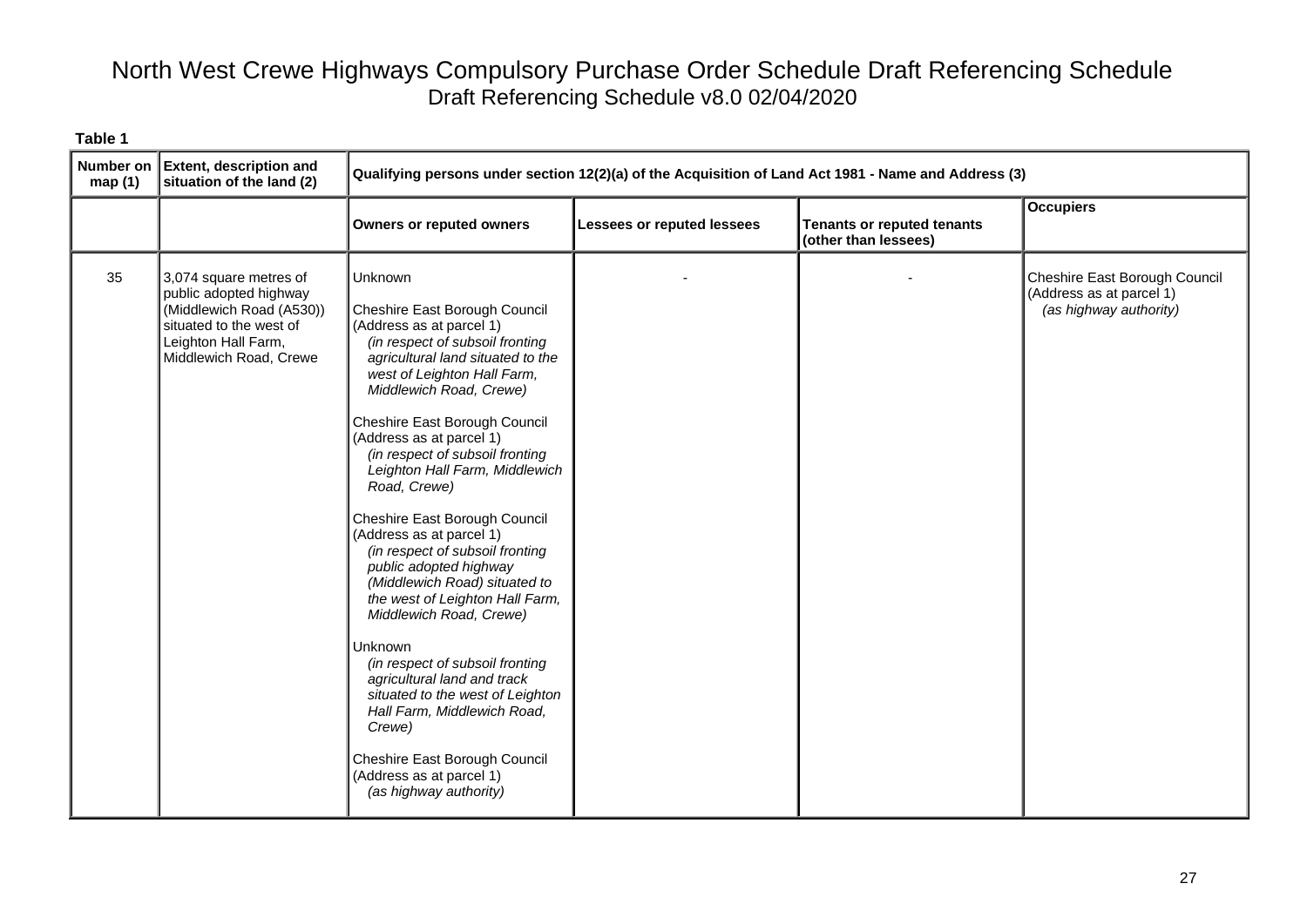| Number on<br>map(1) | <b>Extent, description and</b><br>situation of the land (2)                                                                                                                                                  | Qualifying persons under section 12(2)(a) of the Acquisition of Land Act 1981 - Name and Address (3)                                          |                                   |                                                           |                                                                                                                                |  |
|---------------------|--------------------------------------------------------------------------------------------------------------------------------------------------------------------------------------------------------------|-----------------------------------------------------------------------------------------------------------------------------------------------|-----------------------------------|-----------------------------------------------------------|--------------------------------------------------------------------------------------------------------------------------------|--|
|                     |                                                                                                                                                                                                              | <b>Owners or reputed owners</b>                                                                                                               | <b>Lessees or reputed lessees</b> | <b>Tenants or reputed tenants</b><br>(other than lessees) | <b>Occupiers</b>                                                                                                               |  |
| 36                  | 7,840 square metres of<br>agricultural land and private<br>access track situated to the<br>west of Leighton Hall Farm,<br>Middlewich Road, Crewe                                                             | Cheshire East Borough Council<br>(Address as at parcel 1)                                                                                     |                                   | Thomas James Charlesworth<br>(Address as at parcel 1)     | Thomas James Charlesworth<br>(Address as at parcel 1)                                                                          |  |
| 37                  | 421 square metres of<br>agricultural land, track, bed<br>and bank (Leighton Brook)<br>and overhead electricity<br>transmission lines (Leighton<br>Hall Farm, Middlewich<br>Road), Crewe                      | Cheshire East Borough Council<br>(Address as at parcel 1)<br>(in respect of pending<br>application under registered title<br>number CH530303) | Unknown                           | Unknown                                                   | Unknown                                                                                                                        |  |
| 38                  | Acquisition of new rights 1,<br>5, 6, 7 and 8 over 20 square<br>metres of half width of brook,<br>bed and bank (Leighton<br>Brook) situated to the west<br>of Brassey Bank Bridge,<br>Middlewich Road, Crewe | Louise Isabella Christine<br><b>Charlesworth</b><br>$\vert$ (Address as at parcel 1)<br>Thomas James Charlesworth<br>(Address as at parcel 1) |                                   |                                                           | Louise Isabella Christine<br>Charlesworth<br>(Address as at parcel 1)<br>Thomas James Charlesworth<br>(Address as at parcel 1) |  |
| 38a                 | Acquisition of new rights 1,<br>5, 6, 7 and 8 over 18 square<br>metres of half width of brook,<br>bed and bank (Leighton<br>Brook) situated to the west<br>of Brassey Bank Bridge,<br>Middlewich Road, Crewe | Cheshire East Borough Council<br>(Address as at parcel 1)                                                                                     |                                   | Thomas James Charlesworth<br>(Address as at parcel 1)     | Thomas James Charlesworth<br>(Address as at parcel 1)                                                                          |  |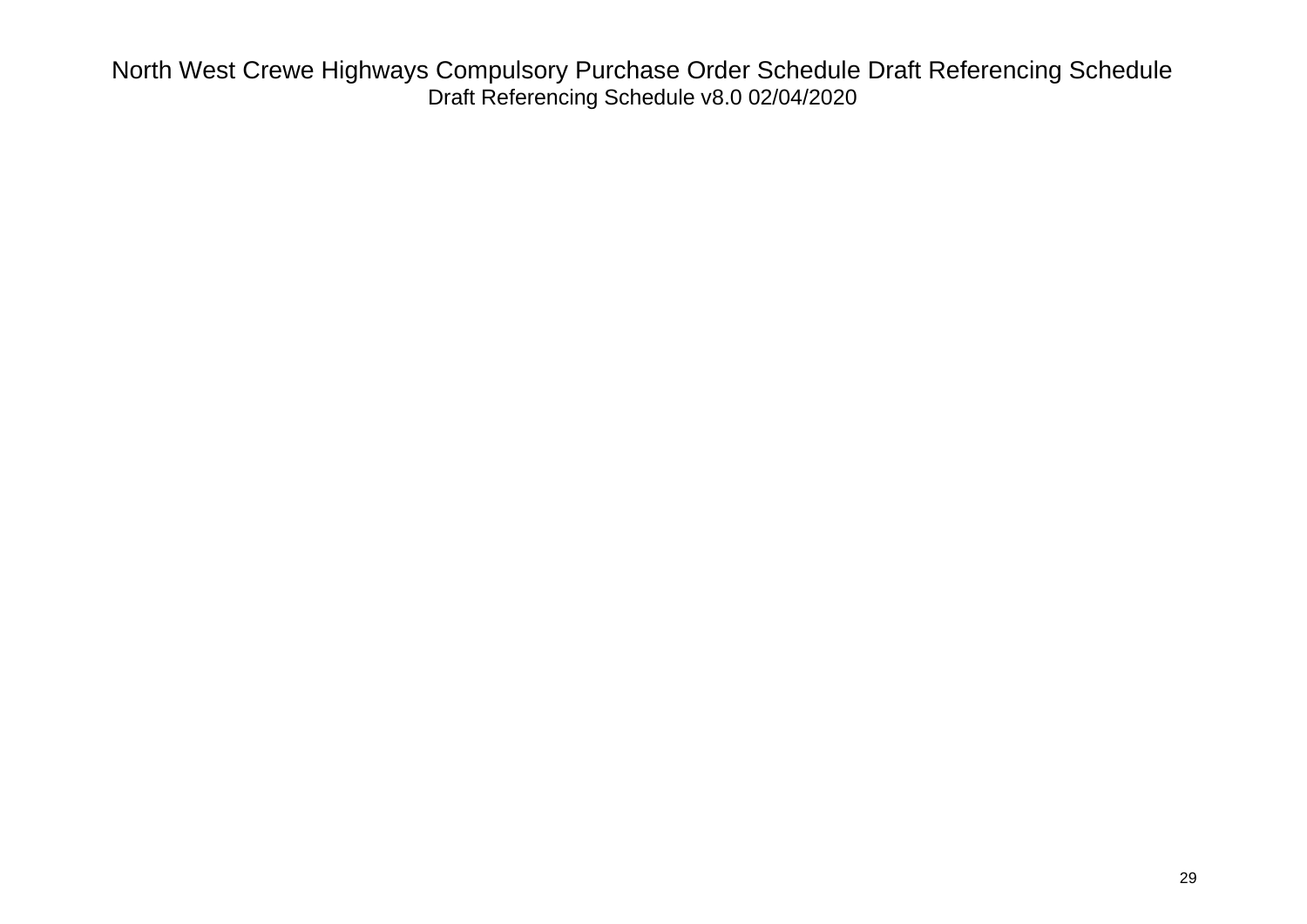| map(4)         | Number on Other qualifying persons under section $12(2A)(a)$ of the Acquisition of<br>Land Act 1981 (5)                     |                                                                                                                                                                                                                                                                     | Other qualifying persons under section 12(2A)(b) of the Acquisition of Land Act 1981 -<br>not otherwise shown in Tables 1 & 2 (6) |                                                                                                 |
|----------------|-----------------------------------------------------------------------------------------------------------------------------|---------------------------------------------------------------------------------------------------------------------------------------------------------------------------------------------------------------------------------------------------------------------|-----------------------------------------------------------------------------------------------------------------------------------|-------------------------------------------------------------------------------------------------|
|                | <b>Name and Address</b>                                                                                                     | Description of interest to be acquired                                                                                                                                                                                                                              | <b>Name and Address</b>                                                                                                           | Description of the land for which the person in adjoining<br>column is likely to make a claim   |
| $\overline{1}$ |                                                                                                                             |                                                                                                                                                                                                                                                                     |                                                                                                                                   |                                                                                                 |
| $\overline{2}$ | Lloyds Bank plc<br>25 Gresham Street<br>London<br>EC2V 7HN                                                                  | As mortgagee to Thomas James Charlesworth,<br>The Executor of the Estate of Thomas Marshall<br>Charlesworth and The Executor of the Estate of<br>Marguerite Charlesworth in respect of a legal<br>charge dated 8 October 2004 registered under<br>title CH528158    | Unknown                                                                                                                           | Unknown rights as contained in a Conveyance dated 1 May<br>1937 for the benefit of unknown land |
|                | The Agricultural Mortgage<br>Corporation plc<br><b>Charlton Place</b><br><b>Charlton Road</b><br>Andover<br><b>SP10 1RE</b> | As mortgagee to Thomas James Charlesworth,<br>The Executor of the Estate of Thomas Marshall<br>Charlesworth and The Executor of the Estate of<br>Marguerite Charlesworth in respect of a legal<br>charge dated 25 March 1998 registered under<br>title CH528158     |                                                                                                                                   |                                                                                                 |
|                | The Agricultural Mortgage<br>Corporation plc<br><b>Charlton Place</b><br><b>Charlton Road</b><br>Andover<br><b>SP10 1RE</b> | As mortgagee to Thomas James Charlesworth,<br>The Executor of the Estate of Thomas Marshall<br>Charlesworth and The Executor of the Estate of<br>Marguerite Charlesworth in respect of a legal<br>charge dated 12 September 1990 registered<br>under title CH528158 |                                                                                                                                   |                                                                                                 |
|                | The Agricultural Mortgage<br>Corporation plc<br><b>Charlton Place</b><br><b>Charlton Road</b><br>Andover<br><b>SP10 1RE</b> | As mortgagee to Thomas James Charlesworth,<br>The Executor of the Estate of Thomas Marshall<br>Charlesworth and The Executor of the Estate of<br>Marguerite Charlesworth in respect of a legal<br>charge dated 12 July 1984 registered under title<br>CH528158      |                                                                                                                                   |                                                                                                 |
| 3              |                                                                                                                             |                                                                                                                                                                                                                                                                     |                                                                                                                                   |                                                                                                 |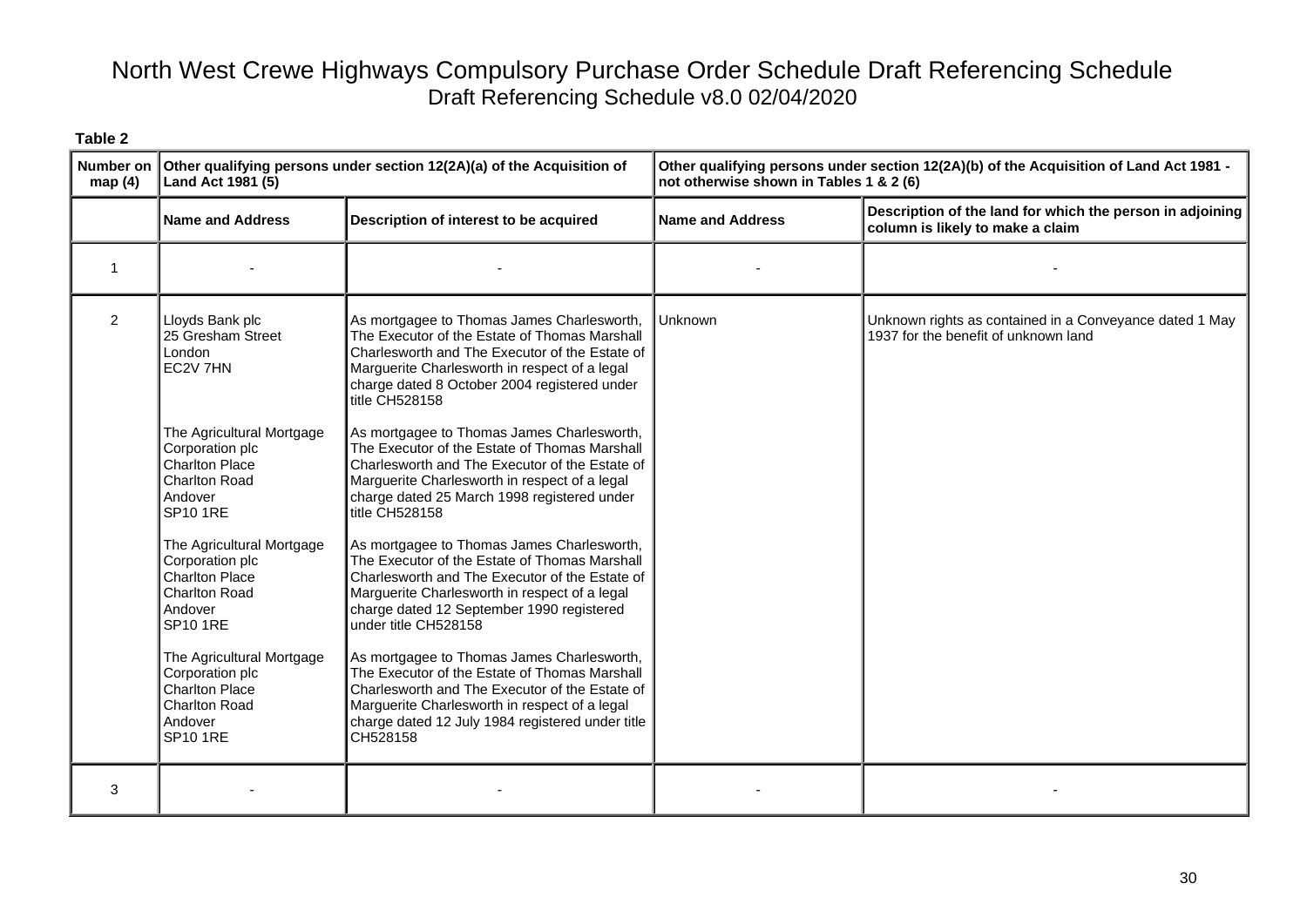| <b>Number on</b><br>map(4) | Other qualifying persons under section 12(2A)(a) of the Acquisition of<br>Land Act 1981 (5)   |                                                                             | Other qualifying persons under section 12(2A)(b) of the Acquisition of Land Act 1981 -<br>not otherwise shown in Tables 1 & 2 (6) |                                                                                                                                                                                                                                                                                                  |
|----------------------------|-----------------------------------------------------------------------------------------------|-----------------------------------------------------------------------------|-----------------------------------------------------------------------------------------------------------------------------------|--------------------------------------------------------------------------------------------------------------------------------------------------------------------------------------------------------------------------------------------------------------------------------------------------|
|                            | <b>Name and Address</b>                                                                       | Description of interest to be acquired                                      | <b>Name and Address</b>                                                                                                           | Description of the land for which the person in adjoining<br>column is likely to make a claim                                                                                                                                                                                                    |
| 4                          |                                                                                               |                                                                             | <b>Unknown</b><br>Unknown                                                                                                         | Restrictive covenant to only use the land for agricultural land<br>or equestrian pursuits or horticultural purposes as contained<br>in a Transfer dated 20 July 1989 for the benefit of unknown<br>land<br>Covenant to erect and maintain a stock proof fence for the<br>benefit of unknown land |
| 5                          | <b>Bloor Homes Limited</b><br>Ashby Road<br>Measham<br>Swadlincote<br><b>DE127JP</b>          | Unilateral notice in respect of an Option<br>Agreement dated 24 August 2010 | Scottish Power Limited<br>320 St. Vincent Street<br>Glasgow<br><b>G2 5AD</b>                                                      | Restrictive covenant relating to construction of buildings and<br>restrictive covenant not to alter the level of the ground as<br>contained in a Deed dated 19 April 1962                                                                                                                        |
|                            | <b>Bloor Homes Limited</b><br>Ashby Road<br>Measham<br>Swadlincote                            | Unilateral notice in respect of an Option<br>Agreement dated 24 August 2010 | <b>Scottish Power Limited</b><br>320 St. Vincent Street<br>Glasgow<br><b>G2 5AD</b>                                               | Right to erect and maintain electrical lines as contained in a<br>Deed dated 19 April 1962                                                                                                                                                                                                       |
|                            | <b>DE127JP</b><br><b>Galliford Try Homes Limited</b><br><b>Cowley Business Park</b><br>Cowley | Unilateral notice in respect of an Option<br>Agreement dated 24 August 2010 | <b>Scottish Power Limited</b><br>320 St. Vincent Street<br>Glasgow<br>G25AD                                                       | Right of entry and to lop trees as contained in a Deed dated<br>19 April 1962                                                                                                                                                                                                                    |
|                            | Uxbridge<br>UB8 2AL                                                                           |                                                                             | Unknown                                                                                                                           | Unknown rights as contained in a Conveyance dated 30<br>May 1941 for the benefit of unknown land                                                                                                                                                                                                 |
|                            | <b>Galliford Try Homes Limited</b><br><b>Cowley Business Park</b><br>Cowley<br>Uxbridge       | Unilateral notice in respect of an Option<br>Agreement dated 24 August 2010 | Unknown                                                                                                                           | Right of way relating to services as contained in a<br>Conveyance dated 30 May 1941 for the benefit of adjoining<br>land                                                                                                                                                                         |
|                            | UB8 2AL                                                                                       |                                                                             | Unknown                                                                                                                           | Rights relating to construct and laying of channels, pipes<br>and water courses and construction of septic tanks or other<br>means of disposing of sewerage as contained in a Deed of<br>Grant dated 28 April 1977 for the benefit of adjoining land                                             |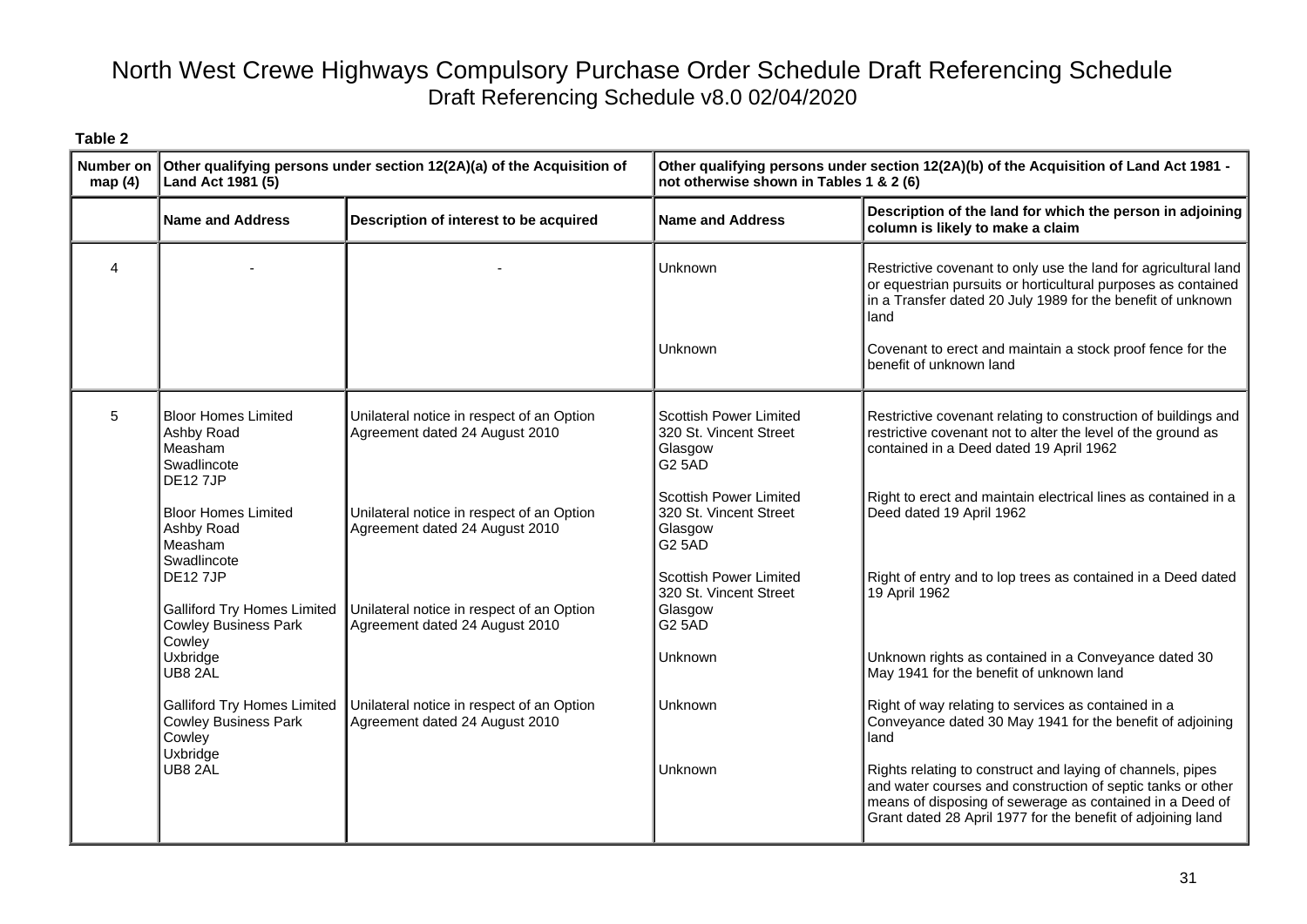| <b>Number on</b><br>map $(4)$ | Other qualifying persons under section 12(2A)(a) of the Acquisition of<br>Land Act 1981 (5) |                                        | Other qualifying persons under section 12(2A)(b) of the Acquisition of Land Act 1981 -<br>not otherwise shown in Tables 1 & 2 (6) |                                                                                                                                                 |
|-------------------------------|---------------------------------------------------------------------------------------------|----------------------------------------|-----------------------------------------------------------------------------------------------------------------------------------|-------------------------------------------------------------------------------------------------------------------------------------------------|
|                               | <b>Name and Address</b>                                                                     | Description of interest to be acquired | Name and Address                                                                                                                  | Description of the land for which the person in adjoining<br>column is likely to make a claim                                                   |
| 5a                            |                                                                                             |                                        |                                                                                                                                   |                                                                                                                                                 |
| 6                             |                                                                                             |                                        |                                                                                                                                   |                                                                                                                                                 |
|                               |                                                                                             |                                        | <b>Rachel Sarah Moss</b><br>The Barn<br><b>Flowers Lane</b><br>Crewe<br><b>CW1 4QR</b>                                            | Rights relating to construction of a drain and septic tank as<br>contained in a Transfer dated 10 September 1998 for the<br>benefit of CH430771 |
|                               |                                                                                             |                                        | <b>Trevor David Moss</b><br>The Barn<br><b>Flowers Lane</b><br>Crewe<br><b>CW1 4QR</b>                                            | Rights relating to construction of a drain and septic tank as<br>contained in a Transfer dated 10 September 1998 for the<br>benefit of CH430771 |
|                               |                                                                                             |                                        | <b>Unknown</b>                                                                                                                    | Unknown rights as contained in a Deed of Grant dated 26<br>September 2000 for the benefit of unknown land                                       |
|                               |                                                                                             |                                        | <b>Unknown</b>                                                                                                                    | Unknown rights as contained in a Wayleave Agreement<br>dated 31 December 1993 for the benefit of unknown land                                   |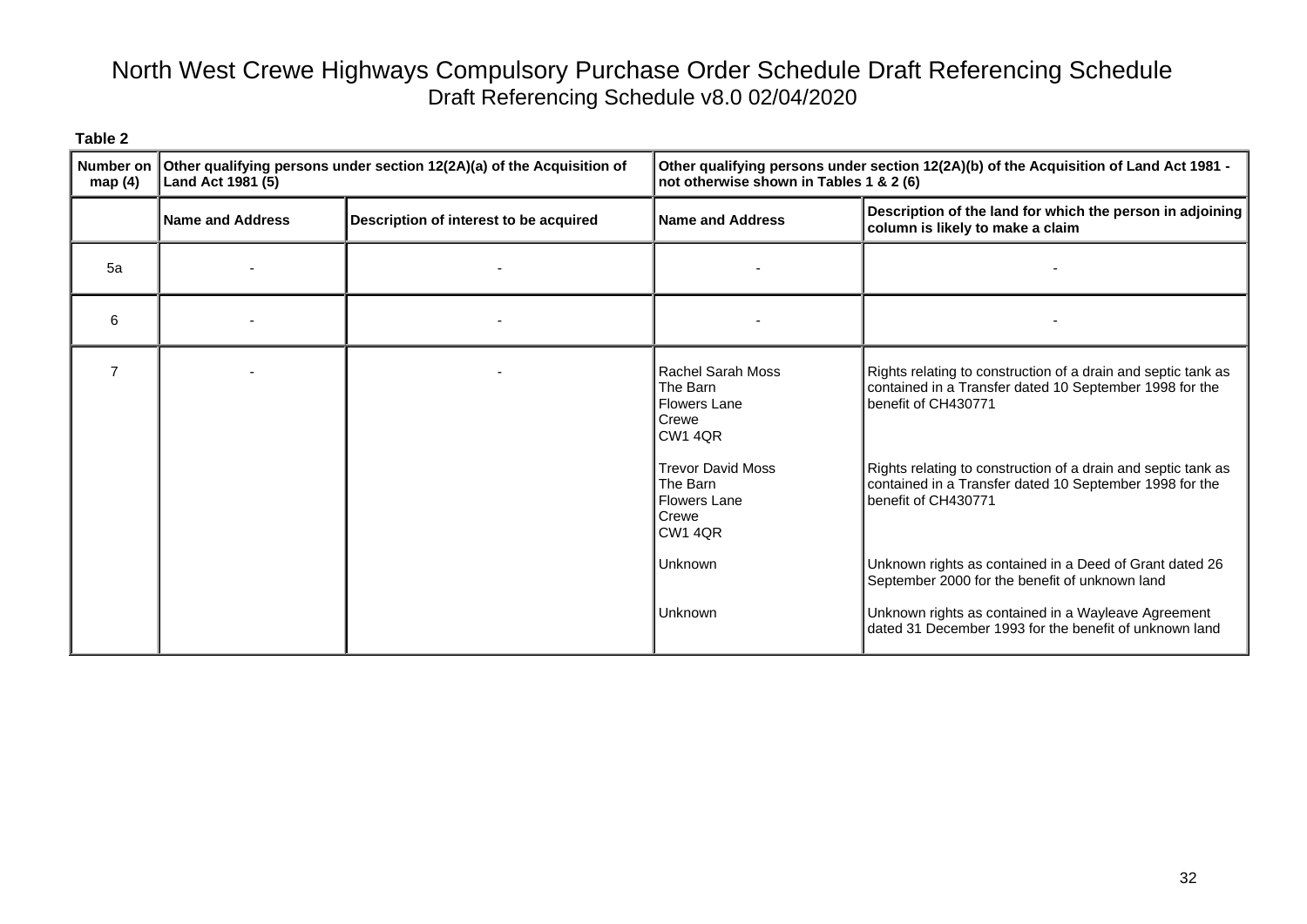| Number on<br>map(4) | Other qualifying persons under section 12(2A)(a) of the Acquisition of<br>Land Act 1981 (5)                              |                                                                                                                                                            | Other qualifying persons under section 12(2A)(b) of the Acquisition of Land Act 1981 -<br>not otherwise shown in Tables 1 & 2 (6) |                                                                                                                                                                                                                              |
|---------------------|--------------------------------------------------------------------------------------------------------------------------|------------------------------------------------------------------------------------------------------------------------------------------------------------|-----------------------------------------------------------------------------------------------------------------------------------|------------------------------------------------------------------------------------------------------------------------------------------------------------------------------------------------------------------------------|
|                     | <b>Name and Address</b>                                                                                                  | Description of interest to be acquired                                                                                                                     | <b>Name and Address</b>                                                                                                           | Description of the land for which the person in adjoining<br>column is likely to make a claim                                                                                                                                |
| 8                   |                                                                                                                          |                                                                                                                                                            | <b>Rachel Sarah Moss</b><br>(Address as at parcel 7)                                                                              | Rights relating to construction of a drain and septic tank as<br>contained in a Transfer dated 10 September 1998 for the<br>benefit of CH430771                                                                              |
|                     |                                                                                                                          |                                                                                                                                                            | <b>Trevor David Moss</b><br>(Address as at parcel 7)                                                                              | Rights relating to construction of a drain and septic tank as<br>contained in a Transfer dated 10 September 1998 for the<br>benefit of CH430771                                                                              |
|                     |                                                                                                                          |                                                                                                                                                            | Unknown                                                                                                                           | Unknown rights as contained in a Deed of Grant dated 26<br>September 2000 for the benefit of unknown land                                                                                                                    |
|                     |                                                                                                                          |                                                                                                                                                            | Unknown                                                                                                                           | Unknown rights as contained in a Wayleave Agreement<br>dated 31 December 1993 for the benefit of unknown land                                                                                                                |
| 9                   |                                                                                                                          |                                                                                                                                                            |                                                                                                                                   |                                                                                                                                                                                                                              |
| 10                  |                                                                                                                          |                                                                                                                                                            |                                                                                                                                   |                                                                                                                                                                                                                              |
| 11                  | <b>Bloor Homes Limited</b><br>(Address as at parcel 5)<br><b>Galliford Try Homes Limited</b><br>(Address as at parcel 5) | Unilateral notice in respect of an Option<br>Agreement dated 24 August 2010<br>Unilateral notice in respect of an Option<br>Agreement dated 24 August 2010 | <b>Scottish Power Limited</b><br>(Address as at parcel 5)<br><b>Scottish Power Limited</b>                                        | Restrictive covenant not to erect any buildings within<br>eighteen feet of the electrical lines or apparatus as<br>contained in a Deed dated 19 April 1962<br>Rights to erect, retain, use, maintain, repair, renew, inspect |
|                     |                                                                                                                          |                                                                                                                                                            | (Address as at parcel 5)                                                                                                          | and remove electrical lines as contained in a Deed dated 19<br>April 1962                                                                                                                                                    |
|                     |                                                                                                                          |                                                                                                                                                            | Unknown                                                                                                                           | Right of way relating to services as contained in a<br>Conveyance dated 30 May 1941 for the benefit of unknown<br>land                                                                                                       |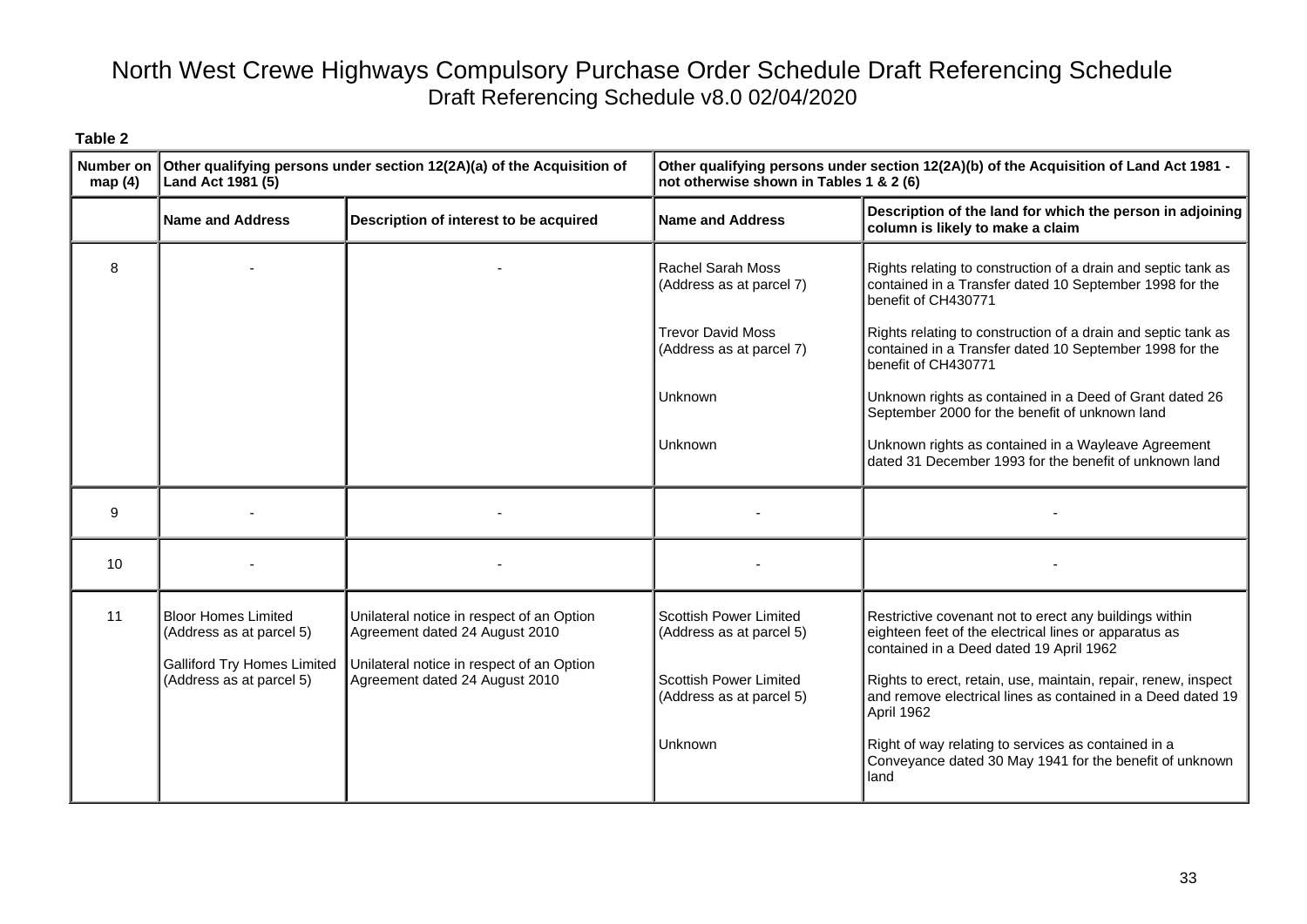| ٦.<br>н<br>.,<br>٠<br>٧<br>÷<br>÷<br>× |  |
|----------------------------------------|--|
|----------------------------------------|--|

| Number on<br>map $(4)$ | Other qualifying persons under section 12(2A)(a) of the Acquisition of<br>Land Act 1981 (5)                              |                                                                                                                                                            | Other qualifying persons under section 12(2A)(b) of the Acquisition of Land Act 1981 -<br>not otherwise shown in Tables 1 & 2 (6) |                                                                                                                                                                                                                                                                                                                                                                                                                                                                                                                                                                                         |
|------------------------|--------------------------------------------------------------------------------------------------------------------------|------------------------------------------------------------------------------------------------------------------------------------------------------------|-----------------------------------------------------------------------------------------------------------------------------------|-----------------------------------------------------------------------------------------------------------------------------------------------------------------------------------------------------------------------------------------------------------------------------------------------------------------------------------------------------------------------------------------------------------------------------------------------------------------------------------------------------------------------------------------------------------------------------------------|
|                        | Name and Address                                                                                                         | Description of interest to be acquired                                                                                                                     | <b>Name and Address</b>                                                                                                           | Description of the land for which the person in adjoining<br>column is likely to make a claim                                                                                                                                                                                                                                                                                                                                                                                                                                                                                           |
| 12                     | <b>Bloor Homes Limited</b><br>(Address as at parcel 5)<br><b>Galliford Try Homes Limited</b><br>(Address as at parcel 5) | Unilateral notice in respect of an Option<br>Agreement dated 24 August 2010<br>Unilateral notice in respect of an Option<br>Agreement dated 24 August 2010 | Unknown<br>Scottish Power Limited<br>(Address as at parcel 5)<br>Unknown<br>Unknown<br><b>Unknown</b>                             | Restrictive covenants not to cause nuisance as contained in<br>a Conveyance dated 19 October 1973 for the benefit of<br>adjoining land<br>Right of entry and to lop trees as contained in a Deed dated<br>19 April 1962<br>Unknown rights as contained in a Conveyance dated 30<br>May 1941 for the benefit of unknown land<br>Right of way relating to services as contained in a<br>Conveyance dated 19 October 1973 for the benefit of<br>unknown land<br>Right of way relating to services as contained in a<br>Conveyance dated 17 October 1961 for the benefit of<br>unknown land |
| 13                     |                                                                                                                          |                                                                                                                                                            |                                                                                                                                   |                                                                                                                                                                                                                                                                                                                                                                                                                                                                                                                                                                                         |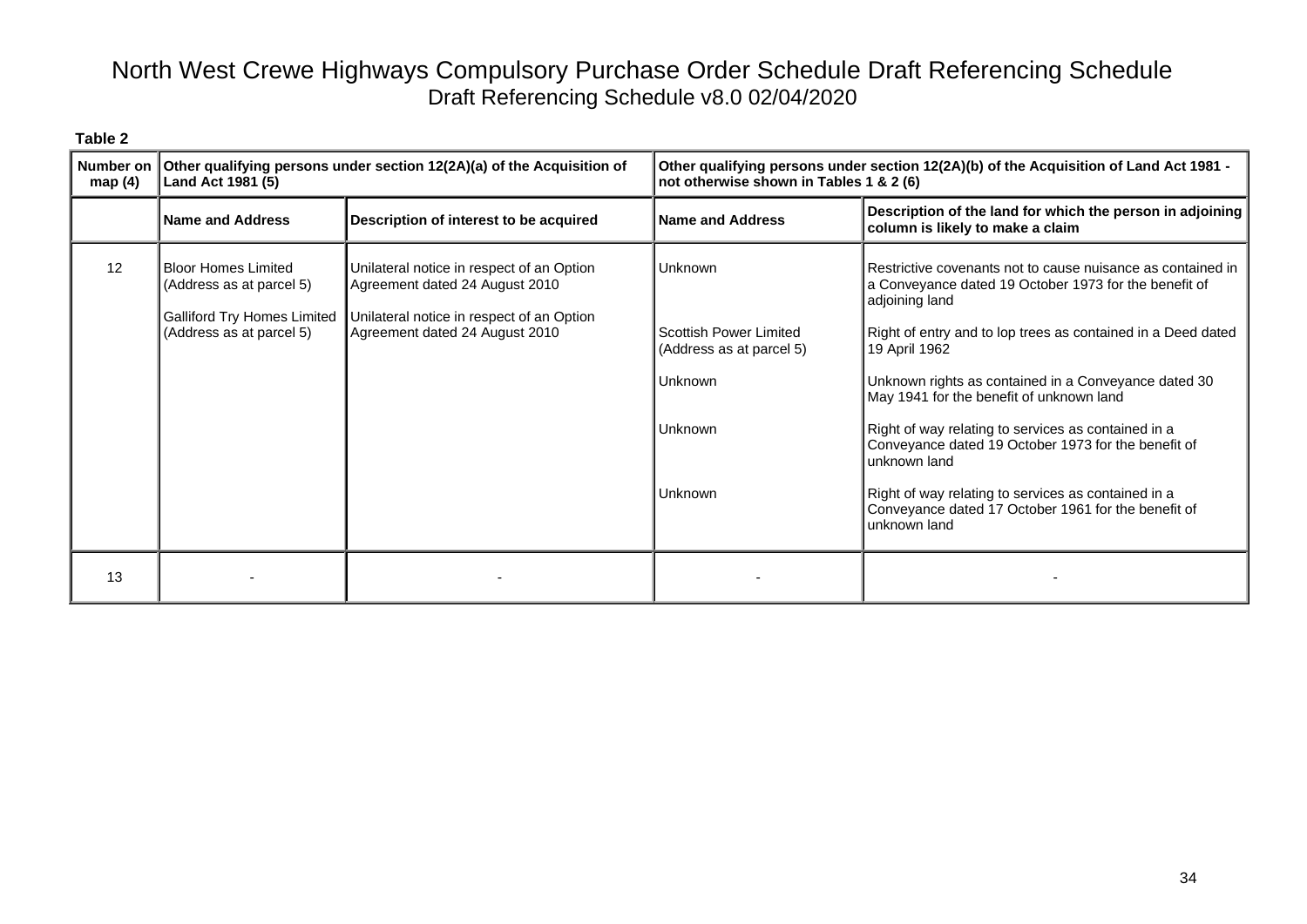| map $(4)$ | Number on Other qualifying persons under section 12(2A)(a) of the Acquisition of<br>Land Act 1981 (5) |                                        | Other qualifying persons under section 12(2A)(b) of the Acquisition of Land Act 1981 -<br>not otherwise shown in Tables 1 & 2 (6) |                                                                                                                                                                                                 |
|-----------|-------------------------------------------------------------------------------------------------------|----------------------------------------|-----------------------------------------------------------------------------------------------------------------------------------|-------------------------------------------------------------------------------------------------------------------------------------------------------------------------------------------------|
|           | <b>Name and Address</b>                                                                               | Description of interest to be acquired | <b>Name and Address</b>                                                                                                           | Description of the land for which the person in adjoining<br>column is likely to make a claim                                                                                                   |
| 14        |                                                                                                       |                                        | Unknown                                                                                                                           | Unknown restrictive covenants as contained in a<br>Conveyance dated 1 March 1966 for the benefit of unknown<br>Hand                                                                             |
|           |                                                                                                       |                                        | Scottish Power Limited<br>(Address as at parcel 5)                                                                                | Right to lay down, erect, install, and construct, use,<br>maintain, repair, renew, inspect, remove and replace<br>electrical lines as contained in a Deed of Grant dated 11<br><b>June 1998</b> |
|           |                                                                                                       |                                        | Unknown                                                                                                                           | Rights relating to drainage as contained in a Conveyance<br>dated 1 March 1966 for the benefit of unknown land                                                                                  |
|           |                                                                                                       |                                        | Unknown                                                                                                                           | Right of way relating to services as contained in a Transfer<br>dated 7 April 1993 for the benefit of unknown land                                                                              |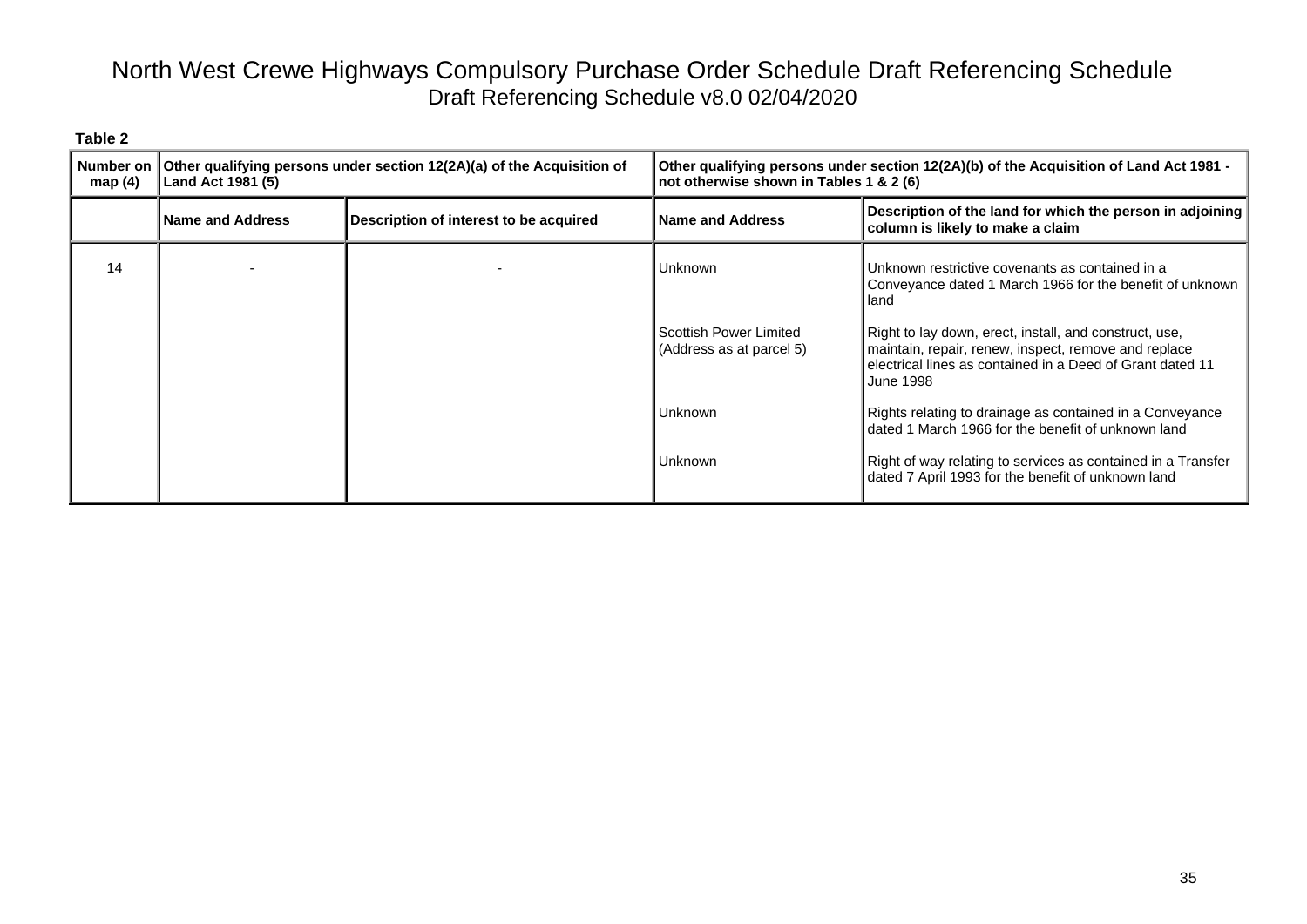| Table 2             |                                                                                                                          |                                                                                                                                                            |                                                                                                                                       |                                                                                                                                                                                                                                                            |
|---------------------|--------------------------------------------------------------------------------------------------------------------------|------------------------------------------------------------------------------------------------------------------------------------------------------------|---------------------------------------------------------------------------------------------------------------------------------------|------------------------------------------------------------------------------------------------------------------------------------------------------------------------------------------------------------------------------------------------------------|
| Number on<br>map(4) | Land Act 1981 (5)                                                                                                        | Other qualifying persons under section 12(2A)(a) of the Acquisition of                                                                                     | Other qualifying persons under section 12(2A)(b) of the Acquisition of Land Act 1981 -<br>not otherwise shown in Tables 1 & 2 (6)     |                                                                                                                                                                                                                                                            |
|                     | <b>Name and Address</b>                                                                                                  | Description of interest to be acquired                                                                                                                     | <b>Name and Address</b>                                                                                                               | Description of the land for which the person in adjoining<br>column is likely to make a claim                                                                                                                                                              |
| 15                  | <b>Bloor Homes Limited</b><br>(Address as at parcel 5)<br><b>Galliford Try Homes Limited</b><br>(Address as at parcel 5) | Unilateral notice in respect of an Option<br>Agreement dated 24 August 2010<br>Unilateral notice in respect of an Option<br>Agreement dated 24 August 2010 | Scottish Power Limited<br>(Address as at parcel 5)<br>National Grid plc<br><b>Grand Buildings</b><br>1-3 Strand<br>London<br>WC2N 5EH | Restrictive covenant not to erect any buildings within<br>eighteen feet of the electrical lines or apparatus as<br>contained in a Deed dated 19 April 1962<br>Rights relating to electric lines as contained in a Wayleave<br>Agreement dated 29 July 1963 |
|                     |                                                                                                                          |                                                                                                                                                            | Scottish Power Limited<br>(Address as at parcel 5)                                                                                    | Rights to erect, retain, use, maintain, repair, renew, inspect<br>and remove electrical lines as contained in a Deed dated 19<br>April 1962                                                                                                                |
|                     |                                                                                                                          |                                                                                                                                                            | Unknown                                                                                                                               | Unknown rights as contained in a Conveyance dated 30<br>May 1941 for the benefit of unknown land                                                                                                                                                           |
|                     |                                                                                                                          |                                                                                                                                                            | Unknown                                                                                                                               | Right of way relating to services as contained in a<br>Conveyance dated 30 May 1941 for the benefit of unknown<br>land                                                                                                                                     |
|                     |                                                                                                                          |                                                                                                                                                            | Unknown                                                                                                                               | Rights relating to construct and lay channels, pipes and<br>water courses and septic tank or other means of disposing<br>of sewerage as contained in a Deed of Grant dated 28 April<br>1977 for the benefit of unknown land                                |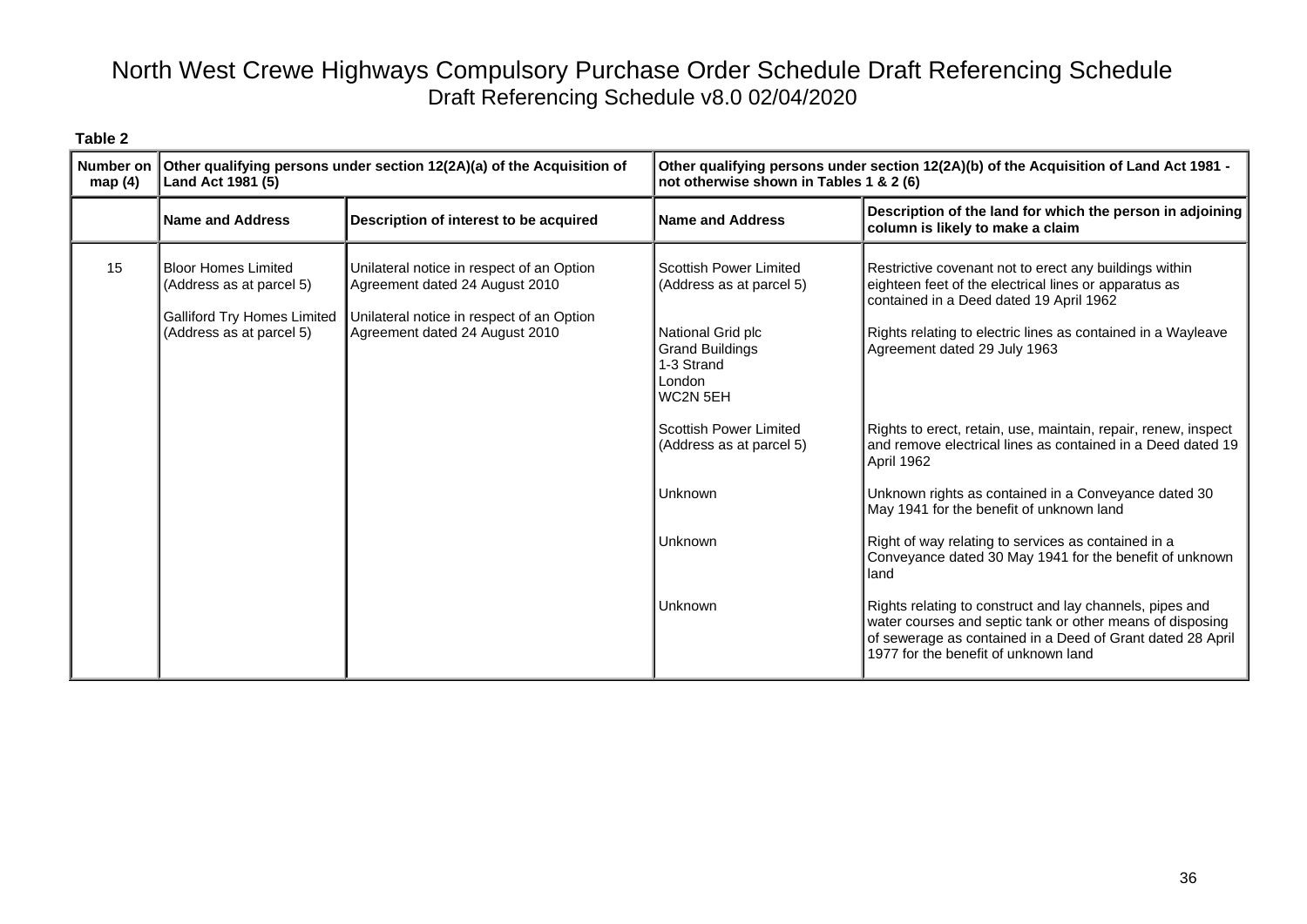| <b>Number on</b><br>map(4) | Other qualifying persons under section 12(2A)(a) of the Acquisition of<br>Land Act 1981 (5)                              |                                                                                                                                                            | Other qualifying persons under section 12(2A)(b) of the Acquisition of Land Act 1981 -<br>not otherwise shown in Tables 1 & 2 (6)                                                                                                                                                                                                                                   |                                                                                                                                                                                                                                                                                                                                                                                                                                                                                                                                                                                                                                                                                                                                                                                                                                                                                                                                                                                                                                                                                                                                                                                                                    |  |
|----------------------------|--------------------------------------------------------------------------------------------------------------------------|------------------------------------------------------------------------------------------------------------------------------------------------------------|---------------------------------------------------------------------------------------------------------------------------------------------------------------------------------------------------------------------------------------------------------------------------------------------------------------------------------------------------------------------|--------------------------------------------------------------------------------------------------------------------------------------------------------------------------------------------------------------------------------------------------------------------------------------------------------------------------------------------------------------------------------------------------------------------------------------------------------------------------------------------------------------------------------------------------------------------------------------------------------------------------------------------------------------------------------------------------------------------------------------------------------------------------------------------------------------------------------------------------------------------------------------------------------------------------------------------------------------------------------------------------------------------------------------------------------------------------------------------------------------------------------------------------------------------------------------------------------------------|--|
|                            | <b>Name and Address</b>                                                                                                  | Description of interest to be acquired                                                                                                                     | <b>Name and Address</b>                                                                                                                                                                                                                                                                                                                                             | Description of the land for which the person in adjoining<br>column is likely to make a claim                                                                                                                                                                                                                                                                                                                                                                                                                                                                                                                                                                                                                                                                                                                                                                                                                                                                                                                                                                                                                                                                                                                      |  |
| 15a                        | <b>Bloor Homes Limited</b><br>(Address as at parcel 5)<br><b>Galliford Try Homes Limited</b><br>(Address as at parcel 5) | Unilateral notice in respect of an Option<br>Agreement dated 24 August 2010<br>Unilateral notice in respect of an Option<br>Agreement dated 24 August 2010 | <b>Scottish Power Limited</b><br>(Address as at parcel 5)<br>National Grid plc<br>(Address as at parcel 15)<br>National Grid plc<br>(Address as at parcel 15)<br>National Grid plc<br>(Address as at parcel 15)<br>National Grid plc<br>(Address as at parcel 15)<br>Scottish Power Limited<br>(Address as at parcel 5)<br>Unknown<br>Unknown<br>Unknown<br>Unknown | Restrictive covenant not to erect any buildings within<br>eighteen feet of the electrical lines or apparatus as<br>contained in a Deed dated 19 April 1962<br>Rights relating to electric lines as contained in a Wayleave<br>Agreement dated 29 July 1963<br>Rights relating to electric lines and cables as contained in a<br>Wayleave Agreement dated 10 December 1924<br>Rights relating to electric lines as contained in a Wayleave<br>Agreement dated 18 January 1950<br>Rights relating to electric lines and cables as contained in a<br>Wayleave Agreement dated 23 December 1925<br>Rights to erect, retain, use, maintain, repair, renew, inspect<br>and remove electrical lines as contained in a Deed dated 19<br>April 1962<br>Right of way relating to services as contained in a<br>Conveyance dated 30 May 1941 for the benefit of unknown<br>land<br>Right of way relating to services as contained in a<br>Conveyance dated 30 May 1941 for the benefit of unknown<br>land<br>Unknown easements, rights and/or restrictions that may be<br>in effect over this unregistered parcel of land<br>Unknown rights as contained in a Conveyance dated 30<br>May 1941 for the benefit of unknown land |  |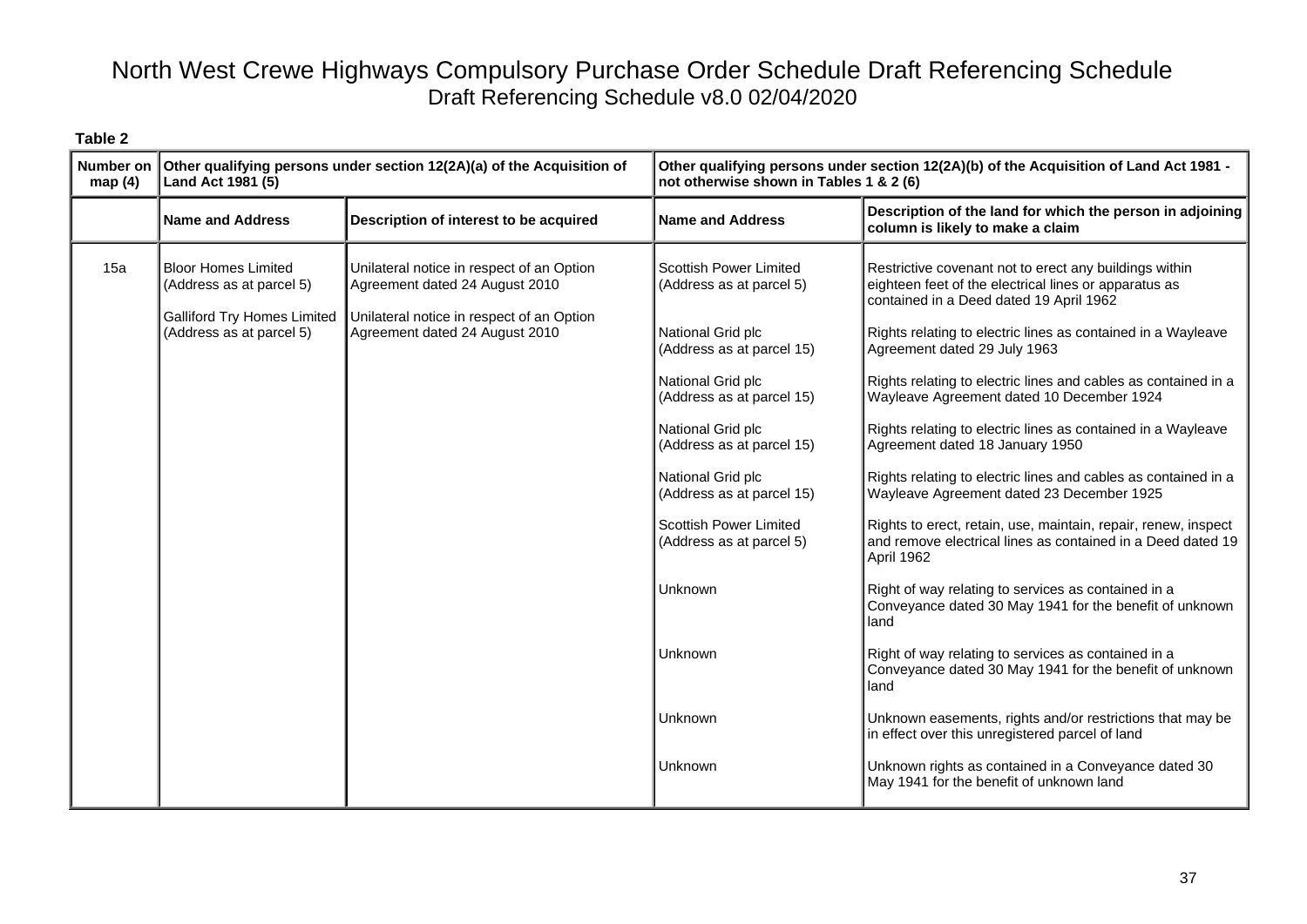| <b>Number on</b><br>map(4) | Other qualifying persons under section 12(2A)(a) of the Acquisition of<br>Land Act 1981 (5) |                                        | Other qualifying persons under section 12(2A)(b) of the Acquisition of Land Act 1981 -<br>not otherwise shown in Tables 1 & 2 (6) |                                                                                                                                                                                           |
|----------------------------|---------------------------------------------------------------------------------------------|----------------------------------------|-----------------------------------------------------------------------------------------------------------------------------------|-------------------------------------------------------------------------------------------------------------------------------------------------------------------------------------------|
|                            | <b>Name and Address</b>                                                                     | Description of interest to be acquired | <b>Name and Address</b>                                                                                                           | Description of the land for which the person in adjoining<br>column is likely to make a claim                                                                                             |
| 16                         |                                                                                             |                                        |                                                                                                                                   |                                                                                                                                                                                           |
| 17                         |                                                                                             |                                        | <b>Biowise Limited</b><br>Albion Lane<br>Willerby<br>Hull<br>HU <sub>10</sub> 6TS<br>(trading as Wastewise)                       | Unknown rights for the benefit of Biowise Limited                                                                                                                                         |
|                            |                                                                                             |                                        | Robert Gibson<br>Leighton Grange Cottage<br>Middlewich Road<br>Crewe<br><b>CW1 4QQ</b>                                            | Rights relating to drain water and soil into the septic tank<br>and relating to services as contained in a Conveyance dated<br>22 July 1997 for the benefit of 1 Leighton Grange Cottage  |
|                            |                                                                                             |                                        | Robert Wallace Gibson<br>2 Leighton Grange Cottage<br>Middlewich Road<br>Leighton<br>Crewe<br><b>CW1 4QQ</b>                      | Rights relating to drain water and soil into the septic tank<br>and relating to services as contained in a Conveyance dated<br>30 August 1996 for the benefit of 2 Leighton Green Cottage |
|                            |                                                                                             |                                        | <b>Shirley Gibson</b><br>Leighton Grange Cottage<br>Middlewich Road<br>Crewe<br><b>CW1 4QQ</b>                                    | Rights relating to drain water and soil into the septic tank<br>and relating to services as contained in a Conveyance dated<br>22 July 1997 for the benefit of 1 Leighton Grange Cottage  |
|                            |                                                                                             |                                        | Shirley Amanda Gibson<br>2 Leighton Grange Cottage<br>Middlewich Road<br>Leighton<br>Crewe<br><b>CW1 4QQ</b>                      | Rights relating to drain water and soil into the septic tank<br>and relating to services as contained in a Conveyance dated<br>30 August 1996 for the benefit of 2 Leighton Green Cottage |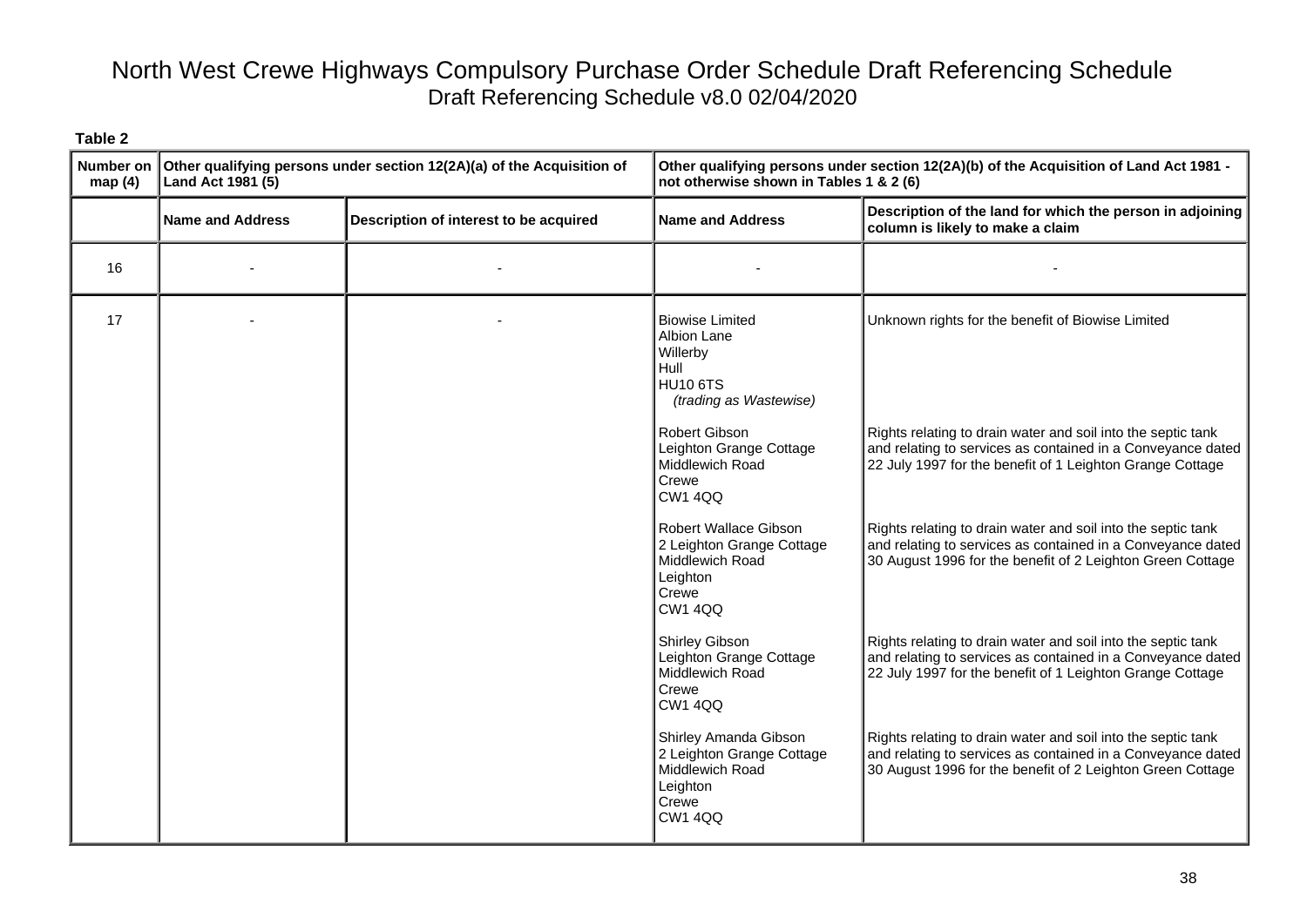| Number on<br>map(4) | Other qualifying persons under section 12(2A)(a) of the Acquisition of<br>Land Act 1981 (5) |                                        | Other qualifying persons under section 12(2A)(b) of the Acquisition of Land Act 1981 -<br>not otherwise shown in Tables 1 & 2 (6) |                                                                                                                                                                                                                          |
|---------------------|---------------------------------------------------------------------------------------------|----------------------------------------|-----------------------------------------------------------------------------------------------------------------------------------|--------------------------------------------------------------------------------------------------------------------------------------------------------------------------------------------------------------------------|
|                     | <b>Name and Address</b>                                                                     | Description of interest to be acquired | <b>Name and Address</b>                                                                                                           | Description of the land for which the person in adjoining<br>column is likely to make a claim                                                                                                                            |
| 17<br>(cont'd)      |                                                                                             |                                        | Antony Law<br>1 Leighton Grange Cottage<br>Middlewich Road<br>Crewe<br><b>CW1 4QQ</b>                                             | Rights relating to drain water and soil into the septic tank<br>and relating to services as contained in a Conveyance dated<br>22 July 1997 for the benefit of 1 Leighton Grange Cottage                                 |
|                     |                                                                                             |                                        | Rhona Patricia Law<br>1 Leighton Grange Cottage<br>Middlewich Road<br>Crewe<br><b>CW1 4QQ</b>                                     | Rights relating to drain water and soil into the septic tank<br>and relating to services as contained in a Conveyance dated<br>22 July 1997 for the benefit of 1 Leighton Grange Cottage                                 |
|                     |                                                                                             |                                        | Unknown                                                                                                                           | Rights relating to construct, place, lay, maintain, cleanse,<br>repair, remove, replace sluice and air valves as contained in<br>a Deed of Surrender and Grant dated 20 December 1944 for<br>the benefit of unknown land |
|                     |                                                                                             |                                        | Unknown                                                                                                                           | Right of way relating to services as contained in a<br>Conveyance dated 29 December 1915 for the benefit of<br>unknown land                                                                                              |
|                     |                                                                                             |                                        | Unknown                                                                                                                           | Rights relating to construct, maintain, cleanse, repair,<br>inspect, remove, replace and use an Inspection Chamber as<br>contained in a Deed of Grant dated 7 July 1945 for the<br>benefit of unknown land               |
|                     |                                                                                             |                                        | Unknown                                                                                                                           | Unknown rights as contained in a Deed of Grant dated 4<br>December 1940 for the benefit of unknown land                                                                                                                  |
| 18                  |                                                                                             |                                        | Unknown                                                                                                                           | Unknown easements, rights and/or restrictions that may be<br>in effect over this unregistered parcel of land                                                                                                             |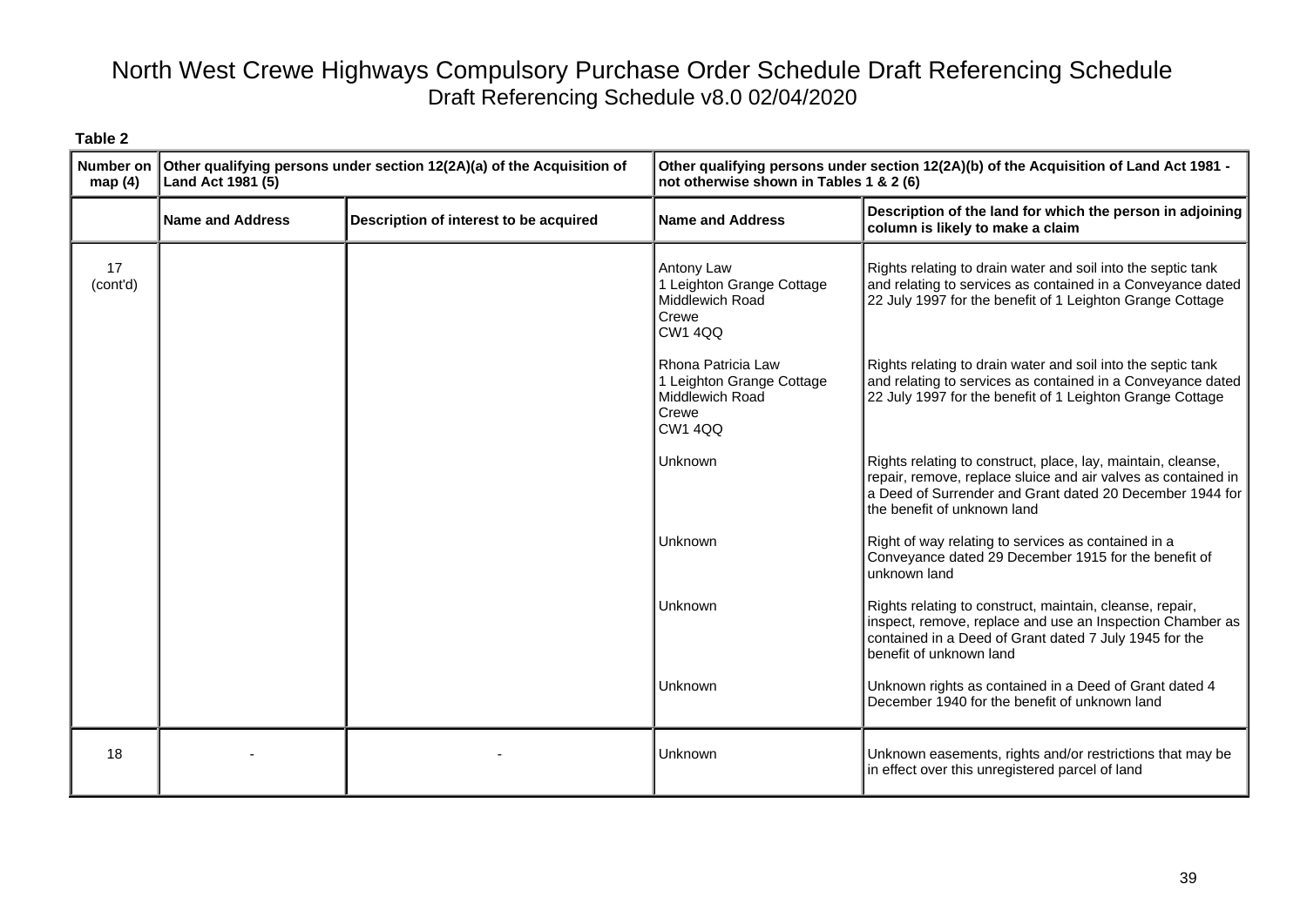| map $(4)$ | Number on   Other qualifying persons under section 12(2A)(a) of the Acquisition of<br>Land Act 1981 (5)                  |                                                                                                                                                            | Other qualifying persons under section 12(2A)(b) of the Acquisition of Land Act 1981 -<br>not otherwise shown in Tables 1 & 2 (6) |                                                                                                                                                                                                                                                                                                                                               |
|-----------|--------------------------------------------------------------------------------------------------------------------------|------------------------------------------------------------------------------------------------------------------------------------------------------------|-----------------------------------------------------------------------------------------------------------------------------------|-----------------------------------------------------------------------------------------------------------------------------------------------------------------------------------------------------------------------------------------------------------------------------------------------------------------------------------------------|
|           | <b>Name and Address</b>                                                                                                  | Description of interest to be acquired                                                                                                                     | <b>IName and Address</b>                                                                                                          | Description of the land for which the person in adjoining<br>column is likely to make a claim                                                                                                                                                                                                                                                 |
| 19        |                                                                                                                          |                                                                                                                                                            | <b>Unknown</b>                                                                                                                    | Right of way relating to services as contained in a<br>Conveyance dated 29 December 1915 for the benefit of<br>unknown land                                                                                                                                                                                                                   |
| 20        | <b>Bloor Homes Limited</b><br>(Address as at parcel 5)<br><b>Galliford Try Homes Limited</b><br>(Address as at parcel 5) | Unilateral notice in respect of an Option<br>Agreement dated 24 August 2010<br>Unilateral notice in respect of an Option<br>Agreement dated 24 August 2010 | <b>Unknown</b><br><b>Unknown</b>                                                                                                  | Rights relating to construct and lay channels, pipes and<br>water courses and septic tank or other means of disposing<br>of sewerage as contained in a Deed of Grant dated 28 April<br>1977 for the benefit of unknown land<br>Right of way relating to services as contained in a<br>Conveyance dated 30 May 1941 for the benefit of unknown |
|           |                                                                                                                          |                                                                                                                                                            | <b>Unknown</b>                                                                                                                    | land<br>Unknown rights as contained in a Conveyance dated 30<br>May 1941 for the benefit of unknown land                                                                                                                                                                                                                                      |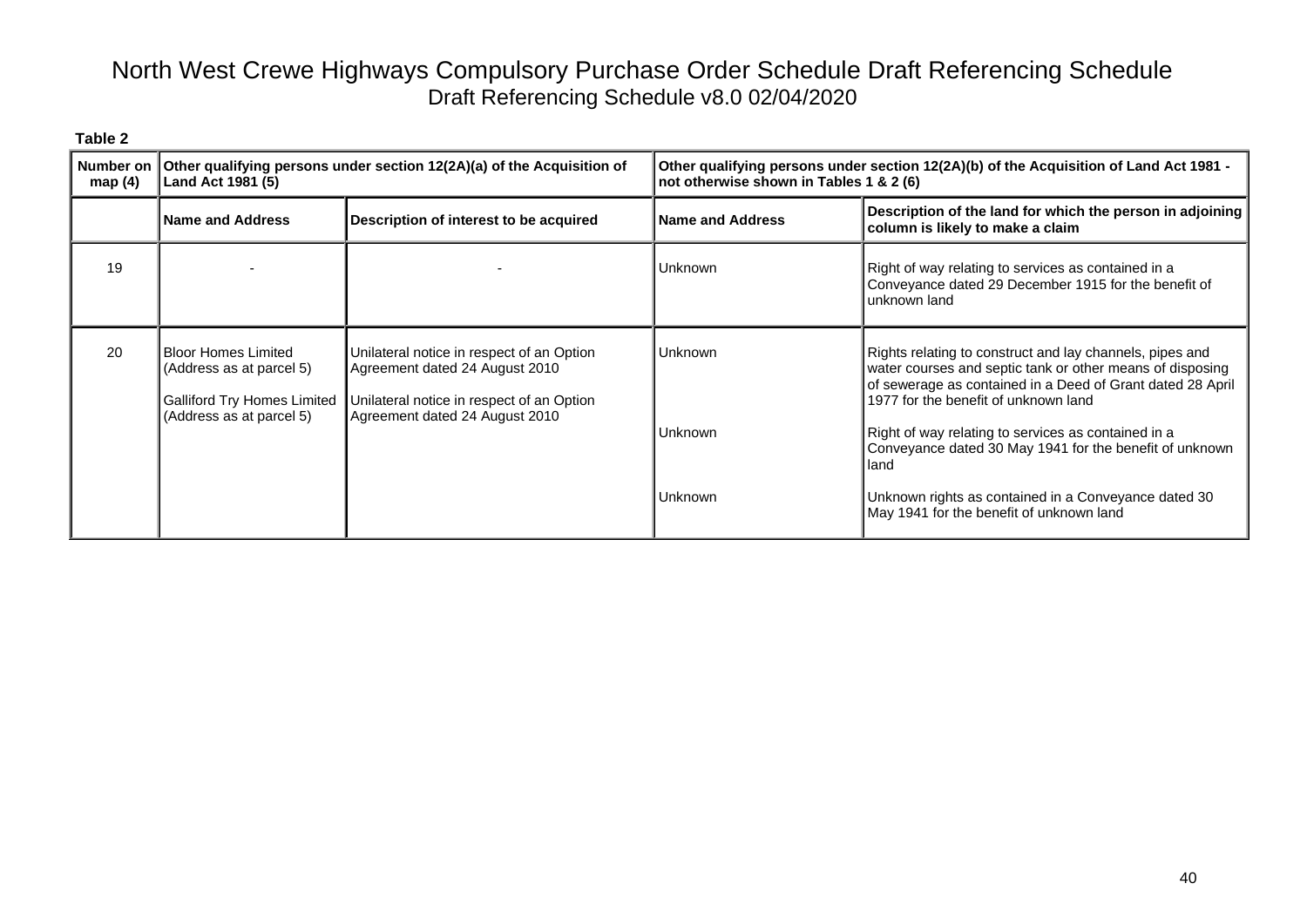| ٦.<br>н<br>.,<br>٠<br>٧<br>÷<br>÷<br>× |  |
|----------------------------------------|--|
|----------------------------------------|--|

| <b>Number on</b><br>map $(4)$ | Other qualifying persons under section 12(2A)(a) of the Acquisition of<br>Land Act 1981 (5)                              |                                                                                                                                                            | Other qualifying persons under section 12(2A)(b) of the Acquisition of Land Act 1981 -<br>not otherwise shown in Tables 1 & 2 (6)                |                                                                                                                                                                                                                                                                                                                                                                                                                                                                                                                                                                                                                                                                                                                                                                        |
|-------------------------------|--------------------------------------------------------------------------------------------------------------------------|------------------------------------------------------------------------------------------------------------------------------------------------------------|--------------------------------------------------------------------------------------------------------------------------------------------------|------------------------------------------------------------------------------------------------------------------------------------------------------------------------------------------------------------------------------------------------------------------------------------------------------------------------------------------------------------------------------------------------------------------------------------------------------------------------------------------------------------------------------------------------------------------------------------------------------------------------------------------------------------------------------------------------------------------------------------------------------------------------|
|                               | Name and Address                                                                                                         | Description of interest to be acquired                                                                                                                     | <b>Name and Address</b>                                                                                                                          | Description of the land for which the person in adjoining<br>column is likely to make a claim                                                                                                                                                                                                                                                                                                                                                                                                                                                                                                                                                                                                                                                                          |
| 21                            | <b>Bloor Homes Limited</b><br>(Address as at parcel 5)<br><b>Galliford Try Homes Limited</b><br>(Address as at parcel 5) | Unilateral notice in respect of an Option<br>Agreement dated 24 August 2010<br>Unilateral notice in respect of an Option<br>Agreement dated 24 August 2010 | Scottish Power Limited<br>(Address as at parcel 5)<br>Scottish Power Limited<br>(Address as at parcel 5)<br><b>Unknown</b><br>Unknown<br>Unknown | Restrictive covenant not to erect any buildings within<br>eighteen feet of the electrical lines or apparatus as<br>contained in a Deed dated 19 April 1962<br>Rights to erect, retain, use, maintain, repair, renew, inspect<br>and remove electrical lines as contained in a Deed dated 19<br>April 1962<br>Rights relating to construct and lay channels, pipes and<br>water courses and septic tank or other means of disposing<br>of sewerage as contained in a Deed of Grant dated 28 April<br>1977 for the benefit of unknown land<br>Right of way relating to services as contained in a<br>Conveyance dated 30 May 1941 for the benefit of unknown<br>land<br>Unknown rights as contained in a Conveyance dated 30<br>May 1941 for the benefit of unknown land |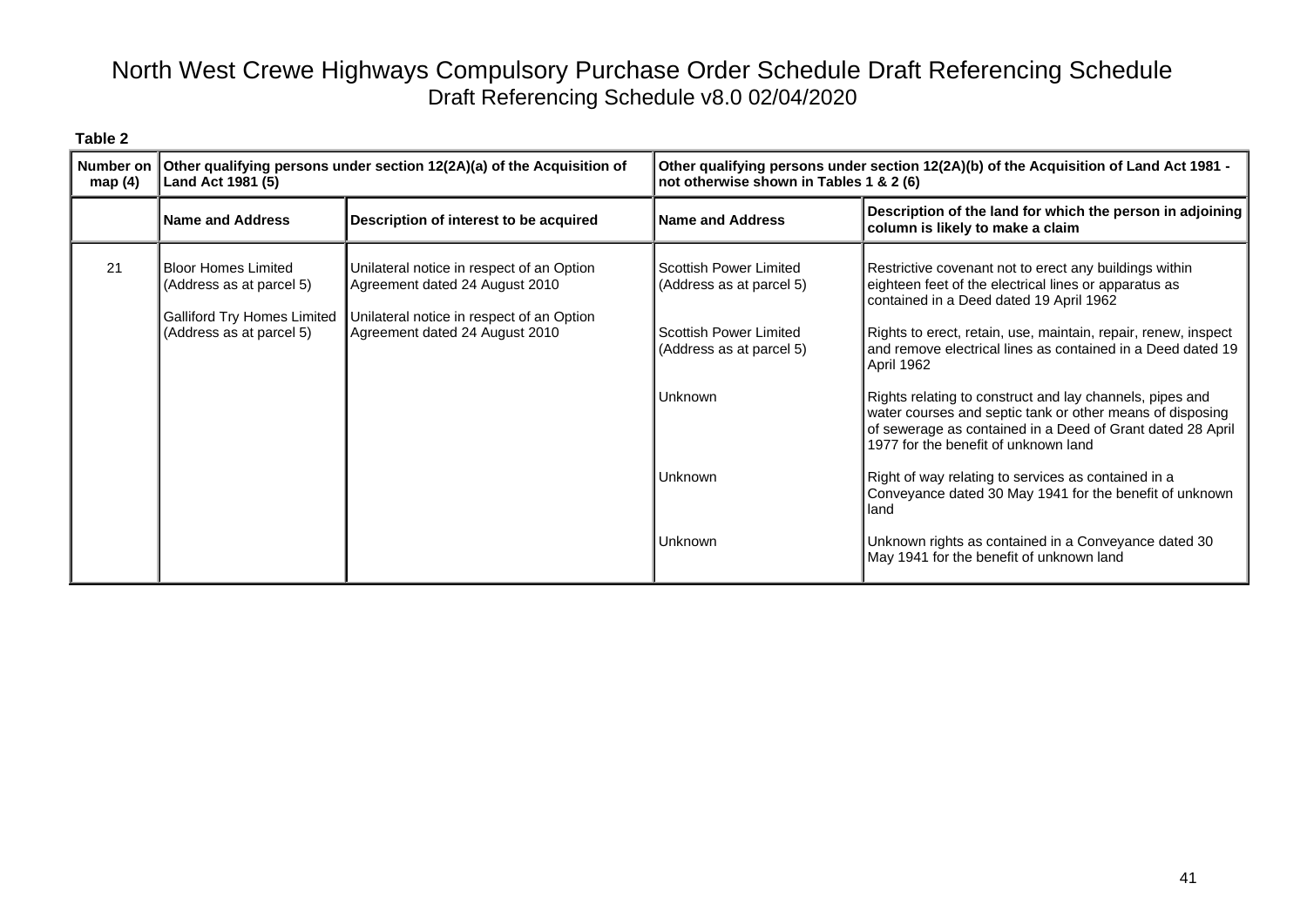| <b>Number on</b><br>map(4) | Other qualifying persons under section 12(2A)(a) of the Acquisition of<br>Land Act 1981 (5)                              |                                                                                                                                                            | Other qualifying persons under section 12(2A)(b) of the Acquisition of Land Act 1981 -<br>not otherwise shown in Tables 1 & 2 (6)                                                                                                                                                                                                                                   |                                                                                                                                                                                                                                                                                                                                                                                                                                                                                                                                                                                                                                                                                                                                                                                                                                                                                                                                                                                                                                                                                                                                                                                                                    |
|----------------------------|--------------------------------------------------------------------------------------------------------------------------|------------------------------------------------------------------------------------------------------------------------------------------------------------|---------------------------------------------------------------------------------------------------------------------------------------------------------------------------------------------------------------------------------------------------------------------------------------------------------------------------------------------------------------------|--------------------------------------------------------------------------------------------------------------------------------------------------------------------------------------------------------------------------------------------------------------------------------------------------------------------------------------------------------------------------------------------------------------------------------------------------------------------------------------------------------------------------------------------------------------------------------------------------------------------------------------------------------------------------------------------------------------------------------------------------------------------------------------------------------------------------------------------------------------------------------------------------------------------------------------------------------------------------------------------------------------------------------------------------------------------------------------------------------------------------------------------------------------------------------------------------------------------|
|                            | <b>Name and Address</b>                                                                                                  | Description of interest to be acquired                                                                                                                     | <b>Name and Address</b>                                                                                                                                                                                                                                                                                                                                             | Description of the land for which the person in adjoining<br>column is likely to make a claim                                                                                                                                                                                                                                                                                                                                                                                                                                                                                                                                                                                                                                                                                                                                                                                                                                                                                                                                                                                                                                                                                                                      |
| 22                         | <b>Bloor Homes Limited</b><br>(Address as at parcel 5)<br><b>Galliford Try Homes Limited</b><br>(Address as at parcel 5) | Unilateral notice in respect of an Option<br>Agreement dated 24 August 2010<br>Unilateral notice in respect of an Option<br>Agreement dated 24 August 2010 | <b>Scottish Power Limited</b><br>(Address as at parcel 5)<br>National Grid plc<br>(Address as at parcel 15)<br>National Grid plc<br>(Address as at parcel 15)<br>National Grid plc<br>(Address as at parcel 15)<br>National Grid plc<br>(Address as at parcel 15)<br>Scottish Power Limited<br>(Address as at parcel 5)<br>Unknown<br>Unknown<br>Unknown<br>Unknown | Restrictive covenant not to erect any buildings within<br>eighteen feet of the electrical lines or apparatus as<br>contained in a Deed dated 19 April 1962<br>Rights relating to electric lines as contained in a Wayleave<br>Agreement dated 29 July 1963<br>Rights relating to electric lines and cables as contained in a<br>Wayleave Agreement dated 10 December 1924<br>Rights relating to electric lines as contained in a Wayleave<br>Agreement dated 18 January 1950<br>Rights relating to electric lines and cables as contained in a<br>Wayleave Agreement dated 23 December 1925<br>Rights to erect, retain, use, maintain, repair, renew, inspect<br>and remove electrical lines as contained in a Deed dated 19<br>April 1962<br>Right of way relating to services as contained in a<br>Conveyance dated 30 May 1941 for the benefit of unknown<br>land<br>Right of way relating to services as contained in a<br>Conveyance dated 30 May 1941 for the benefit of unknown<br>land<br>Unknown easements, rights and/or restrictions that may be<br>in effect over this unregistered parcel of land<br>Unknown rights as contained in a Conveyance dated 30<br>May 1941 for the benefit of unknown land |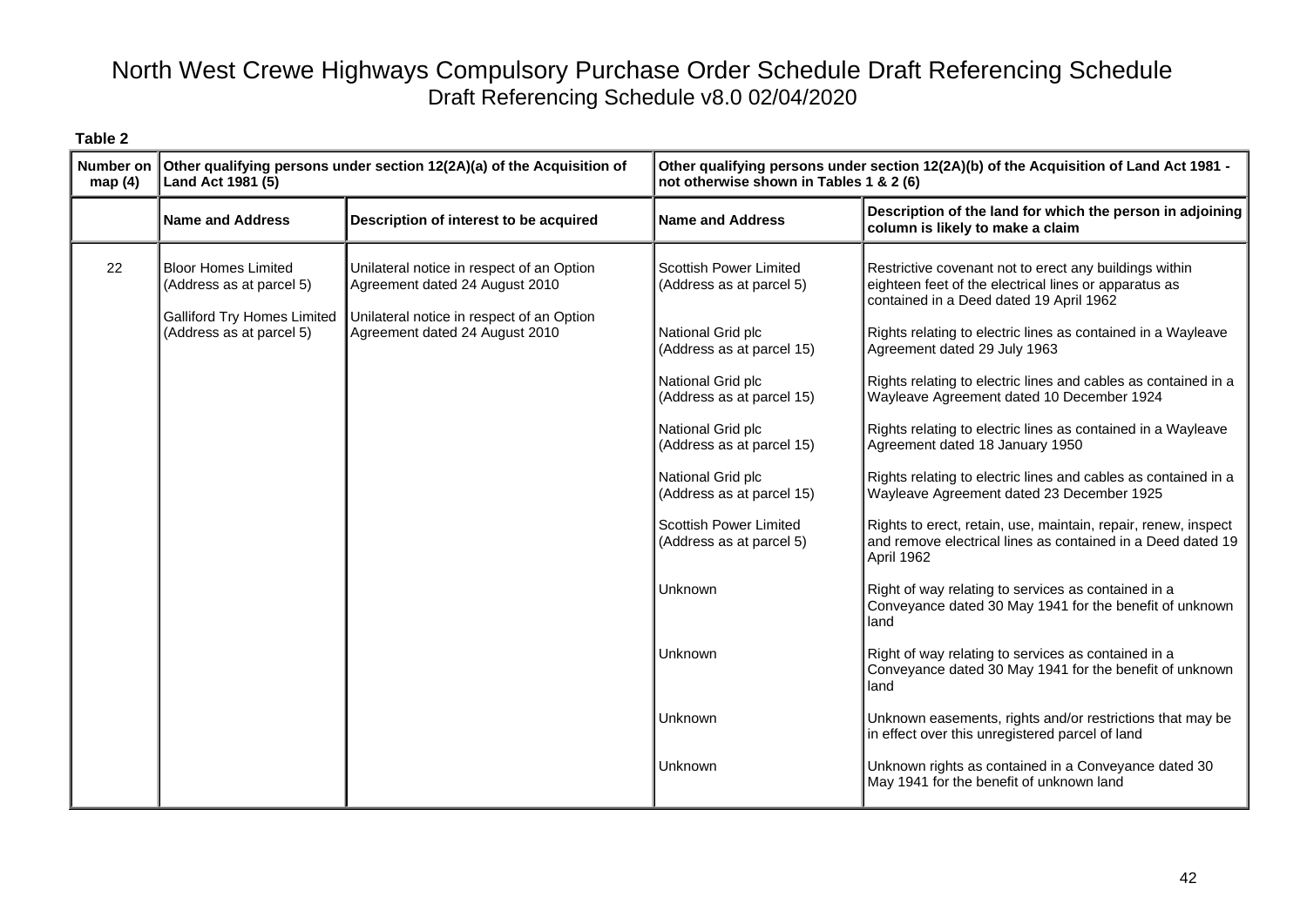| <b>Number on</b><br>map $(4)$ | Other qualifying persons under section 12(2A)(a) of the Acquisition of<br>Land Act 1981 (5)                              |                                                                                                                                                            | Other qualifying persons under section 12(2A)(b) of the Acquisition of Land Act 1981 -<br>not otherwise shown in Tables 1 & 2 (6)     |                                                                                                                                                                                                                                                                                                                                                                              |
|-------------------------------|--------------------------------------------------------------------------------------------------------------------------|------------------------------------------------------------------------------------------------------------------------------------------------------------|---------------------------------------------------------------------------------------------------------------------------------------|------------------------------------------------------------------------------------------------------------------------------------------------------------------------------------------------------------------------------------------------------------------------------------------------------------------------------------------------------------------------------|
|                               | <b>Name and Address</b>                                                                                                  | Description of interest to be acquired                                                                                                                     | <b>Name and Address</b>                                                                                                               | Description of the land for which the person in adjoining<br>column is likely to make a claim                                                                                                                                                                                                                                                                                |
| 22<br>(cont'd)                |                                                                                                                          |                                                                                                                                                            | Unknown<br>Unknown                                                                                                                    | Rights relating to construct and lay channels, pipes and<br>water courses and septic tank or other means of disposing<br>of sewerage as contained in a Deed of Grant dated 28 April<br>1977 for the benefit of unknown land<br>Right of way relating to drainage and use of sewers as<br>contained in a Conveyance dated 31 December 1919 for the<br>benefit of unknown land |
| 22a                           | <b>Bloor Homes Limited</b><br>(Address as at parcel 5)<br><b>Galliford Try Homes Limited</b><br>(Address as at parcel 5) | Unilateral notice in respect of an Option<br>Agreement dated 24 August 2010<br>Unilateral notice in respect of an Option<br>Agreement dated 24 August 2010 | Scottish Power Limited<br>(Address as at parcel 5)<br>National Grid plc<br><b>Grand Buildings</b><br>1-3 Strand<br>London<br>WC2N 5EH | Restrictive covenant not to erect any buildings within<br>eighteen feet of the electrical lines or apparatus as<br>contained in a Deed dated 19 April 1962<br>Rights relating to electric lines as contained in a Wayleave<br>Agreement dated 29 July 1963                                                                                                                   |
|                               |                                                                                                                          |                                                                                                                                                            | Scottish Power Limited<br>(Address as at parcel 5)                                                                                    | Rights to erect, retain, use, maintain, repair, renew, inspect<br>and remove electrical lines as contained in a Deed dated 19<br>April 1962                                                                                                                                                                                                                                  |
|                               |                                                                                                                          |                                                                                                                                                            | Unknown                                                                                                                               | Unknown rights as contained in a Conveyance dated 30<br>May 1941 for the benefit of unknown land                                                                                                                                                                                                                                                                             |
|                               |                                                                                                                          |                                                                                                                                                            | Unknown                                                                                                                               | Right of way relating to services as contained in a<br>Conveyance dated 30 May 1941 for the benefit of unknown<br>land                                                                                                                                                                                                                                                       |
|                               |                                                                                                                          |                                                                                                                                                            | Unknown                                                                                                                               | Rights relating to construct and lay channels, pipes and<br>water courses and septic tank or other means of disposing<br>of sewerage as contained in a Deed of Grant dated 28 April<br>1977 for the benefit of unknown land                                                                                                                                                  |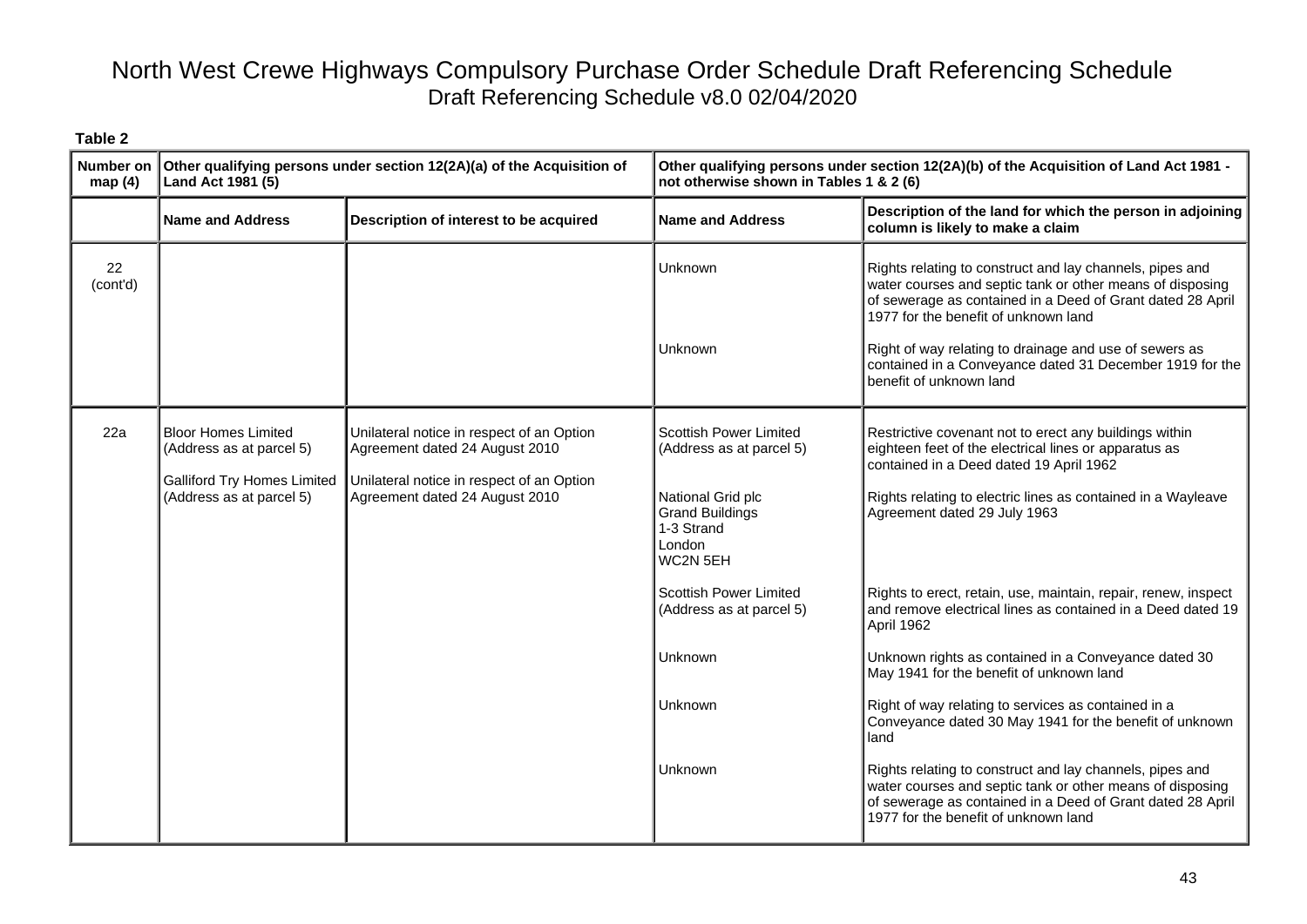| map(4) | Number on $\vert$ Other qualifying persons under section 12(2A)(a) of the Acquisition of<br>Land Act 1981 (5) |                                                                                                                 | Other qualifying persons under section 12(2A)(b) of the Acquisition of Land Act 1981 -<br>not otherwise shown in Tables 1 & 2 (6) |                                                                                                                                                                                                                                                                                                                                                                                                                                             |
|--------|---------------------------------------------------------------------------------------------------------------|-----------------------------------------------------------------------------------------------------------------|-----------------------------------------------------------------------------------------------------------------------------------|---------------------------------------------------------------------------------------------------------------------------------------------------------------------------------------------------------------------------------------------------------------------------------------------------------------------------------------------------------------------------------------------------------------------------------------------|
|        | <b>Name and Address</b>                                                                                       | Description of interest to be acquired                                                                          | <b>Name and Address</b>                                                                                                           | Description of the land for which the person in adjoining<br>column is likely to make a claim                                                                                                                                                                                                                                                                                                                                               |
| 23     |                                                                                                               |                                                                                                                 | National Grid plc<br>(Address as at parcel 15)                                                                                    | Rights relating to electric lines and cables as contained in a<br>Wayleave Agreement dated 23 December 1925                                                                                                                                                                                                                                                                                                                                 |
| 24     |                                                                                                               |                                                                                                                 | Unknown<br>Unknown                                                                                                                | Rights relating to the passage of service media<br>Right of way over roads and pathways                                                                                                                                                                                                                                                                                                                                                     |
| 25     | Unknown                                                                                                       | Unknown easements, rights and/or restrictions<br>that may be in effect over this unregistered<br>parcel of land | National Grid plc<br>(Address as at parcel 15)<br>National Grid plc<br>(Address as at parcel 15)<br>Unknown<br>Unknown            | Rights relating to electric lines as contained in a Wayleave<br>Agreement dated 29 July 1963<br>Rights relating to electric lines and cables as contained in a<br>Wayleave Agreement dated 23 December 1925<br>Unknown easements, rights and/or restrictions that may be<br>in effect over this unregistered parcel of land<br>Unknown easements, rights and/or restrictions that may be<br>in effect over this unregistered parcel of land |
| 26     |                                                                                                               |                                                                                                                 | National Grid plc<br>(Address as at parcel 15)<br>Unknown                                                                         | Rights relating to electric lines as contained in a Wayleave<br>Agreement dated 29 July 1963<br>Unknown easements, rights and/or restrictions that may be<br>in effect over this unregistered parcel of land                                                                                                                                                                                                                                |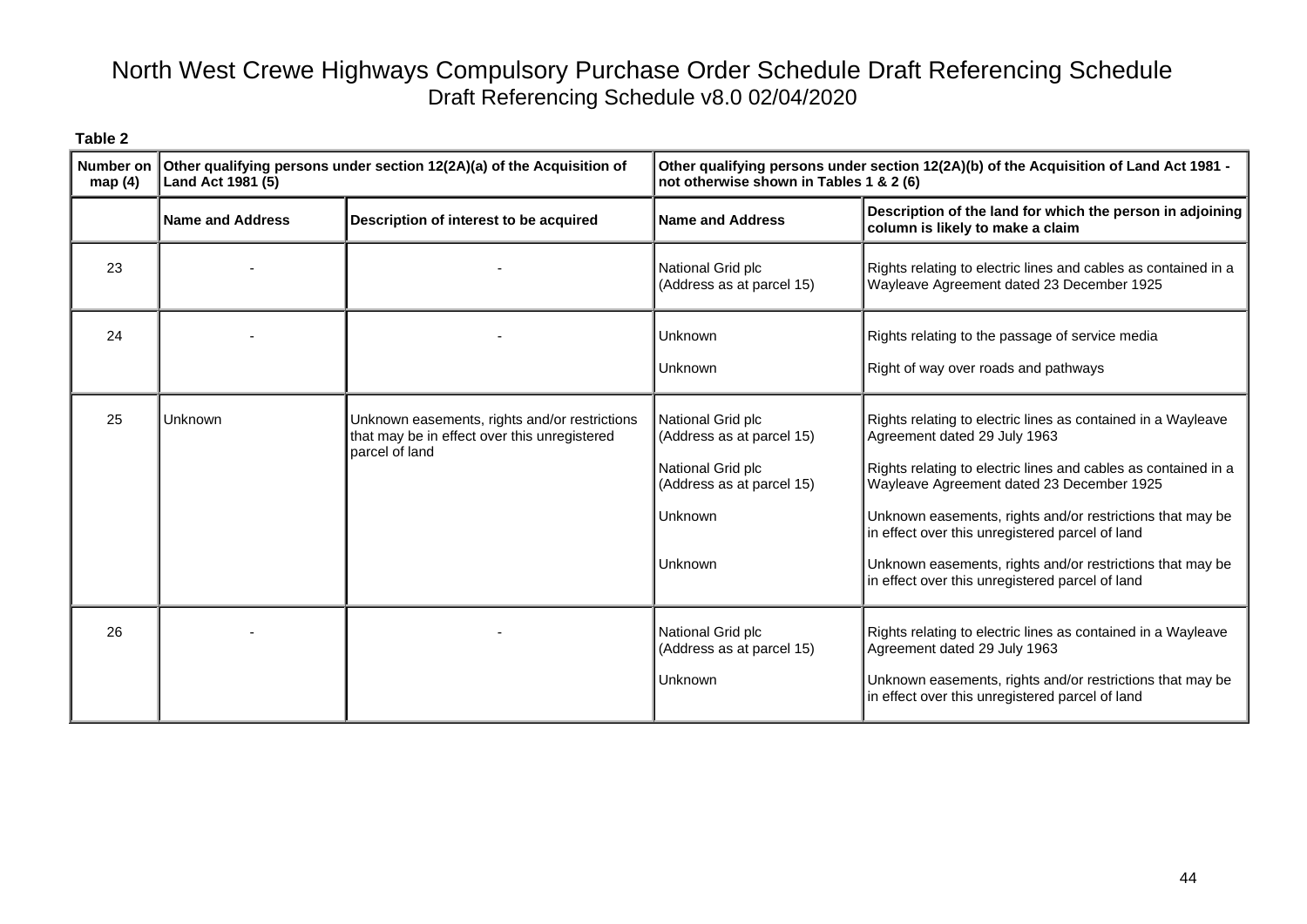| map $(4)$ | Number on Other qualifying persons under section 12(2A)(a) of the Acquisition of<br>Land Act 1981 (5) |                                        | Other qualifying persons under section 12(2A)(b) of the Acquisition of Land Act 1981 -<br>not otherwise shown in Tables 1 & 2 (6)                                        |                                                                                                                                                                                                                                                                                                                                                                                                                                                                                                                                                                                 |
|-----------|-------------------------------------------------------------------------------------------------------|----------------------------------------|--------------------------------------------------------------------------------------------------------------------------------------------------------------------------|---------------------------------------------------------------------------------------------------------------------------------------------------------------------------------------------------------------------------------------------------------------------------------------------------------------------------------------------------------------------------------------------------------------------------------------------------------------------------------------------------------------------------------------------------------------------------------|
|           | <b>Name and Address</b>                                                                               | Description of interest to be acquired | <b>Name and Address</b>                                                                                                                                                  | Description of the land for which the person in adjoining<br>column is likely to make a claim                                                                                                                                                                                                                                                                                                                                                                                                                                                                                   |
| 27        |                                                                                                       |                                        | National Grid plc<br>(Address as at parcel 15)<br>National Grid plc<br>(Address as at parcel 15)<br>Unknown                                                              | Rights relating to electric lines as contained in a Wayleave<br>Agreement dated 29 July 1963<br>Rights relating to electric lines as contained in a Wayleave<br>Agreement dated 18 January 1950<br>Unknown easements, rights and/or restrictions that may be<br>in effect over this unregistered parcel of land                                                                                                                                                                                                                                                                 |
| 28        |                                                                                                       |                                        | National Grid plc<br>(Address as at parcel 15)<br>National Grid plc<br>(Address as at parcel 15)<br>National Grid plc<br>(Address as at parcel 15)<br>Unknown<br>Unknown | Rights relating to electric lines and cables as contained in a<br>Wayleave Agreement dated 10 December 1924<br>Rights relating to electric lines as contained in a Wayleave<br>Agreement dated 29 July 1963<br>Rights relating to electric lines as contained in a Wayleave<br>Agreement dated 18 January 1950<br>Right of way relating to drainage and use of sewers as<br>contained in a Conveyance dated 31 December 1919 for the<br>benefit of unknown land<br>Unknown easements, rights and/or restrictions that may be<br>in effect over this unregistered parcel of land |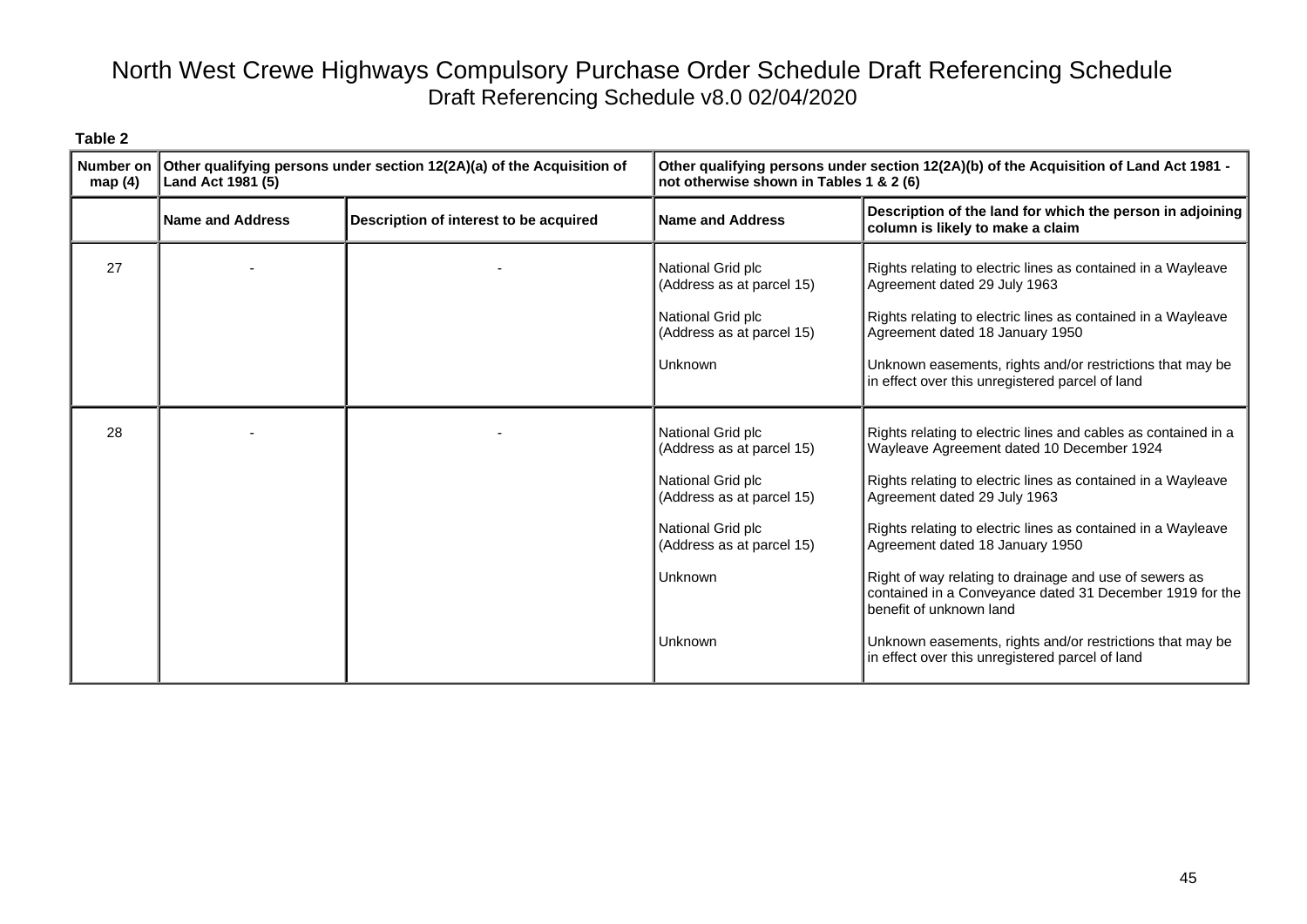| ٦.<br>н<br>.,<br>٠<br>٧<br>÷<br>÷<br>× |  |
|----------------------------------------|--|
|----------------------------------------|--|

| <b>Number on</b><br>map(4) | Other qualifying persons under section 12(2A)(a) of the Acquisition of<br>Land Act 1981 (5)                              |                                                                                                                                                            | Other qualifying persons under section 12(2A)(b) of the Acquisition of Land Act 1981 -<br>not otherwise shown in Tables 1 & 2 (6) |                                                                                                                                                                                                                                                                                                                                                       |
|----------------------------|--------------------------------------------------------------------------------------------------------------------------|------------------------------------------------------------------------------------------------------------------------------------------------------------|-----------------------------------------------------------------------------------------------------------------------------------|-------------------------------------------------------------------------------------------------------------------------------------------------------------------------------------------------------------------------------------------------------------------------------------------------------------------------------------------------------|
|                            | <b>Name and Address</b>                                                                                                  | Description of interest to be acquired                                                                                                                     | <b>Name and Address</b>                                                                                                           | Description of the land for which the person in adjoining<br>column is likely to make a claim                                                                                                                                                                                                                                                         |
| 29                         | <b>Bloor Homes Limited</b><br>(Address as at parcel 5)<br><b>Galliford Try Homes Limited</b><br>(Address as at parcel 5) | Unilateral notice in respect of an Option<br>Agreement dated 24 August 2010<br>Unilateral notice in respect of an Option<br>Agreement dated 24 August 2010 | <b>Unknown</b><br>Unknown                                                                                                         | Rights relating to construct and lay channels, pipes and<br>water courses and septic tank or other means of disposing<br>of sewerage as contained in a Deed of Grant dated 28 April<br>1977 for the benefit of unknown land<br>Right of way relating to services as contained in a<br>Conveyance dated 30 May 1941 for the benefit of unknown<br>land |
|                            |                                                                                                                          |                                                                                                                                                            | Unknown                                                                                                                           | Unknown rights as contained in a Conveyance dated 30<br>May 1941 for the benefit of unknown land                                                                                                                                                                                                                                                      |
| 30                         |                                                                                                                          |                                                                                                                                                            | Unknown                                                                                                                           | Unknown easements, rights and/or restrictions that may be<br>in effect over this unregistered parcel of land                                                                                                                                                                                                                                          |
| 31                         |                                                                                                                          |                                                                                                                                                            | National Grid plc<br>(Address as at parcel 15)<br>National Grid plc<br>(Address as at parcel 15)<br><b>Unknown</b>                | Rights relating to electric lines as contained in a Wayleave<br>Agreement dated 29 July 1963<br>Rights relating to electric lines as contained in a Wayleave<br>Agreement dated 18 January 1950<br>Unknown easements, rights and/or restrictions that may be<br>in effect over this unregistered parcel of land                                       |
| 32                         |                                                                                                                          |                                                                                                                                                            | National Grid plc<br>(Address as at parcel 15)<br>National Grid plc<br>(Address as at parcel 15)                                  | Rights relating to electric lines as contained in a Wayleave<br>Agreement dated 29 July 1963<br>Rights relating to electric lines as contained in a Wayleave<br>Agreement dated 18 January 1950                                                                                                                                                       |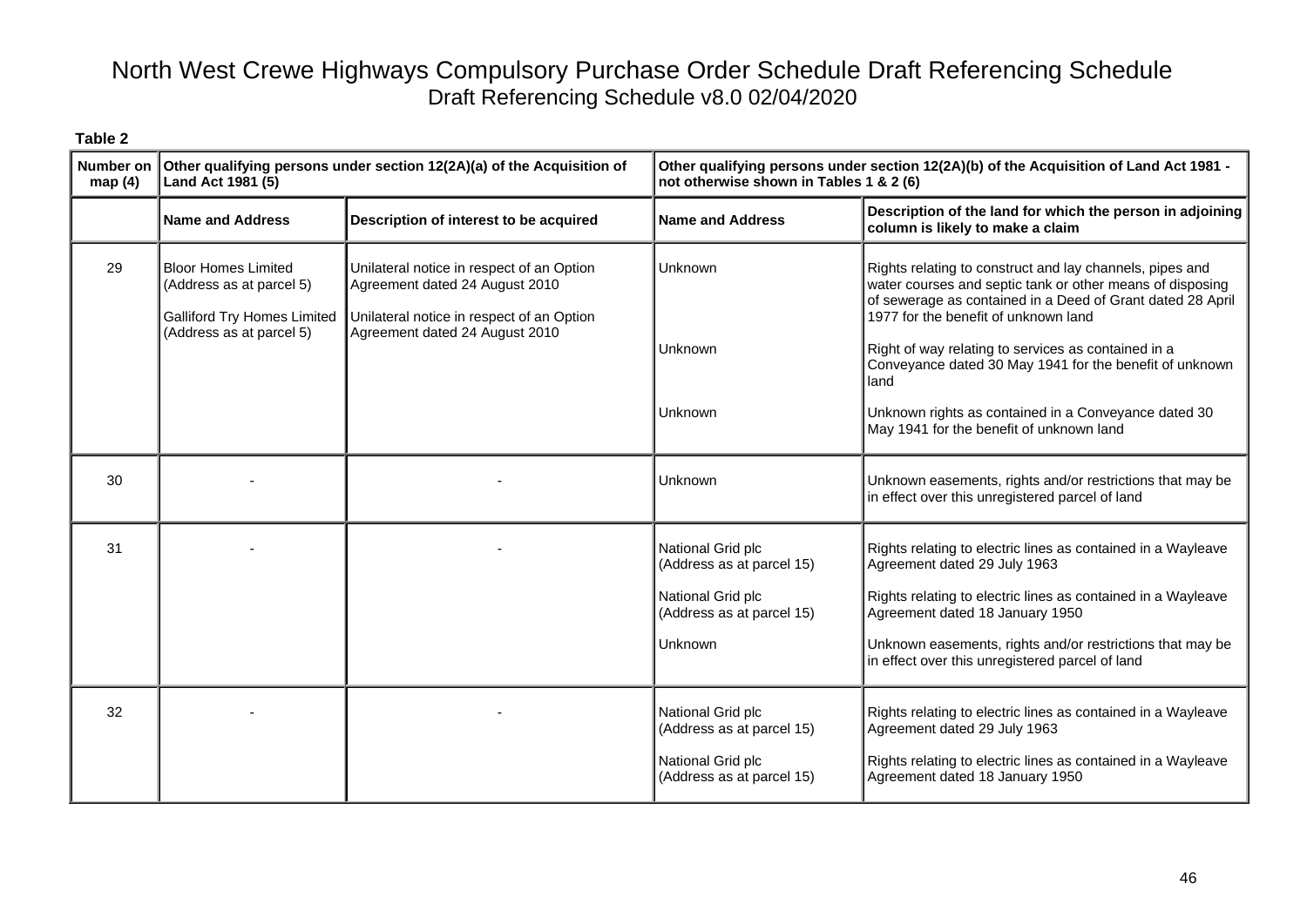| Number on<br>map $(4)$ | Other qualifying persons under section 12(2A)(a) of the Acquisition of<br>Land Act 1981 (5) |                                        | Other qualifying persons under section 12(2A)(b) of the Acquisition of Land Act 1981 -<br>not otherwise shown in Tables 1 & 2 (6) |                                                                                                                                       |
|------------------------|---------------------------------------------------------------------------------------------|----------------------------------------|-----------------------------------------------------------------------------------------------------------------------------------|---------------------------------------------------------------------------------------------------------------------------------------|
|                        | <b>Name and Address</b>                                                                     | Description of interest to be acquired | <b>Name and Address</b>                                                                                                           | Description of the land for which the person in adjoining<br>column is likely to make a claim                                         |
| 33                     |                                                                                             |                                        | Michael William Vernon<br>The Willows<br>Leighton Hall Farm<br>Middlewich Road<br>Crewe<br>CW <sub>1</sub> 4QH                    | Restrictive covenant relating to construction as contained in<br>a Transfer dated 7 October 2016 for the benefit of adjoining<br>land |
|                        |                                                                                             |                                        | National Grid plc<br>(Address as at parcel 15)                                                                                    | Rights relating to electric lines as contained in a Wayleave<br>Agreement dated 29 July 1963                                          |
|                        |                                                                                             |                                        | National Grid plc<br>(Address as at parcel 15)                                                                                    | Rights relating to electric lines as contained in a Wayleave<br>Agreement dated 18 January 1950                                       |
|                        |                                                                                             |                                        | Unknown                                                                                                                           | Rights relating to services as contained in a Transfer dated<br>7 October 2016 for the benefit of adjoining land                      |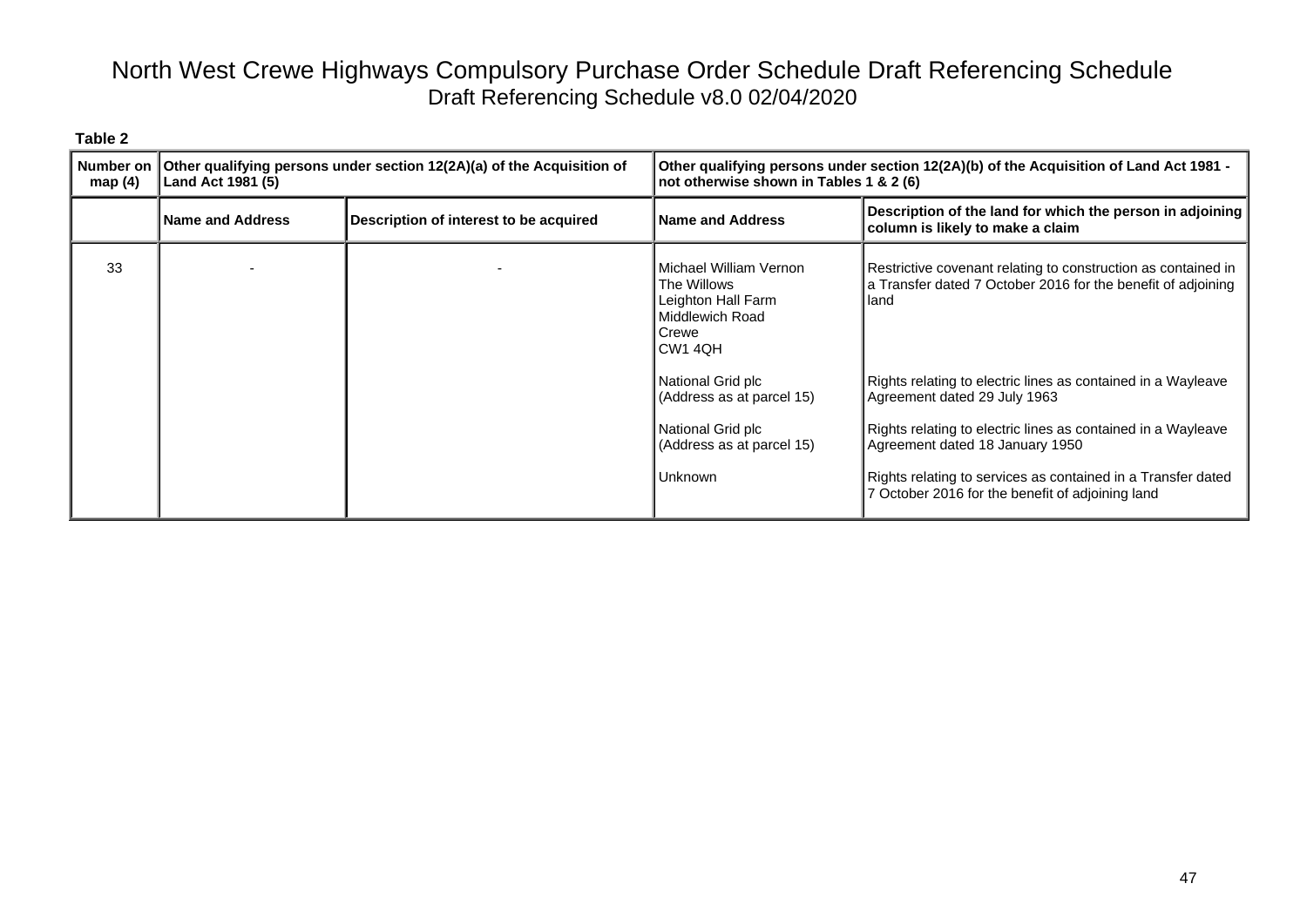| Number on<br>map $(4)$ | Other qualifying persons under section 12(2A)(a) of the Acquisition of<br>Land Act 1981 (5) |                                        | Other qualifying persons under section 12(2A)(b) of the Acquisition of Land Act 1981 -<br>not otherwise shown in Tables 1 & 2 (6) |                                                                                                                                                                                              |
|------------------------|---------------------------------------------------------------------------------------------|----------------------------------------|-----------------------------------------------------------------------------------------------------------------------------------|----------------------------------------------------------------------------------------------------------------------------------------------------------------------------------------------|
|                        | <b>Name and Address</b>                                                                     | Description of interest to be acquired | <b>Name and Address</b>                                                                                                           | Description of the land for which the person in adjoining<br>column is likely to make a claim                                                                                                |
| 34                     |                                                                                             |                                        | Michael William Vernon<br>(Address as at parcel 33)                                                                               | Personal covenant relating to road widening scheme as<br>contained in a Transfer dated 4 November 1989 for the<br>benefit of adjoining land                                                  |
|                        |                                                                                             |                                        | Michael William Vernon<br>(Address as at parcel 33)                                                                               | Right of way, water and other rights as contained in a<br>Transfer dated 4 November 1989 for the benefit of adjoining<br>land                                                                |
|                        |                                                                                             |                                        | Vera Rosemarie Vernon<br>The Willows<br>Leighton Hall Farm<br>Middlewich Road<br>Crewe<br>CW1 4QH                                 | Right of way, water and other rights as contained in a<br>Transfer dated 4 November 1989 for the benefit of adjoining<br>land                                                                |
|                        |                                                                                             |                                        | Vera Rosemarie Vernon<br>The Willows<br>Leighton Hall Farm<br>Middlewich Road<br>Crewe<br>CW1 4QH                                 | Personal covenant relating to road widening scheme as<br>contained in a Transfer dated 4 November 1989 for the<br>benefit of adjoining land                                                  |
| 35                     |                                                                                             |                                        |                                                                                                                                   |                                                                                                                                                                                              |
| 36                     |                                                                                             |                                        | <b>Biowise Limited</b><br>(Address as at parcel 17)<br>(trading as Wastewise)                                                     | Unknown rights for the benefit of Biowise Limited                                                                                                                                            |
|                        |                                                                                             |                                        | Unknown                                                                                                                           | Rights relating to the free and uninterrupted passage and<br>running of water and sewerage along a drain as contained in<br>a Deed dated 16 December 1994 for the benefit of unknown<br>land |